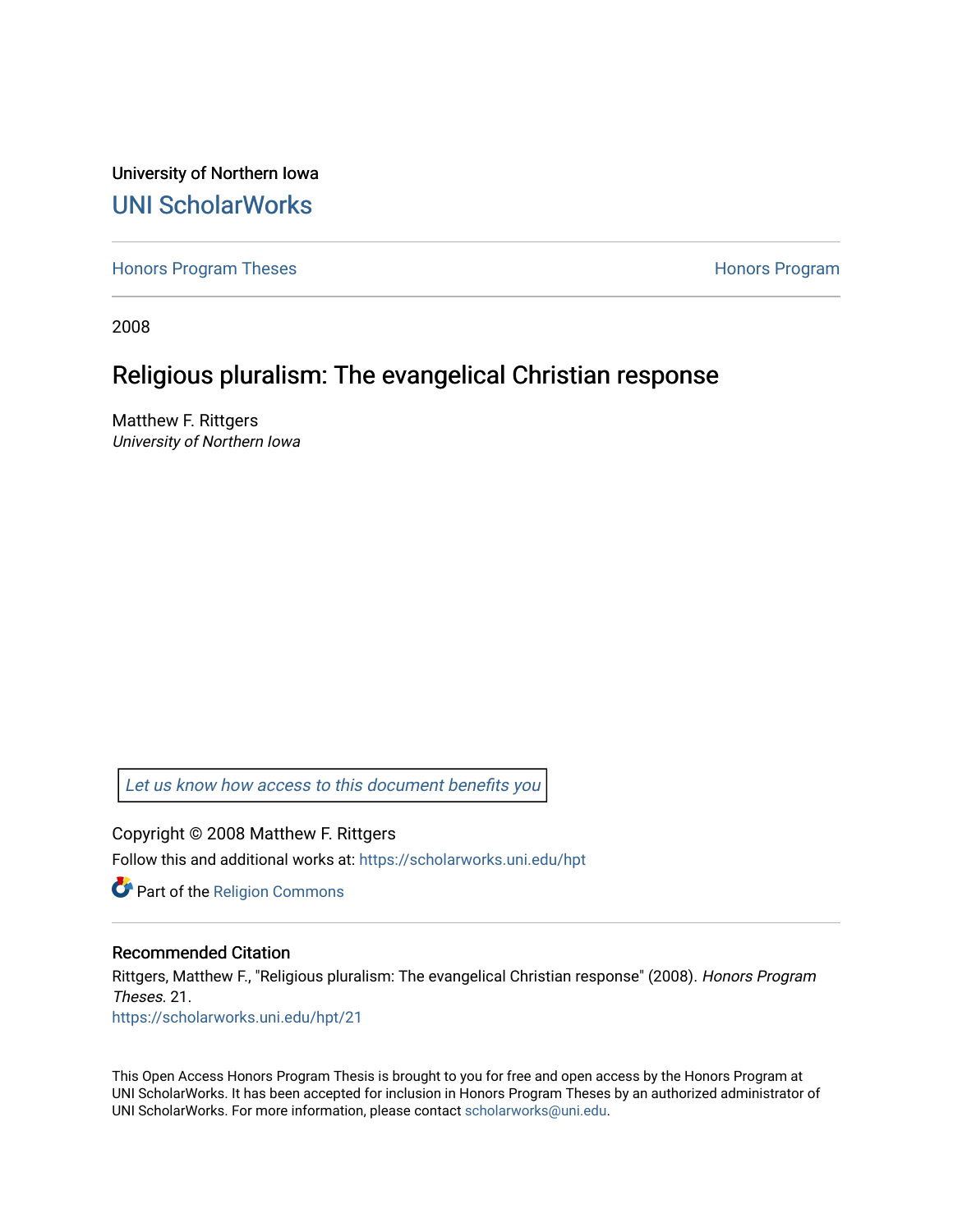# RELIGIOUS PLURALISM: THE EVANGELICAL CHRISTIAN RESPONSE

A Thesis

Submitted

in Partial Fulfillment

of the Requirements for the Designation

University Honors with Distinction

Matthew F. Rittgers

University of Northern Iowa

May 2008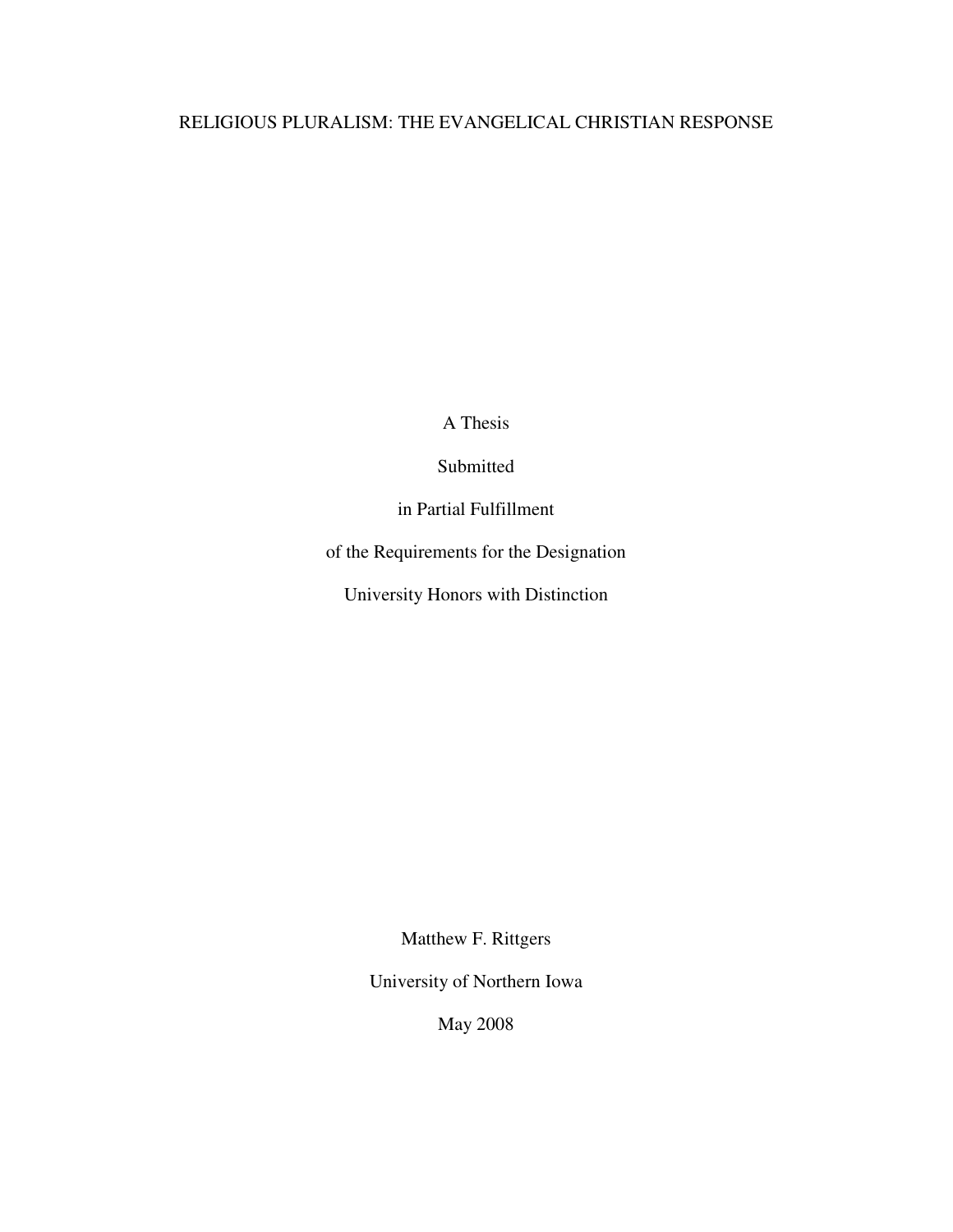This Study by: Matthew F. Rittgers

Entitled: Religious Pluralism: The Evangelical Christian Response

has been approved as meeting the thesis or project requirement for the Designation University Honors with Distinction

\_\_\_\_\_\_ \_\_\_\_\_\_\_\_\_\_\_\_\_\_\_\_\_\_\_\_\_\_\_\_\_\_\_\_\_\_\_\_\_\_\_\_\_\_\_\_\_\_\_\_\_\_\_\_\_\_\_\_\_\_ Date Dr. Jerome P. Soneson, Honors Thesis Advisor, Humanities

Date Jessica Moon, Director, University Honors Program

\_\_\_\_\_\_ \_\_\_\_\_\_\_\_\_\_\_\_\_\_\_\_\_\_\_\_\_\_\_\_\_\_\_\_\_\_\_\_\_\_\_\_\_\_\_\_\_\_\_\_\_\_\_\_\_\_\_\_\_\_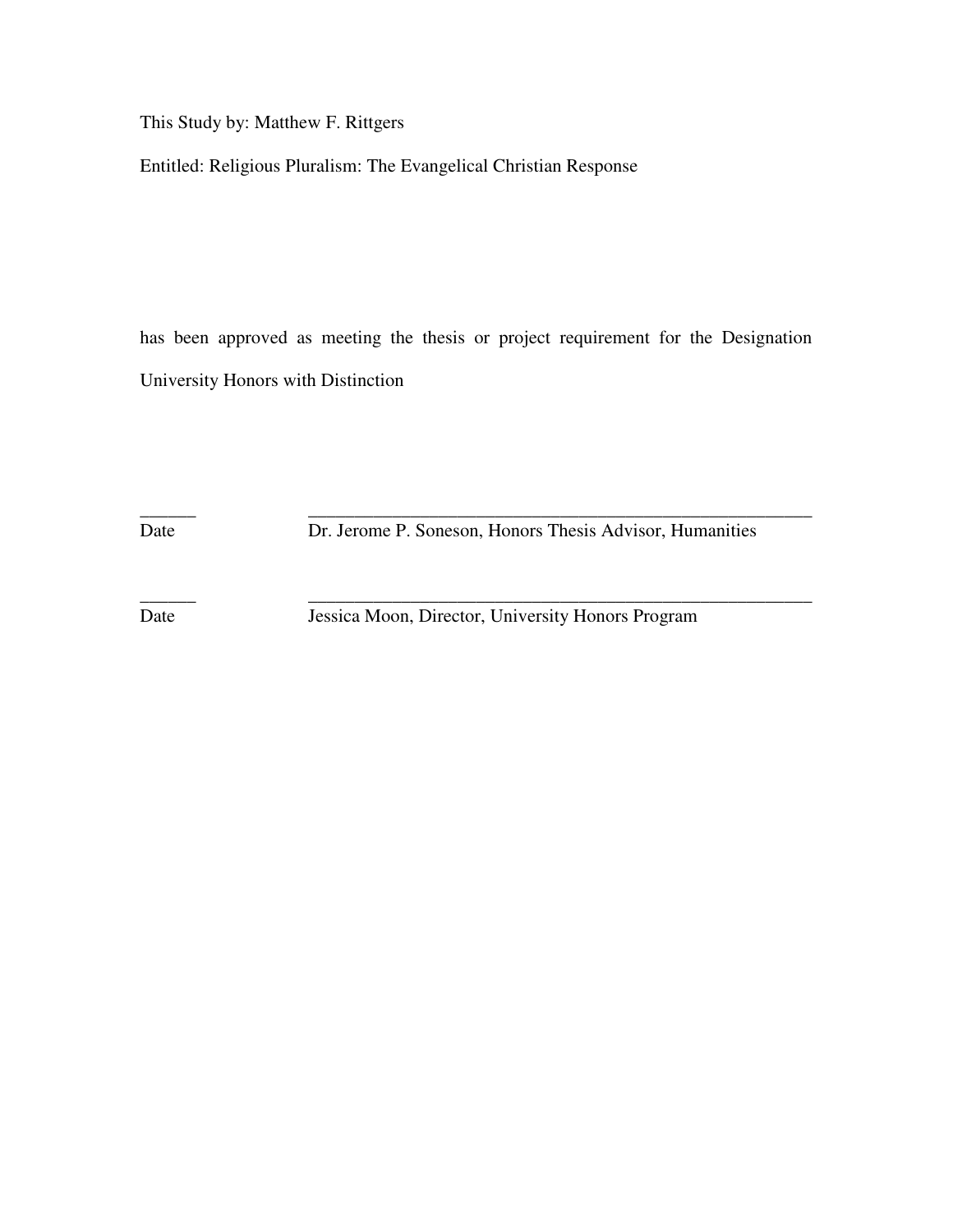# **Introduction**

 The dawn of the twenty-first century has ushered in a new age in humankind. Information travels around the world at the speed of light thanks to the Internet, cell phones and communications satellites; industry and science have created advanced technologies and medicines, and transportation has continued to grant more and more humans the ability to leave their ancestral homeland and travel across the globe in a matter of hours. Due to these things, the world seems to be a smaller place. No longer do enormous mountains or vast oceans isolate nations and cultures from each other. Perhaps one of the most astounding consequences of the emerging twenty-first century is the ever expanding sharing of not only ideas and information but religious beliefs and convictions as well.

 Undoubtedly, this has had an unprecedented effect on the lives of Christians living in the United States of America. While Christians have known about the existence of Buddhist, Hindu, Muslim, Jewish and other faiths for more than centuries, it had all too often to believe these people were 'uncivilized', 'ignorant', or 'wicked'. Countless missionaries were sent across the seas to 'civilize', 'enlighten', and 'purify' these peoples, but for the most part, the average Christian living in the United States must have been ill-informed of the true nature of these religious others. Today, because of the spread of ideas and peoples, it is not uncommon for a Christian to find their classmates, coworkers, friends, and relatives to be faithful, compassionate, and intelligent members of another religious tradition. Age-old caricatures of these religious faiths now have crumbled and many Christians are left wondering what to think regarding not only the faiths of others but their own as well. More and more they find themselves asking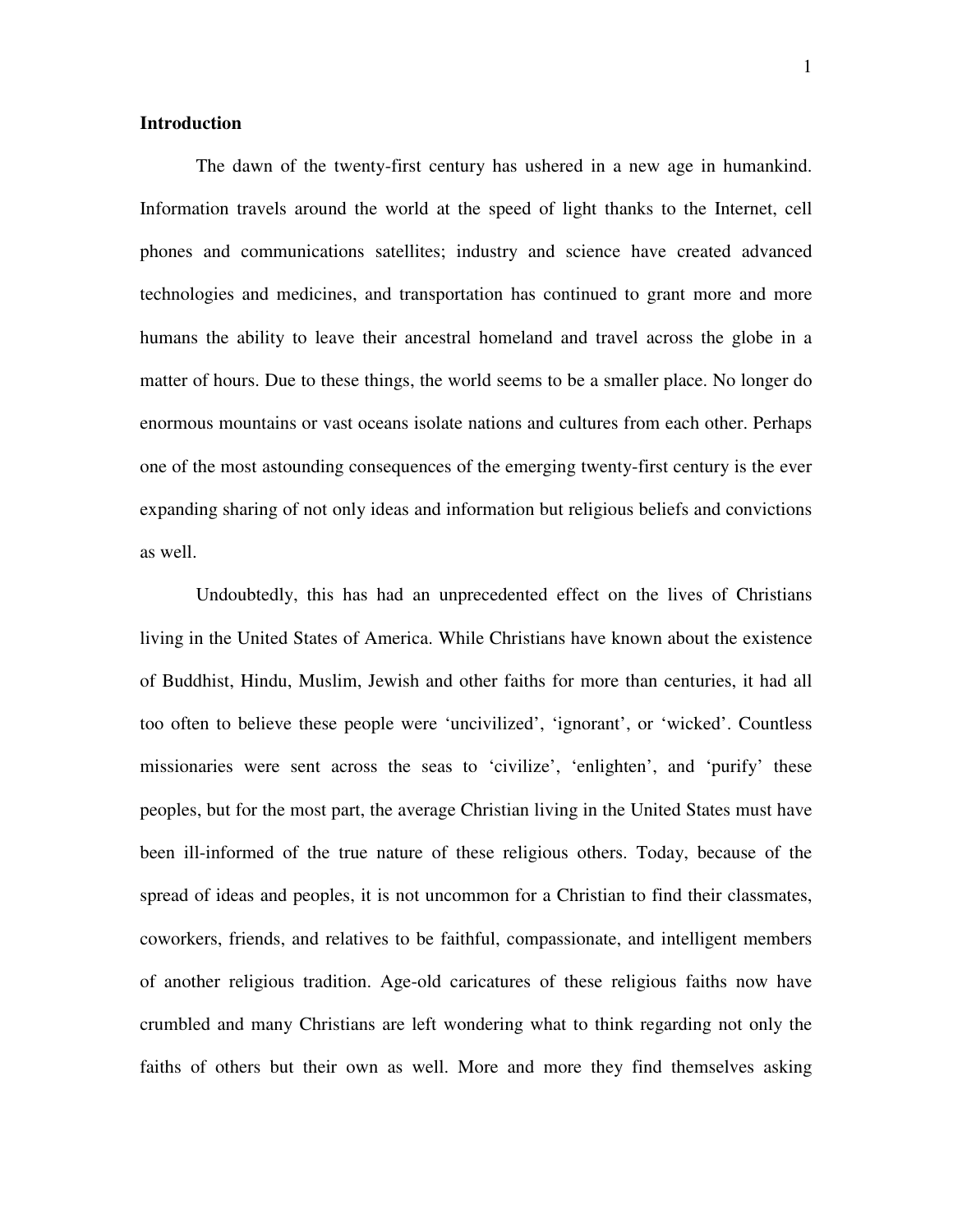questions such as, "Do I have the correct faith?" "Is faith in Jesus Christ the only means to salvation?" "Will my peer, coworker, friend, or family member be going to hell?" These are complex questions requiring new theological discussion for not only the religious elite but the laypeople as well.

 What is at stake today is not only the right knowledge or belief but right action as well. In the past, as well as today, wars have been fought over religious beliefs. Likewise communities have been shunned if not persecuted because they held differing convictions of what is the "Religious Ultimate," whether that is Yahweh, Allah, Jesus, or some other personal or non-personal divine object. If humanity is going to survive the twenty-first century, it will need to solve the tensions deeply-seated in the relationships between the great religions of the world.

 One such solution that has been proposed has come to be known as *religious pluralism*. In one sense of the term, *religious pluralism* simply indicates the obvious; there are a plurality of religions on the planet. However, more and more the term *religious pluralism* is used to stand for an emerging theological viewpoint that claims that there is not one specific religion that holds access to all religious Truth but that many may indeed hold elements of Truth within their traditions. Within this school of thought, I will discuss John Cobb, Paul Knitter, and John Hick in detail. While they all have different understandings of how different religions may hold claim to truth, they all are attempting to establish a theological model that will promote peace and cooperation across the great religious divides.

 In contrast to these theologians, I will discuss the work of Harold Netland. Netland attempts to establish that traditional evangelical Christianity is already properly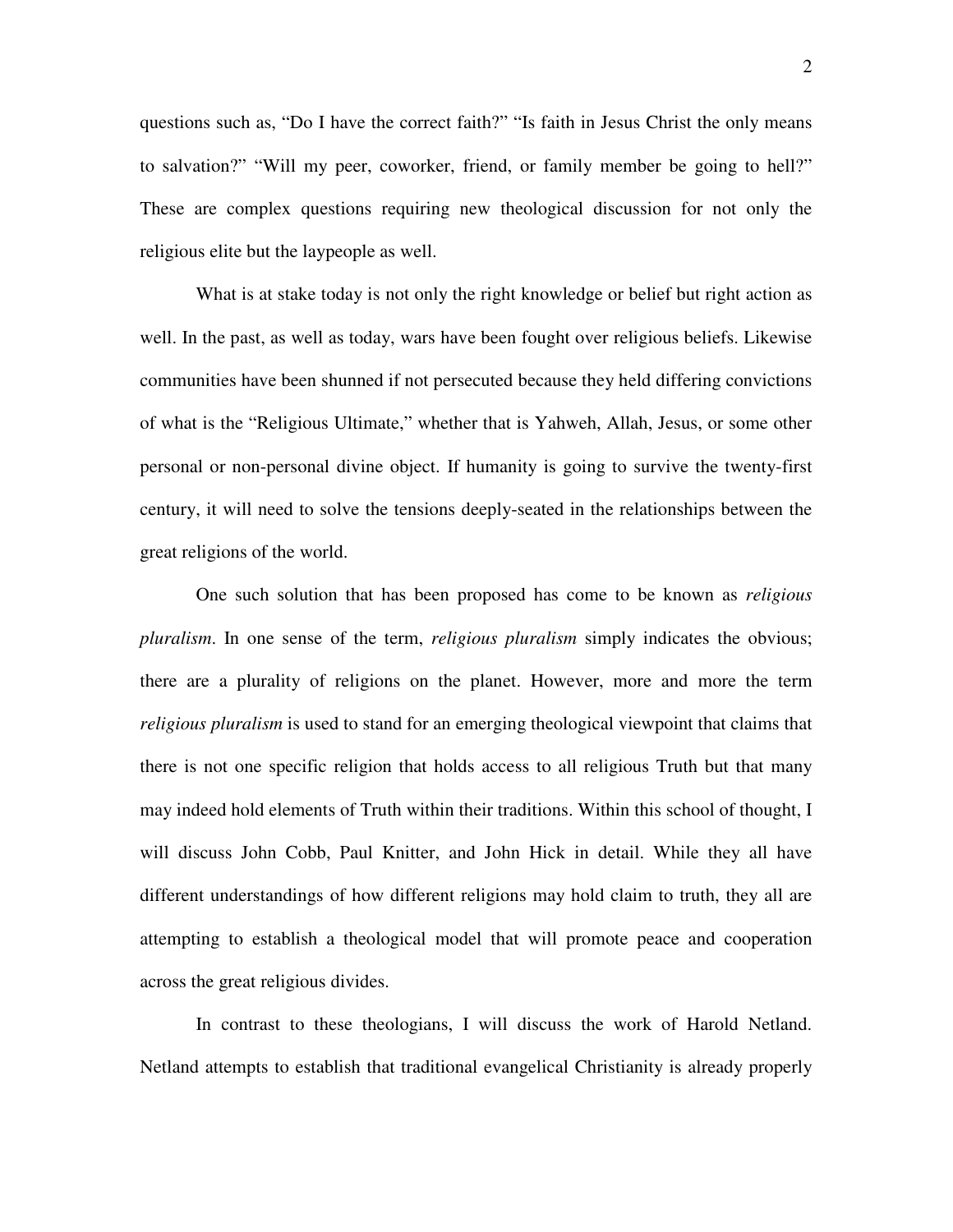suited to peacefully relate to the other religions of the world. Thus, instead of trying to establish an entirely new model in which to look at the world's religions, he looks through the eyes of evangelical Christianity in a fresh, but faithful and true light.

 I believe that this new age will only continue to bring the great world faiths in contact with other. Likewise, it is absolutely essential that all the world faiths discover ways to meaningfully and creatively interact with each other. In this essay, I will attempt to lay out the different ideas of Cobb, Knitter, Hick, and Netland regarding this new religious climate and weigh how helpful I believe they are in encouraging peace and constructive coexistence among the great religious faiths of the world.

#### **John Cobb**

The first work that I will discuss is Beyond Dialogue: Toward a Mutual Transformation of Christianity and Buddhism by John Cobb. Cobb is intimately concerned with the various religions of the world entering into communication with each other. This idea in itself is not revolutionary in nature; others have suggested that the great world faiths need to be in dialogue with each other to promote peace and understanding. Yet Cobb has something more significant in mind: his desire is that the world's great religions would go *beyond* simple dialogue with each other because each has something important and meaningful to share. If this were to happen, the world would be a peaceful and enriched place. "Through dialogue people come to understand one another better and learn to cooperate better. In dialogue they may even learn from one another ideas and insights that will enrich their several Ways" (Cobb, viii).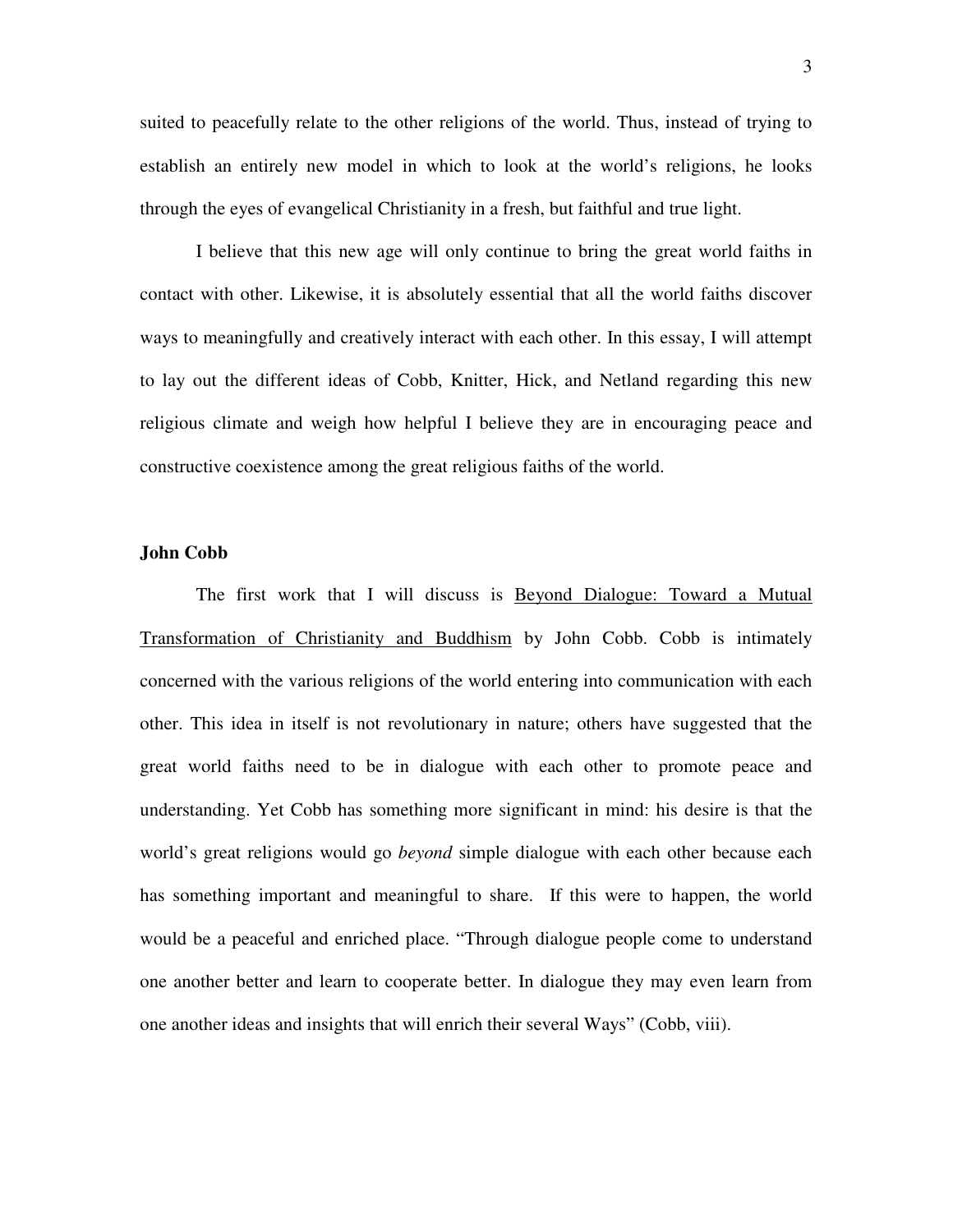In order to best understand Cobb's theological framework, we need to understand his picture of the world's religions. Often it has been the habit for theologians who are seeking dialogue and relationship between the great religious traditions to make bold statements claiming that all of the religions really point to the same reality or God. In other words, they try to equate Allah, the Christian God, Yahweh, the Hindu gods, and the Buddhist religious ultimate as all being of the same entity. Some of these theologians may make these claims because they believe that it gives the believers of each tradition the necessary ground to begin discussion. In other words, if all of the world's religions shared a common divine element, then they would be able to use this as a starting point for their relationships. Two theologians, John Hick and Paul Knitter, implement this in their work. I will discuss them later in detail. Cobb, however, rejects the claim that all religions are dealing with the same divine Reality. Cobb writes, "Our reason for dialogue with others is not that we both participate in a common religiosity. Our common humanity, rather, is the necessary and sufficient basis for dialogue" (39). Although the intent of the previously mentioned theologians is to create places for dialogue, Cobb believes that in some cases this causes more harm than good. "Specifically it inhibits the dialogue with Mahayana Buddhism" (Cobb, 42). Or perhaps more clearly,

*The Confucian heaven or principle, the Vedantist Brahman, and the Buddhist Nirvana cannot be assumed to be synonymous with Christ. Even the Muslim Allah and the Jewish Master of the Universe should not be conceived in other terms (Cobb, 46).* 

It is clear that Cobb does not want to begin his push for interfaith dialogue with the idea that all religions are really talking about the same thing.

If the world faiths are not necessarily talking about experience with the same divine Reality, why is it important for dialogue to even occur? For speaking as one in a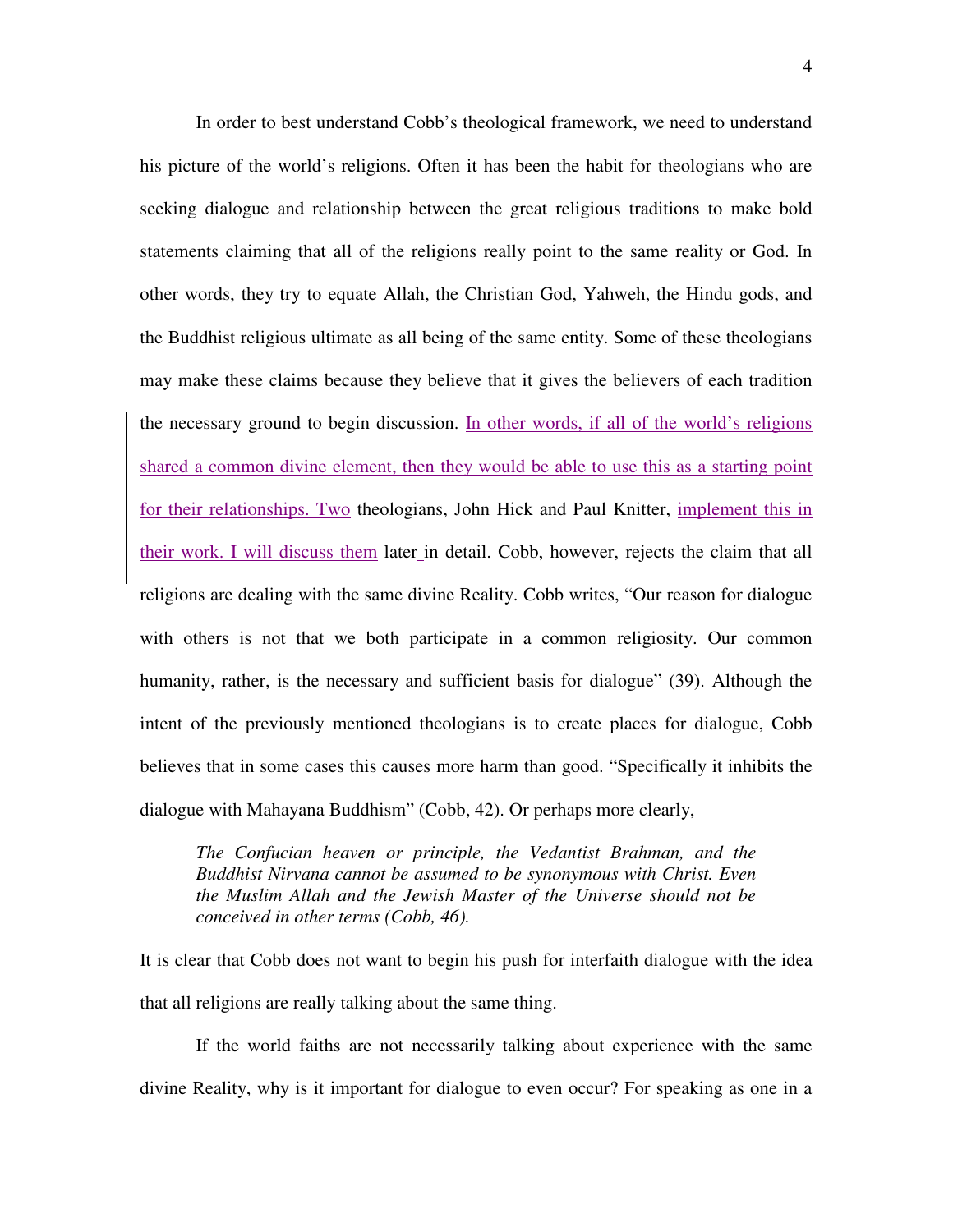predominately Christian culture, we should not forget that Christians believe that they have found something of infinite value. If Jesus brings immense meaning to the life of the Christian, surely he has something to offer to the Jew, Muslim, Hindu, and Buddhist. "We believe that Buddhists lack something of supreme importance when they do not incorporate Jesus Christ into their Buddhism. We believe they will be better Buddhists when they have done so" (Cobb, 52). Likewise it is fair to say that Buddhism may have some valuable understandings that Christians can learn and incorporate into their tradition. Both partners in the dialogue should look to be transformed. As Cobb puts it, "*Beyond* dialogue, I suggest, lies the aim of mutual transformation" (48). I believe that it is fair for Cobb to expect that each of the world's religions has found beliefs and practices that are edifying, and they should share these with persons of other faiths.

It is clear that Cobb is not secretly trying to convert Buddhists to Christians or Christians to Buddhists. "We may quite properly say that our concern for Buddhists is that they become better Buddhists" (Cobb, 52). Yet when dialogue continuously takes place, something astounding happens. Traditions that had once been separated by what seemed to be an impenetrable divide are brought closer. In Cobb's discussion of Christian dialogue with Judaism,

*A Christianity that has genuinely encompassed the history of the Jews in its effective memory and a Judaism which has integrated Jesus into its history will not become one, but the present sharp lines of distinction between them will blur (Cobb, 50).* 

I believe that Cobb is onto something great here. If our goal is to create a more peaceful and constructive coexistence with persons of other faiths, then we must continuously be in dialogue. Yet, to what extent the lines between differing faiths may blur, I am not fully convinced. While it is apparent that dialogue will bring friendships and compassion,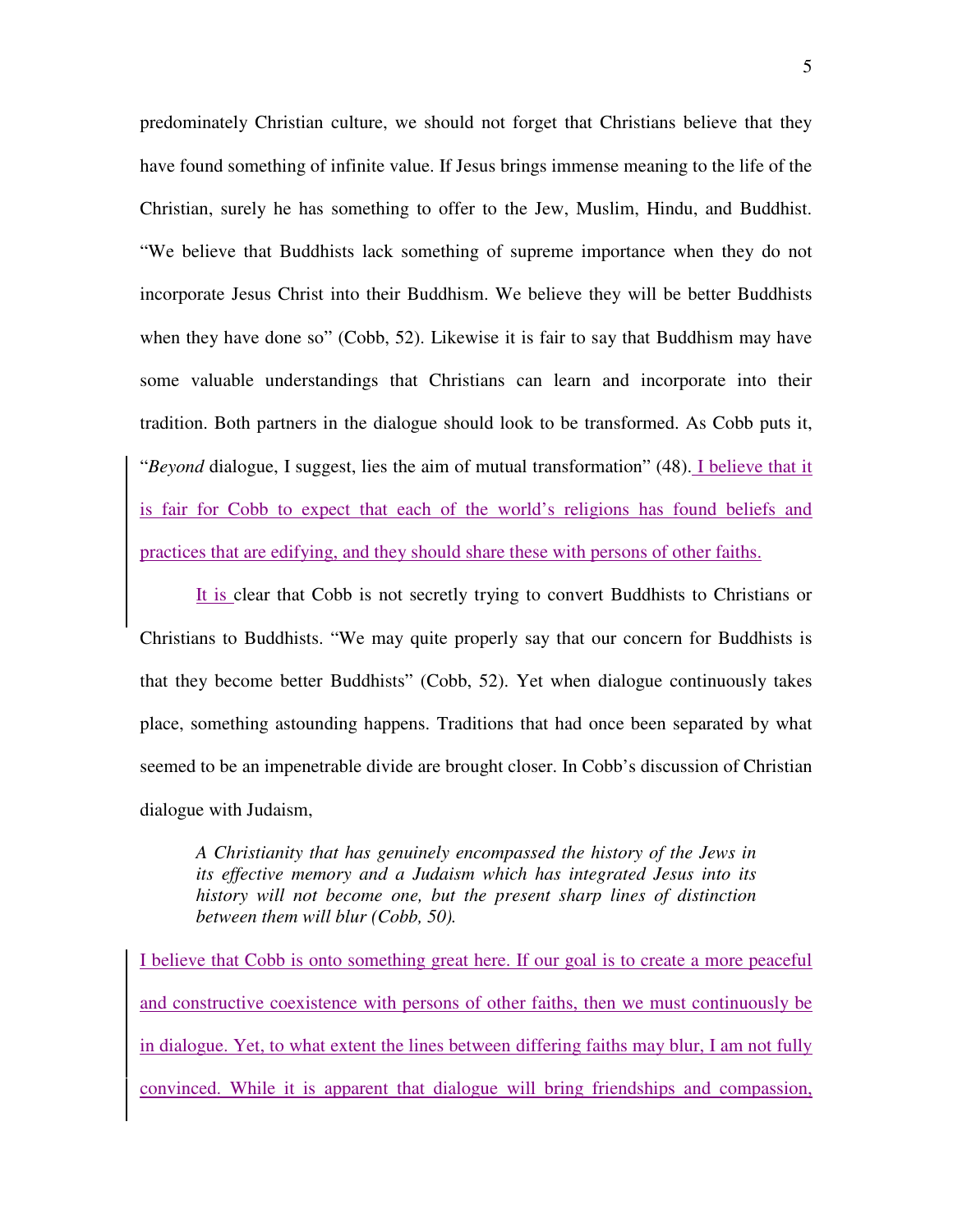certain beliefs such as the divinity (or lack thereof) of Christ are not often up for discussion. Some lines between religions look as if they will remain for a long time.

Should Christians enter into dialogue with any religion, or are some off-limits? Cobb is clear that we should not take any old belief system to be valuable for our own spiritual growth and transformation. Dialogue "is grounded in respect, in the recognition of wisdom and integrity. There are movements such as Nazism and the Ku Klux Klan in which Christians do not recognize the requisite wisdom and integrity" (Cobb, x). Some belief systems are so corrupt that the great religions of the world should not look to learn their truths. Nevertheless, there are many movements that are full of wisdom and integrity. Yet Cobb does see some dialogue as more helpful than others. "The best dialogue occurs when the partners are deeply convinced of many things" (Cobb, 45). When two individual religions come into contact with each other and neither is satisfied with watered-down beliefs or assumed understandings of reality, true beneficial dialogue can really take place. A dialogue of this nature leads to a refining of both faiths. Yet, many people are concerned that criticism of their deeply-held beliefs will be detrimental to their faith. "When one is really convinced, one does not fear such criticism or expect, in advance, that criticism will greatly alter the conviction" (Cobb, 45). Yet each partner must be careful not to hold to merely dogmatic beliefs. Dogmatic beliefs are beliefs that one holds without a particular knowledge or conviction why he or she holds it. This harms both the successful dialogue that could occur and the subsequent growth within the individual.

*The dogmatic attitude rejects in advance the relevance of criticism or evidence to the beliefs held. That attitude on any point whatever blocks dialogue. It reflects precisely a lack of real conviction and the substitution of an authoritarian system (Cobb, 45-46).*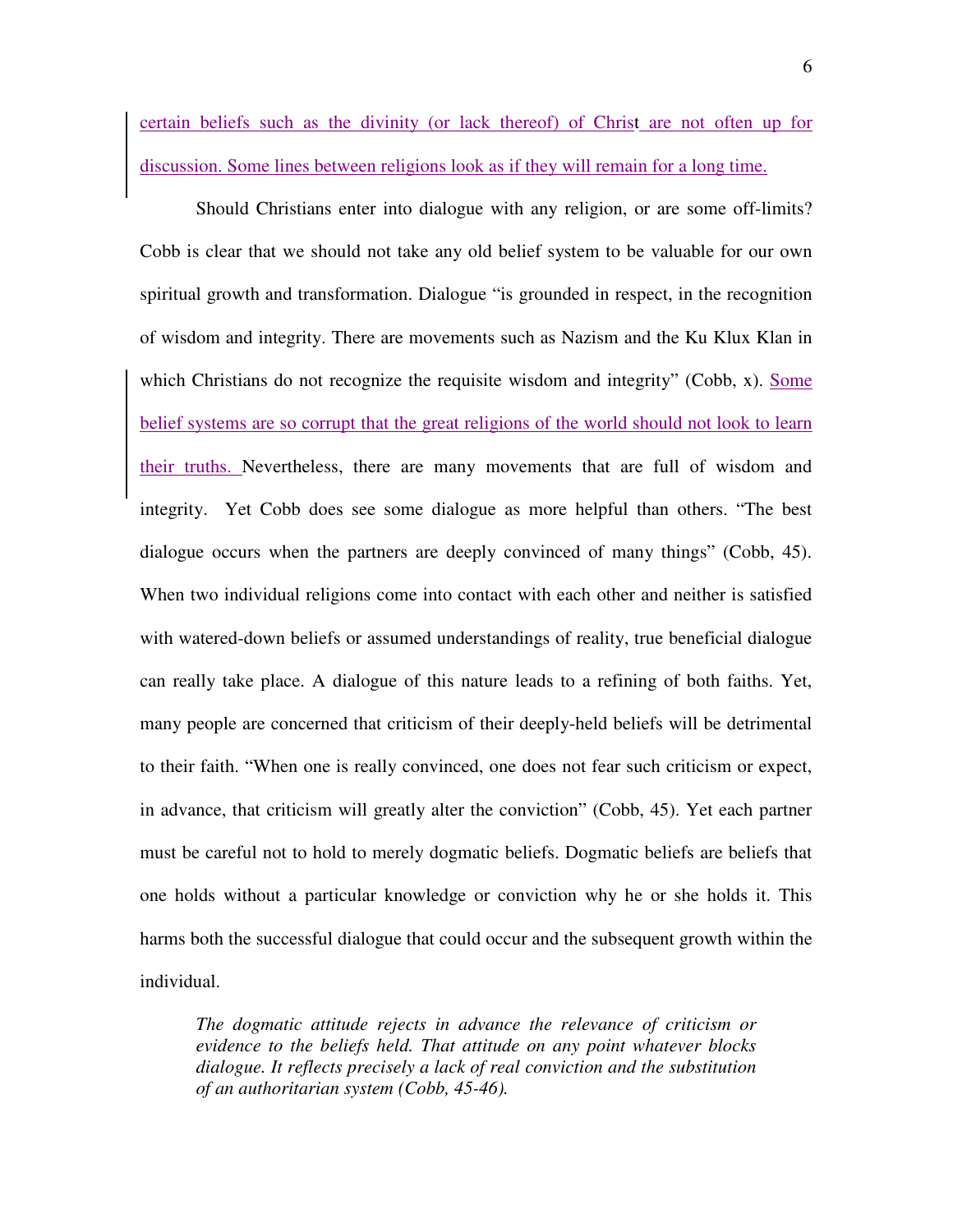Beyond Dialogue: Toward a Mutual Transformation of Christianity and Buddhism offers some example of dialogue in work. As the title indicates, Cobb here is using the Christian tradition and a particular strand of Buddhism known as Mahayana, or Pure Land, Buddhism. In contrast to Zen Buddhism, in which adherents seek release from the world on their own power, Pure Land Buddhism looks to a historical figure, Amida Buddha, to help them on their path. "Pure Land Buddhism, indeed, criticizes Zen for its reliance on the self-power and calls instead for faith in the other-power of the Buddha, Amida" (Cobb, 101). This faith comes out of recognition that they themselves cannot receive salvation through their own merit, but by grace. "…it is not the human accomplishment of the right attitude that saves, but Amida's grace. Sinful human beings can be confident of salvation precisely because it is effected by Amida and not by human merit" (Cobb, 102). This, remarks Cobb, is a doctrine that is found very much in Luther's understanding of Christ. Yet it is clear that Mahayana Amida does have some very distinct differences that the Christian notion of Christ. Particularly "In Christianity the dominant imagery is certainly interpersonal, so that trust in a human friend can be used as a strong analogy for faith in Christ" (Cobb, 103). However, in Pure Land Buddhism, "…the accent falls on a state of being or consciousness rather than on interpersonal relation" (Cobb, 103).

Despite these differences, Christians and Pure Land Buddhists have a lot to share with each other and learn. Christians can share about the meaning found in their relationship in Jesus while Pure Land Buddhists can share about the state of being attained through faith in Amida. "In each tradition there remains a need to clarify how these poles can be most fruitfully related, and in this effort of clarification each can aid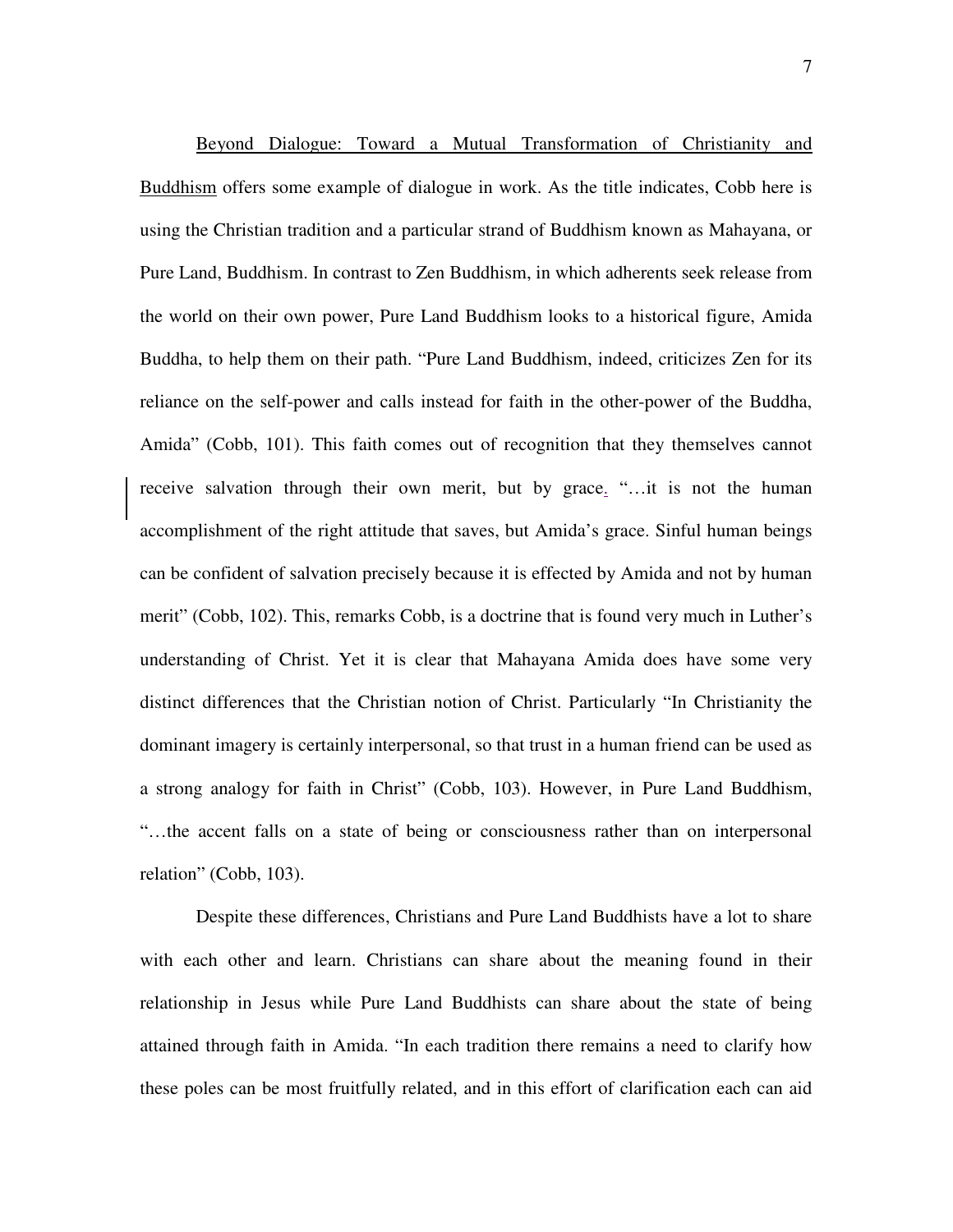the other" (Cobb, 103). When a Mahayana Buddhist and a Christian walks away from this discussion, they may be able to take the good things that they learned from the other tradition and apply them to their own.

Yet, when it comes to dialogue, it has recently been common for Christians to believe that they hold a special position. Often they may pretend to be entering into true dialogue with others of different beliefs, but in fact, are holding onto what they believe to be Absolute Truth and are not seeking to gain from the discussion. This *Truth,* they believe, is God's given word through revelation and scripture and is not up for criticism. Cobb believes that if Christians will be ever able to go beyond dialogue with believers of other traditions and be transformed, they need to forfeit this stronghold. "There should be no special pleading by Christians for Christianity based on the ideas of revelation or scriptural authority. Christian theology should work with the available evidence and accept public criticism" (Cobb, 40). They can still believe in the preciousness of their beliefs, but they must hold onto them with an open hand instead of a closed fist. These Christians would then be open to a living relationship with Christ instead of a merely dogmatic one. This relationship is one that has transformative power.

*Changes in long-held ideas about Christ appear dangerous and threatening. To be Christian is to cling to some relation to that past figure or some belief about him. But if faith is directed instead to the living Christ, the divine saving and revealing presence in our own lives which*  was truly incarnate in Jesus, then faith in Christ is the free and confident *participation in that Change which is appropriate to our own time and situation (Cobb, 46).* 

Likewise, Cobb does not think that Christians need to be skeptical of dialogue with religious others as if communication with them will somehow cause them to lose their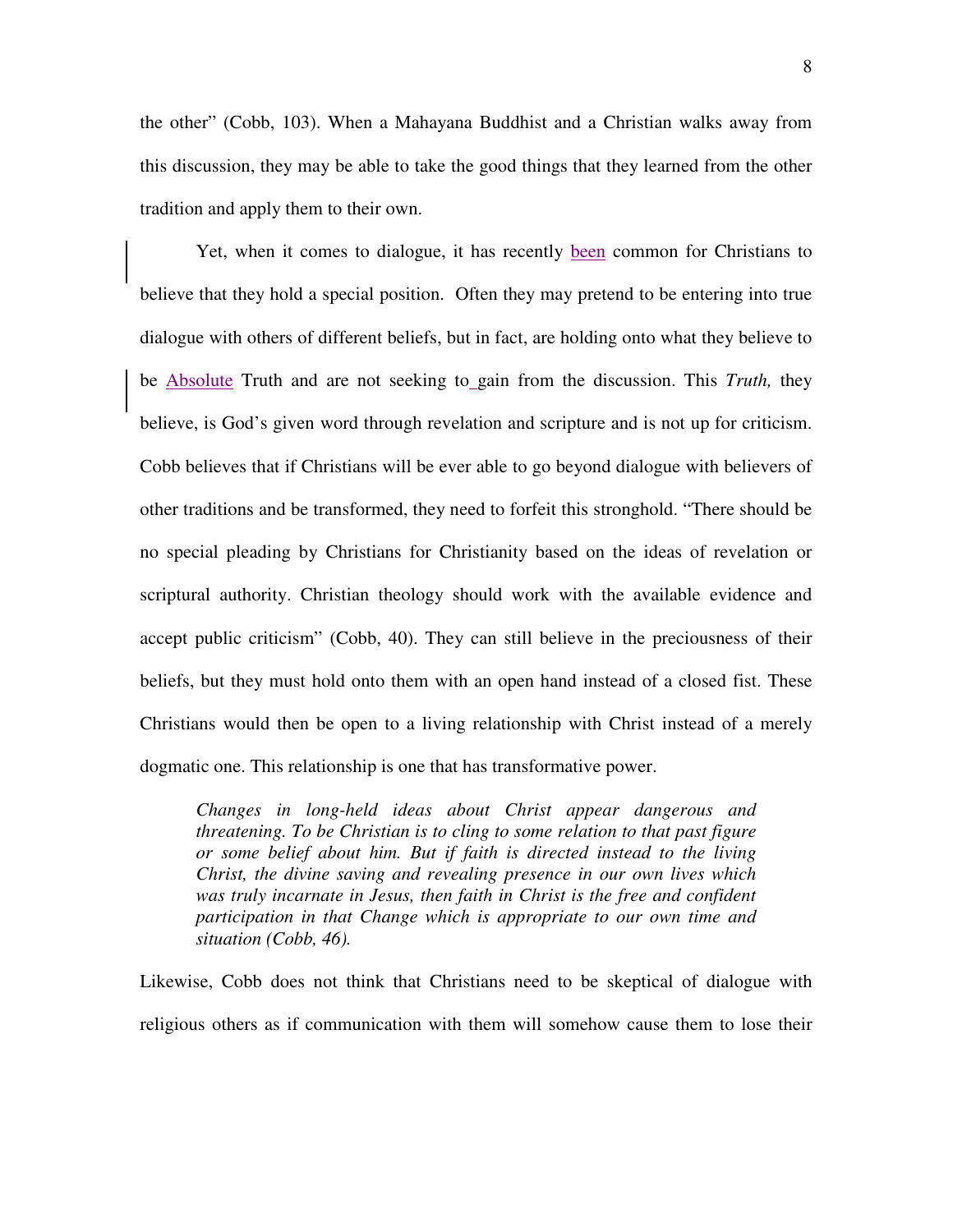faith. In fact, Cobb wants to claim that interaction with open criticism and questioning through dialogue is what the Christian faith calls for:

*How can one better serve the universal revealing and saving presence of God than by submitting all that one believes to radical questioning and opening oneself critically to alien ideas? Is that not exactly what faith in Christ calls for? ...It is the exemption of beliefs about God or about Christ from real involvement in the dialogue that is an expression of lack in faith in Christ (Cobb, 46).* 

Christians, Cobb believes, should be compelled to dialogue with religious others if they really desire to expand their faith and relationship with God.

 I agree with Cobb that Christians should enter into dialogue with believers of other faiths and allow them to ask questions about the validity of the Bible. If Christians desperately cling to their scriptures and do not allow criticism concerning it, I believe many will be unable to grapple with the truth within its pages. Just as many Christians had many questions and skepticisms about their faith when they first began their faith journey, they must allow persons of other faiths to have questions as well. A Christian must maintain that if the Bible is indeed the living and active word of God, they must maintain that it can withstand any criticism on its own. Likewise, any contact with the pages of such a divine object would necessarily impact the heart of any man, woman, or child.

Ultimately, the more religions come into relationship with each other and go *beyond dialogue,* so to speak, the more they will have a direct impact on the stability of world peace and cooperation. In a quotation that I mentioned earlier, Cobb stated, "Through dialogue people come to understand one another better and learn to cooperate better" (viii). If, as my thesis is exploring, we wish to create a world that fosters the virtues of peace, love, and cooperation, I believe that we need to take Cobb's advice and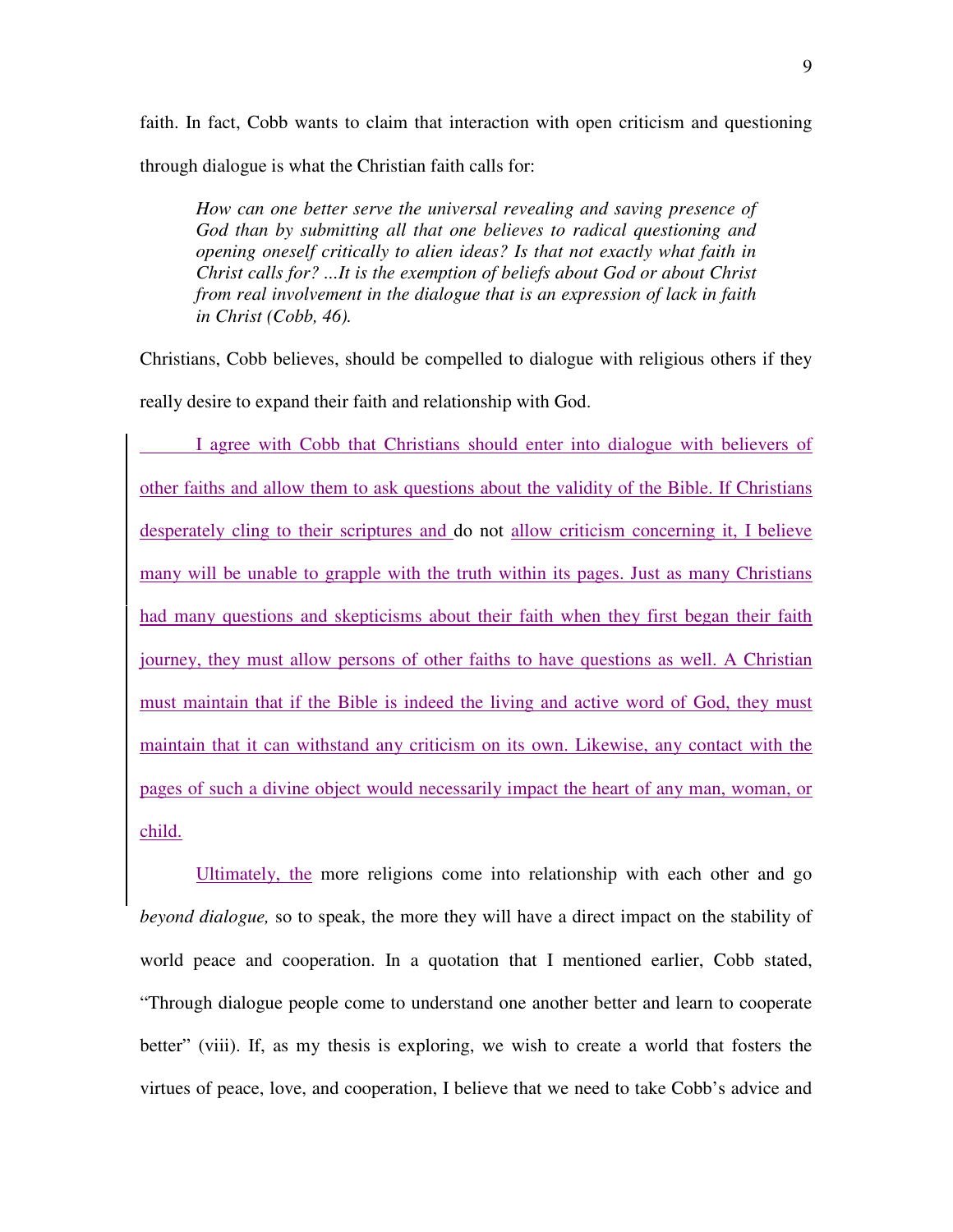enter into relationship with people of different religious traditions. Isolation too often leads to misunderstanding and suspicion.

In summary of Beyond Dialogue: Towards a Mutual Transformation of Christianity and Buddhism John Cobb describes that going beyond dialogue is important for the great religious traditions for a few simple reasons. The first reason is that the individuals who are convinced of religious convictions have a duty to share their knowledge and understanding with their brothers and sisters around the world. One must then also accept that other religions may equally have something of great importance to share as well. Second, through the sharing of faith through religious dialogue, both parties can hope to be transformed by the new knowledge and wisdom that they learn. This will undoubtedly cause them to return to their perspective religious traditions and work to refine and perfect their faith. Buddhists will become better Buddhists, Jews better Jews, and Christians better Christians. And finally, the continued dialogue between any given religious faiths will bring them together both in understanding and cooperation.

It is somewhat difficult to find much that is troubling with Cobb's theological model. First and foremost, he tries very hard to keep talk about going *beyond dialogue* general. Unlike authors that I will later discuss, he attempts to the best of his ability to stay true to the belief systems of the religions. He does not attack central beliefs inherent in Christianity, Islam, or the other faiths. Nor does he claim that all the religions are really different manifestations of the same faith.

Likewise it is difficult to argue against Cobb that Christians, or adherents of any faith tradition, can and must learn from other traditions. "Accordingly Christianity can and should assimilate the elements of truth in all religious traditions" (Cobb, 41). While it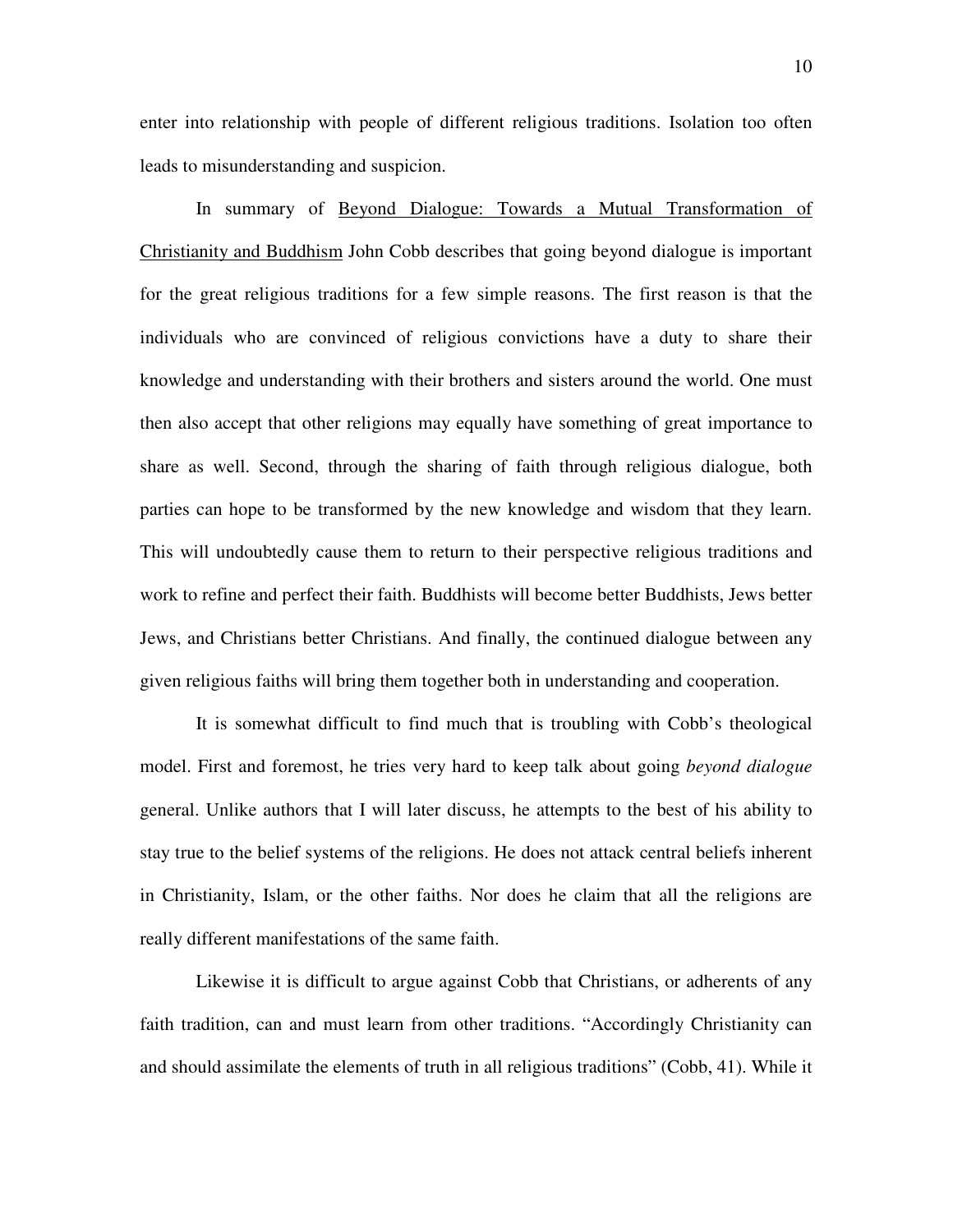would be foolish to state that there are not any individuals who deeply believe that they alone have access to any and all truth whatsoever, these people are hard to come by in an active academic and theological discussion. Most people accept that they personally do not have all of the answers. Nor does Cobb dictate what understanding one should come to from a dialogue with religious others. Instead he goes as far as to claim that

 *My main point here, however, is not to offer a better hypothesis as the basis for dialogue but to argue that we do better to enter dialogue with multiple and flexibly hypotheses. We need to make clear that our interest in dialogue does not depend on the correctness of any of these hypotheses, that we enter dialogue in hopes of developing new and better hypotheses (Cobb, 44).* 

So then, Cobb does not claim what will be gained from dialogue, but that this is something that will hopefully be found through dialogue.

 Perhaps one shortcoming of Cobb is that he may not make a convincing argument for what do to with what a religion takes to be a truth of absolute importance. For example, one particular truth for many Christians is that salvation is entirely dependent upon belief in Christ, his divinity, and his perfect sacrifice for the forgiveness of sins. Surely this is not simply one belief alongside a host of others for the Christian. It is *the*  belief! Dialogue, for these Christians, is next to useless if they do not lead to the religious other coming to faith in Jesus. Likewise, I believe that there may be similar ideas taken to be absolute by many other religious traditions. One such belief may be the Muslim belief that it is blasphemous to equate anything created with God—precisely what Christians are claiming in Jesus. In order to accomplish dialogue even among such conflicting views, Cobb states:

*Our critics are correct that for genuine dialogue we must be open to being changed at any point whatever. That means that we must be prepared to change our Christology, but it equally means that we must be prepared to*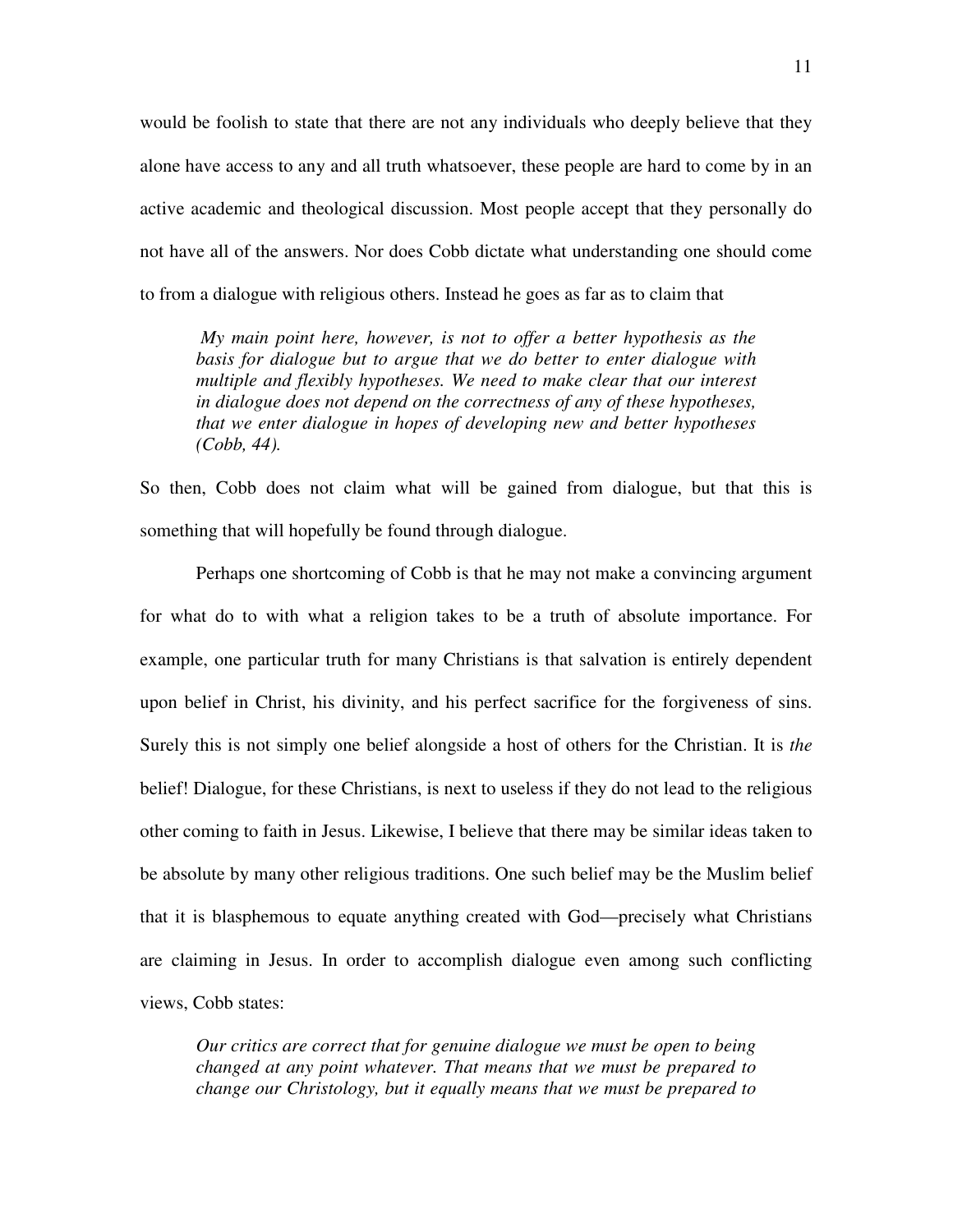*subject our views of divine transcendence to the test. It does not mean that we downplay in advance our most precious beliefs (Cobb, 45).* 

Although I agree that one must be open to discussion about the validity of their deepest beliefs, I wonder if anyone who is thoroughly convinced that they have the religious 'truth' would ever be able to enter into the kind of dialogue that Cobb is proposing. Undoubtedly, some individuals who have been subject to academic learning and criticism may very well feel comfortable enough to enter into such a vulnerable conversation. However, I am not convinced that the majority of any religious tradition, be it Islam, Judaism, or Christianity, would find themselves comfortable enough to put all of their religious beliefs so openly on the table. And, if Cobb truly wishes to transform the cores of the great religious traditions through dialogue, this presents itself as a nearly insurmountable barrier to be crossed.

 All in all I find Cobb's work to be helpful but still a far cry away from presenting a framework in which evangelical Christians can interact with the religious individuals around them. It is undeniable that dialogue must play an essential role in religious cooperation and understanding; however, it seems that his work does not go far enough to explain how any religious tradition can see the value in dialogue using a framework which they will already accept and cherish. In order for any religious individual to enter into a peaceful relationship with an individual of another religious tradition, he or she can only do so through principles already laid out and acceptable to their tradition. Christians need to find the reason within their tradition to live peacefully with others. An outsider to their tradition arguably cannot convince them to do so on grounds that are foreign to their understanding and framework.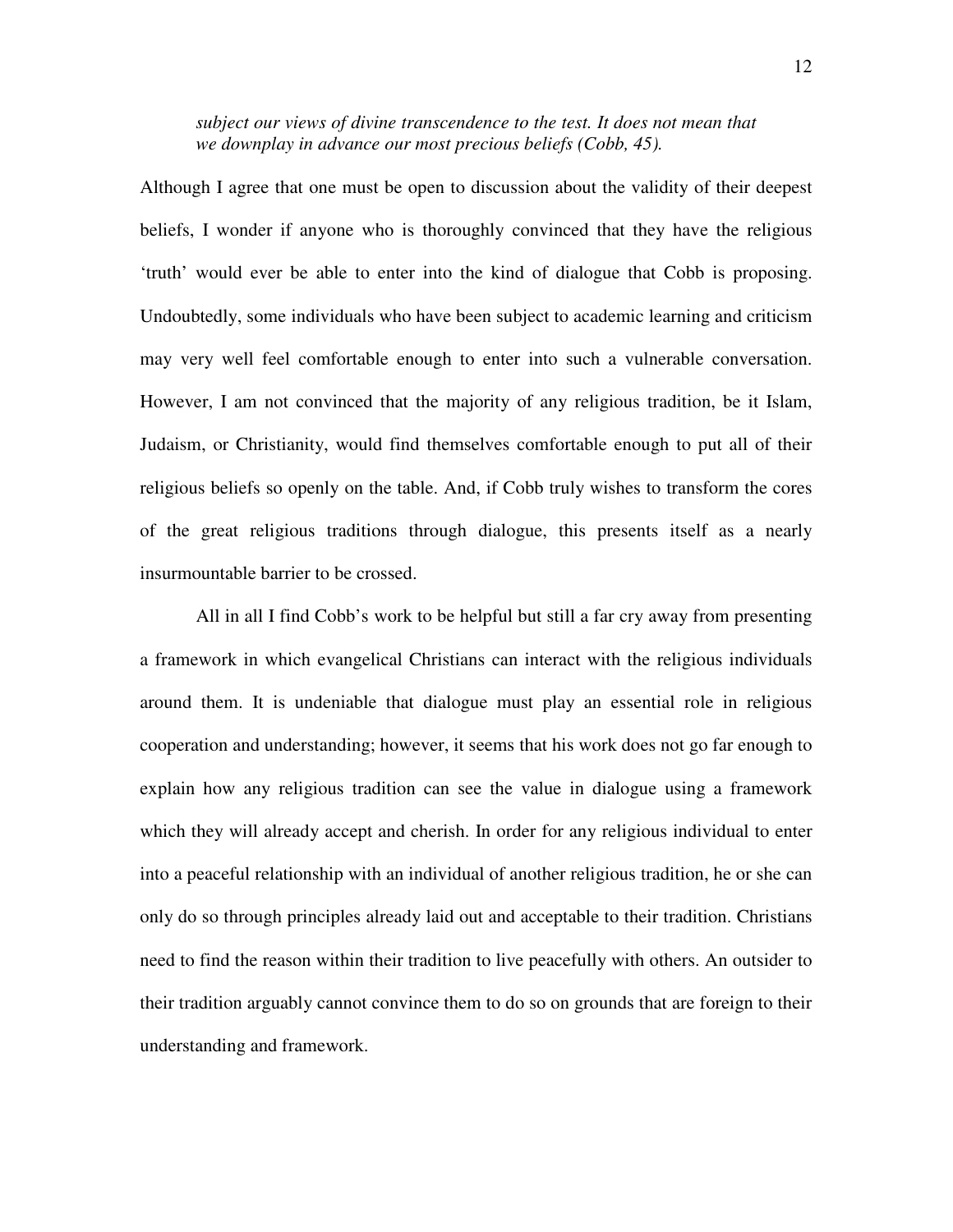### **Paul Knitter**

 The second work that I will discuss is Jesus and the Other Names: Christian Mission and Global Responsibility by Paul Knitter. Knitter is interested in discussion of religious pluralism because he is concerned with social justice. This directly impacts the type of Christian faith he has and how specifically he interprets the Christian scriptures,

*More explicitly, I admit that when I, with so many other Christians, propose liberation or emancipation as the heart of the gospel, I admit that our contemporary need for liberation and global responsibility plays a key role in how I hear the gospel (Knitter, 88).* 

Knitter is attempting to establish a theological framework that a Christian will be able to, through their own tradition, share in relationship and dialogue with individuals of other religious traditions.

*I will try to show that when Christians engage in such a correlational, globally responsible dialogue… they are not being "unfaithful" to Christian convictions about the uniqueness of Jesus and the mission of the church. Indeed, such a dialogue can lead Christians to a clearer understanding of what makes Jesus unique, to a more committed following of him, and to a more meaningful carrying out of his mission to the world (Knitter, 2).* 

This is undoubtedly a bold statement to claim; there are many people in the Christian tradition who would maintain that too close of a relationship with others outside of the Christian faith is downright sinful. Thus it is important for Knitter to clarify why a global dialogue is not detrimental to the Christian faith.

 First and foremost, Knitter's case for Christians to enter into interfaith dialogue is the first commandment. "If God's love *is* unbounded, ours *ought* to be. We are called upon to love each other as God loves us. This is, for Christians, the *first commandment* which means that this commandment takes priority over all other commandments in all aspects of life" (Knitter, 38-39). It seems that Knitter is alluding to what is also known as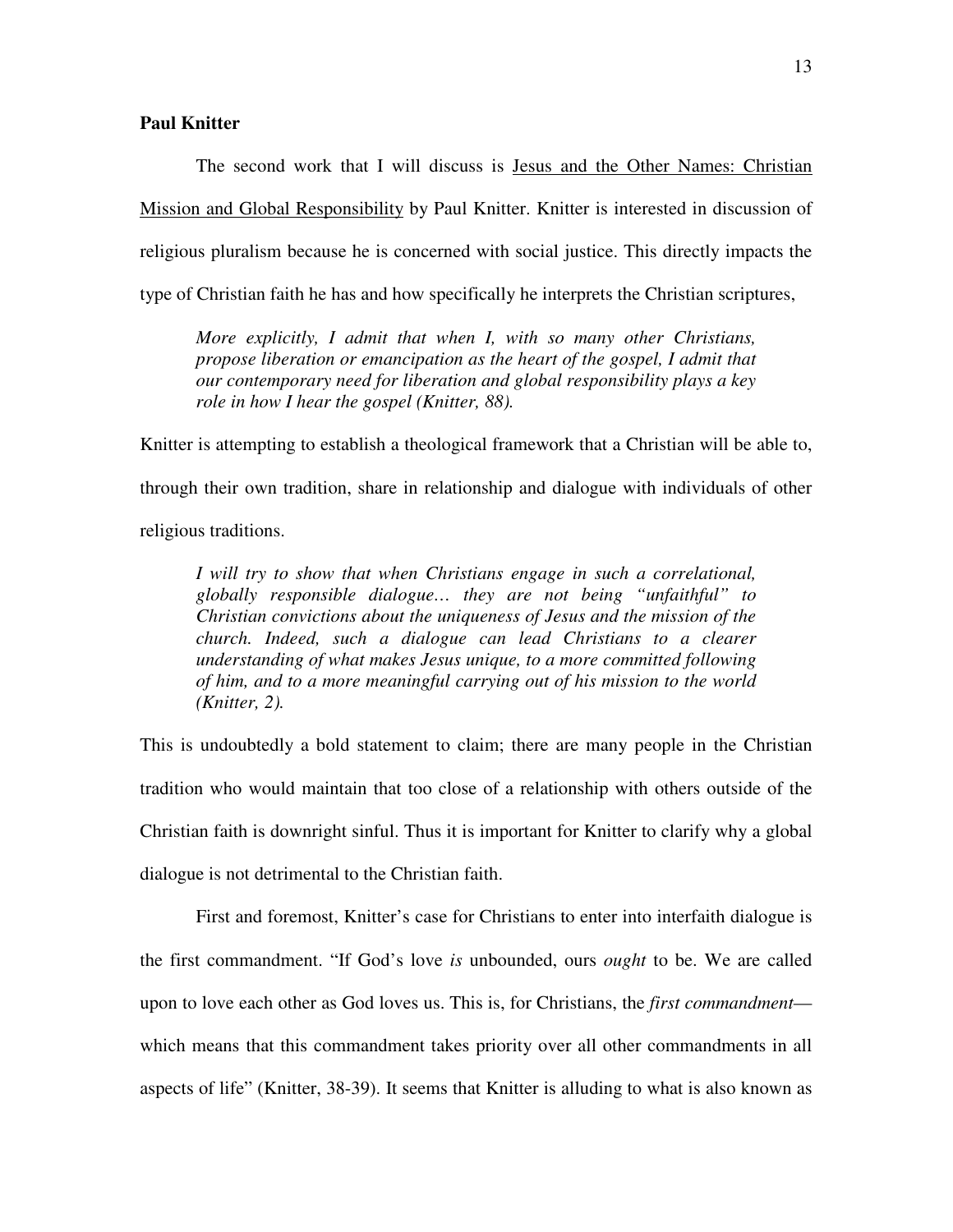*the Greatest Commandment* found in the New Testament. When asked which of all the commandments is most important, Jesus replies,

*"'Hear O Israel, the Lord our God, the Lord is one. Love the Lord your God with all your heart and with all your soul and with all your mind and with all your strength.' The second is this: 'Love your neighbor as yourself.' There is no commandment greater than these" (Mk 12:29-31).* 

I believe that Knitter would interpret this passage as saying that there should be nothing held in greater importance than loving other human beings on the earth. Even if one must forfeit some deeply held doctrine or belief. "It also means that, in situations where one has to choose, loving one's neighbor takes a prior place to proclaiming true doctrine or formally worshiping God" (Knitter, 39). It will help to clarify what Knitter precisely means by love.

*To love others means to respect them, to honor them, to listen to them with an authentic openness to what they are saying. It means to treat them as we would want them to treat us. It means to listen to them and their witness to truth as we would want them to listen to us and our witness. Yes, this means that I have to confront them when I think that they are wrong, but I also have to be authentically ready to be so confronted by them (Knitter, 39).* 

For Knitter, then loving one's neighbor is more than simply being kind or compassionate towards them. Loving one not only means to respect the individual but also to respect their beliefs and religious tradition. To hold to a religious belief that rejects that the beliefs of others might be true, we do not love. That is, when we take our own beliefs to be the sole 'word of God', we do not love them.

*Whenever we hold up a truth or a revelation and insist according to the will of God it is the only or the absolutely final norm in which all others have to be included, then we cannot treat them as brothers and sisters in God. Such a norm does enable us to confront them, as love sometimes requires, but it does not allow us to be confronted by them, as love also requires. Whenever we are not disposed to learn as much from our neighbors as they can from us, we cannot love them (Knitter, 39).*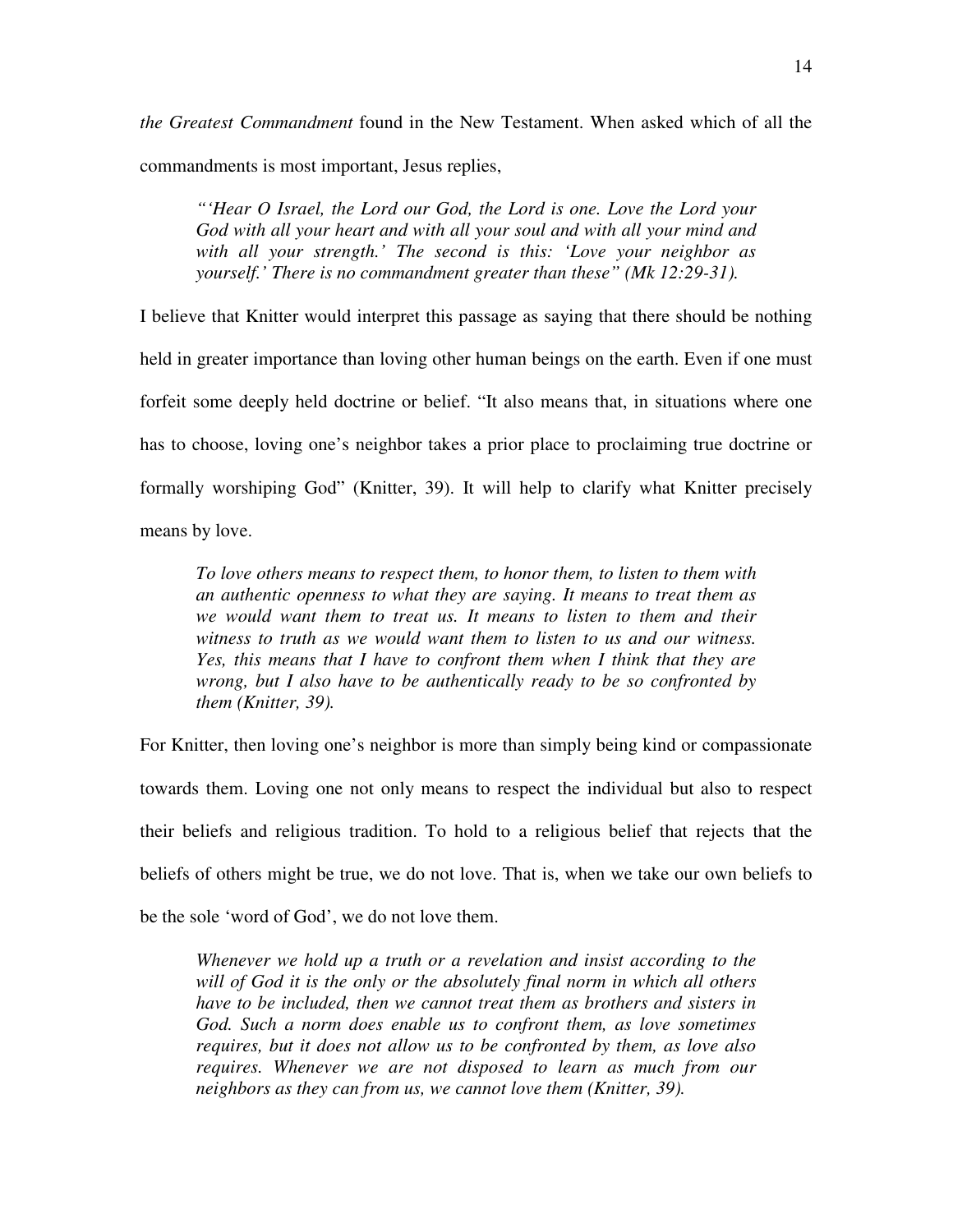For Knitter, one cannot claim to hold onto the absolute Truth and still love someone who believes something entirely different. This is precisely where Knitter believes that Christianity has historically been derailed in the past.

 Although the *first commandment* has definitely been influential throughout the history of Christianity, nevertheless it has been dwarfed at times by other doctrines. Primarily, Knitter believes that what is recorded as the last commandment of Jesus Christ has been interpreted as more important than the commandment to love one's neighbor. The last commandment can be found in the Gospel of Matthew.

*Then Jesus came to them and said, "All authority in heaven and on earth has been given to me. Therefore go and make disciples of all nations, baptizing them in the name of the Father and of the Son and of the Holy Spirit, and teaching them to obey everything that I have commanded you. And surely I am with you always, to the very end of the age" (Mt 28:18- 20).* 

Knitter believes that the mission of preaching the good news of Jesus to the ends of the earth has, at times, led to a radical overlooking of the first commandment. "In the way they have gone about preaching and making disciples, they have all too often not loved their neighbors" (Knitter, 40). This commandment has been interpreted by Christians to mean that the Christian faith must be spread across the world no matter what—even it what may seem as very unloving ways at times. This has been one of the premises that helped lead to inquisitions, pogroms, crusades, and colonialism. Knitter believes that if we are going to someday live in peace with people from different faith practices, we must give up our claims that our idea of faith in salvation through Jesus Christ alone is absolute.

*In sharing an office, dinner table, school program, maybe even a marital bed with a person who is a committed follower of another religious path,*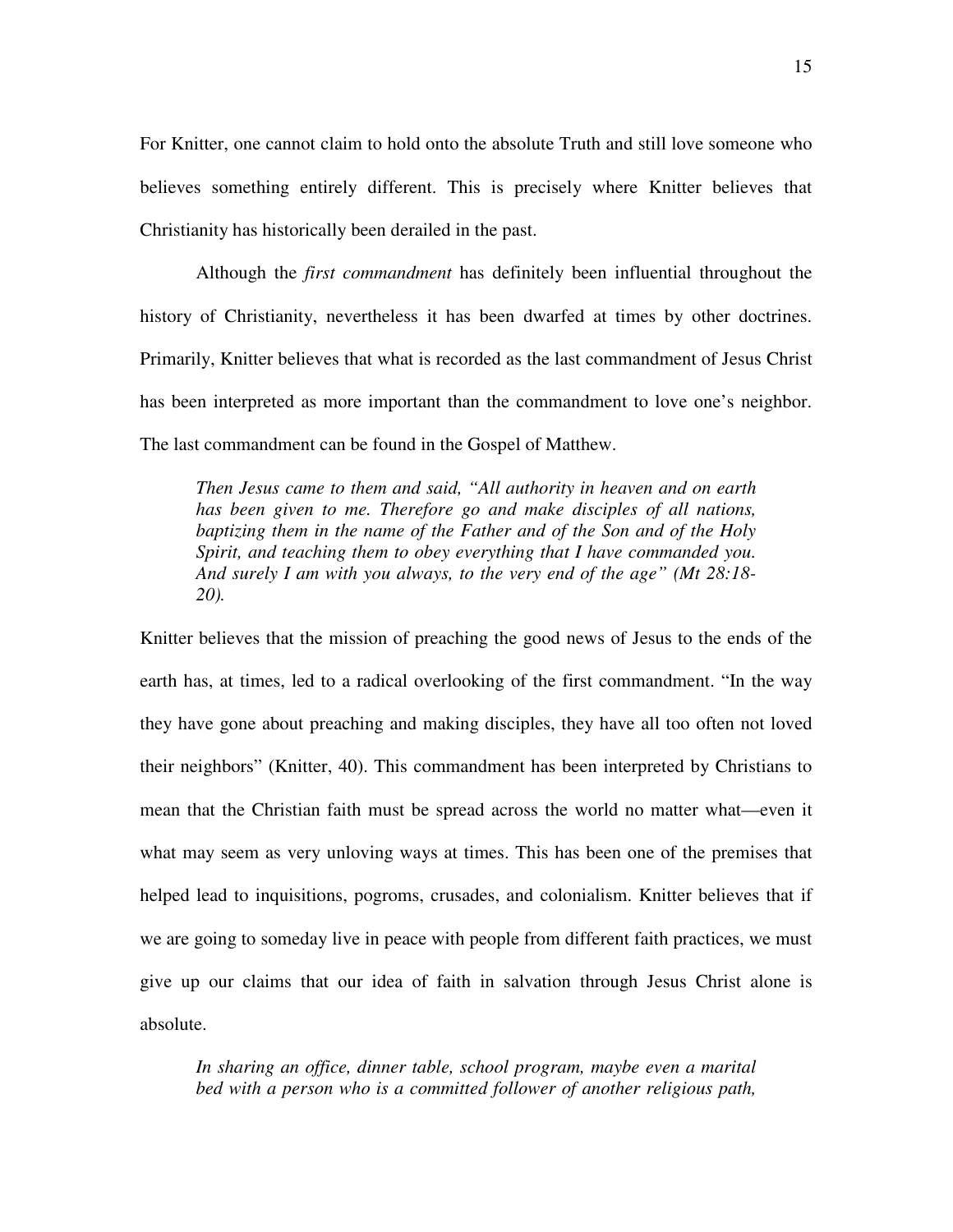*and to witness how that following has enriched and transformed that person's life—in view of such existential relationships, we cannot, we simply cannot, continue with the traditional Christian assertions that ours is the only true religion, not even with the modified claims that our religion is the final word for theirs, meant for their fulfillment" (Knitter, 28).* 

In other words, Knitter is claiming that in order for Christians to appropriately follow the first commandment of loving and respecting ones neighbors, they need come up with a new interpretation of the final commandment. This will leave Christians with a faith that no longer claims Christ to be the only avenue to God but one of a plethora of avenues.

Is this acceptable to the Christian faith?  $I$  am not convinced that the final commandment necessarily stands in contrast to the first commandment. If Christians whole heartedly believe that a relationship with Jesus Christ is the one avenue towards right relationship with God, which many do, then their only loving option is to go about the world making 'disciples of all nations and baptizing them in the name of the Father, Son, and Holy Spirit.' I believe, unlike Knitter, that this can be done while continuously valuing the lives and knowledge of persons of different cultures and faiths.

I do agree that the first commandment given by Christ is the most important rule by which any Christian should follow. Yet, Knitter seems confused when discussing the first commandment. It's necessary to quote again the book of Mark:

*"'The most important one* (commandment)*,' answered Jesus, 'is this:*  '*Hear O Israel, the Lord our God, the Lord is one. Love the Lord your God with all your heart and with all your soul and with all your mind and with all your strength.' The second is this: 'Love your neighbor as yourself.' There is no commandment greater than these'" (Mk 12:29-31).* 

Knitter mistakenly calls the *first commandment* what really is labeled as the *second commandment* of Christ. The first commandment is to love the one God with every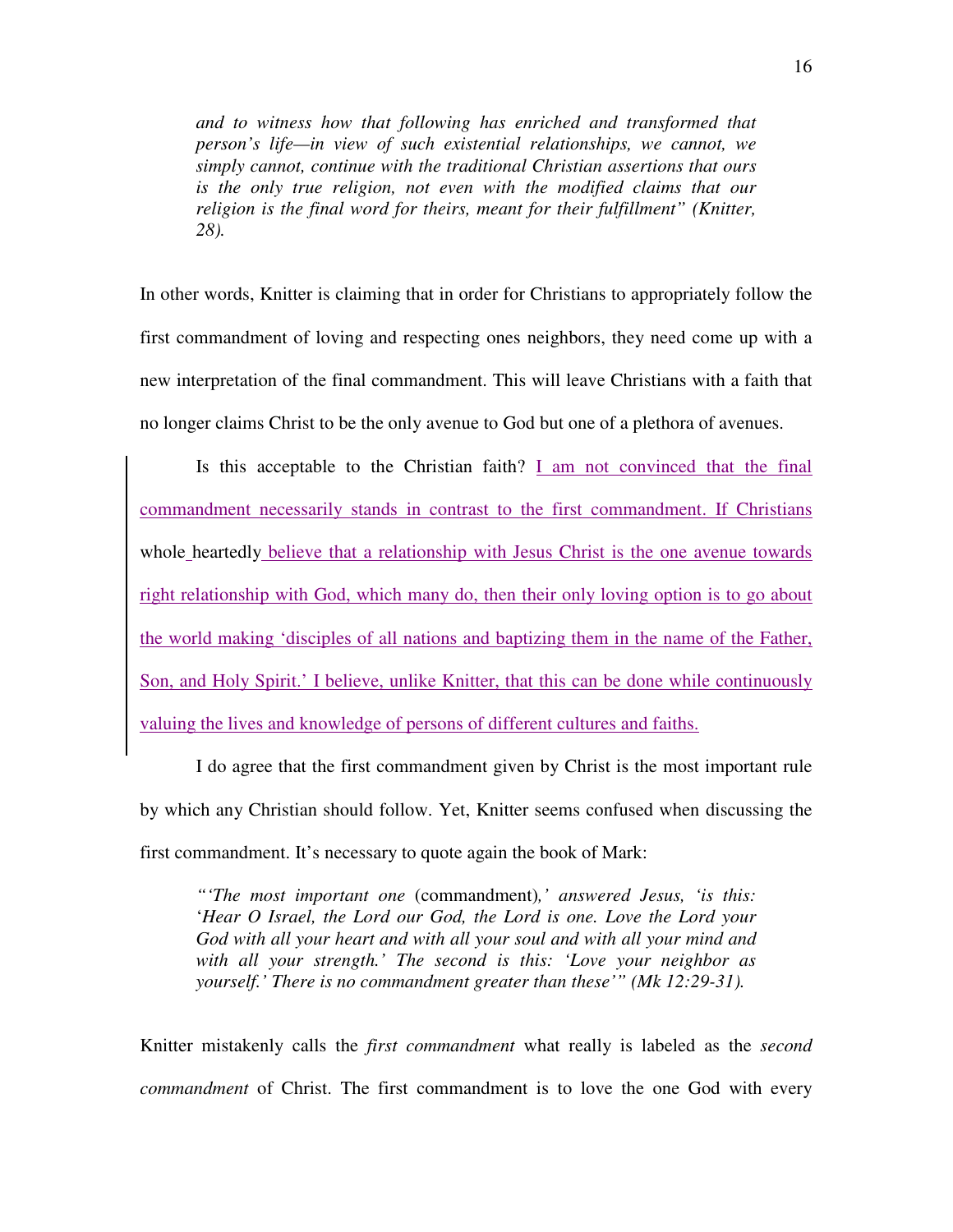essence of being. The second commandment is to love one's neighbor as their self. Note that a Christian is not called to love God as their self, or to love their neighbor with their heart, soul, mind, and strength. Now, returning to the last commandment:

*"Therefore go and make disciples of all nations, baptizing them in the name of the Father and of the Son and of the Holy Spirit, and <i>teaching them to obey everything that I have commanded you. And surely I am with you always, to the very end of the age" (Mt 28:19-20 emphasis mine).* 

Although Knitter would have you believe otherwise, this passage does not command the proselytizing of heathens to Christianity without regard to love or compassion. Very clearly Jesus is quoted as saying, "teaching them to obey everything I have commanded you." Surely this includes teaching the first and second commandments-love God, love neighbors. And, what good is a teacher who commands a heathen to love their neighbors if they are not being loved themselves? Although undoubtedly Christians have forced conversions in an unloving manner in the past, it seems that simple reading of New Testament scriptures easily clarifies that it would be wrong to obey the final commandment without regard to Christ's first and second commandments. Unfortunately, I am tempted to question whether or not Knitter has strong knowledge of the Biblical scriptures in which he is calling into question.

Another topic that needs to be addressed is that Knitter believes that all religious traditions are limited. "Christians (and all religious persons) have to admit honestly that within our human condition, there can be no final word, no one way of knowing truth that is valid for all times and all peoples" (Knitter, 30). However, although every single tradition is itself limited, we are indeed able to reach past the boundaries of our faith when we enter into dialogue with other traditions.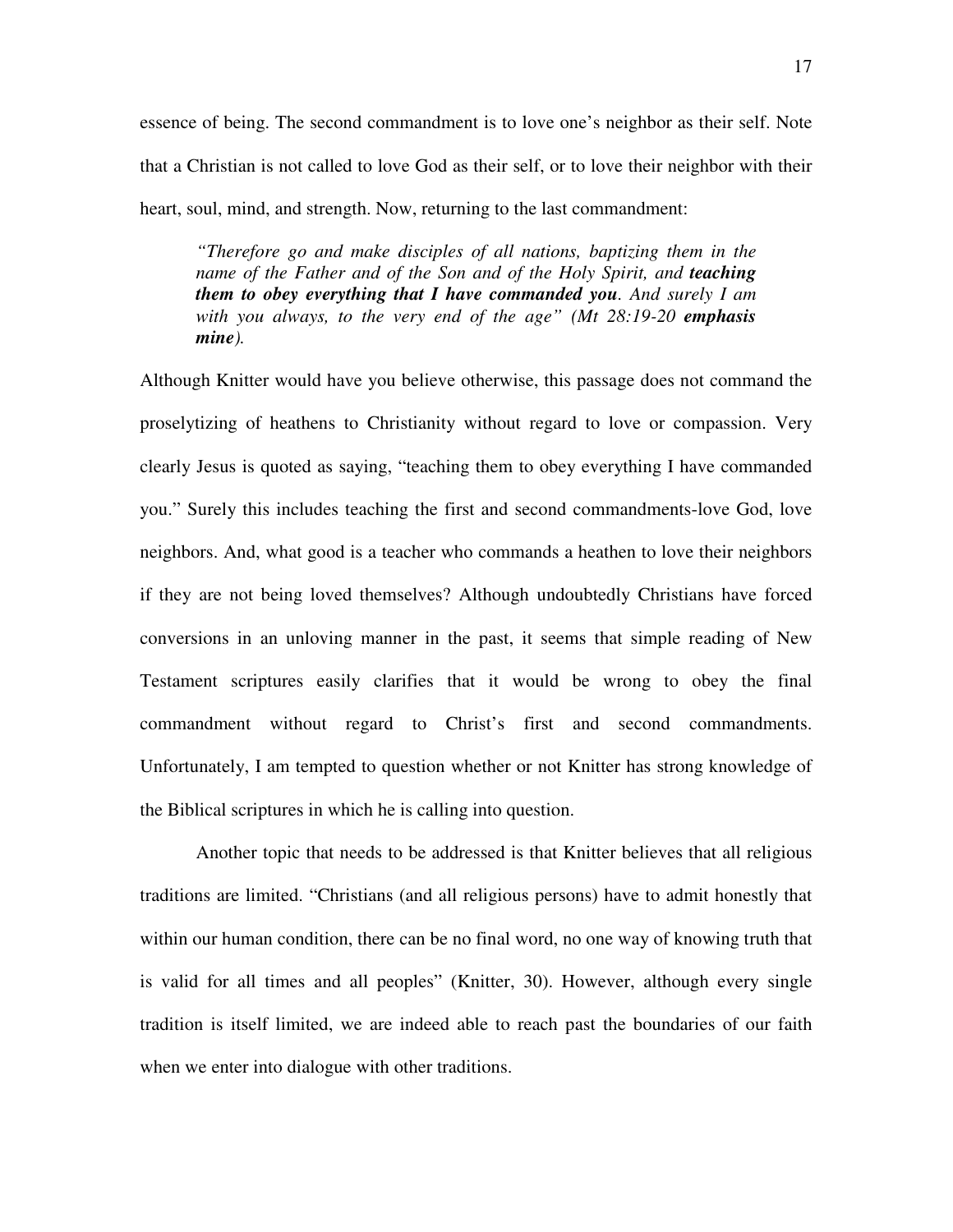*If we are not talking and listening to others, we are not learning. Dialogue becomes the escape from or solution to the inherent limitations of our own viewpoint. Through conversation with the genuinely other, we can expand or correct the truth that we have (Knitter, 31).* 

The danger of not entering into dialogue with others is that we may never know how wrong some of our theological beliefs may be. "Just as we need someone else to tell us when our breath is bad, so we need others to tell us when our religious truth has become ideological abuse" (Knitter, 32).

Should both partners come to a dialogue relinquishing all convictions of their

faith? Absolutely not!

*I am not denying that it is important, even necessary, for each partner to enter the dialogue with firm positions, with universal claims, with the deeply felt conviction that his or her perspective on a given issue is better than others… But there is a difference, a decisive difference, between speaking out of deeply felt and divinely guided convictions, on the one hand, and speaking out of a God-given final revelation, on the other (Knitter, 33).* 

Thus participants of dialogue necessarily must have deep convictions when it comes to dialogue, but they must not think that they have all of the revelation of God held as if it is in their pocket.

 How can Christians believe that other faiths have anything of importance to share—do not Christians believe that the object of the their faith, Jesus Christ, is God himself? Although this is a common interpretation to many Christians, Knitter believes that it is problematic. He maintains that above all else, Christianity must cling to the mysteriousness of God. Christians must not come to think that they have God figured out. This understanding "requires us to also recognize that no religion and no revelation can be the only or the final or the exclusive or the inclusive Word of God" (Knitter, 38). In fact, any claims to Jesus to be the final norm for God is idolatrous! Knitter quotes Tom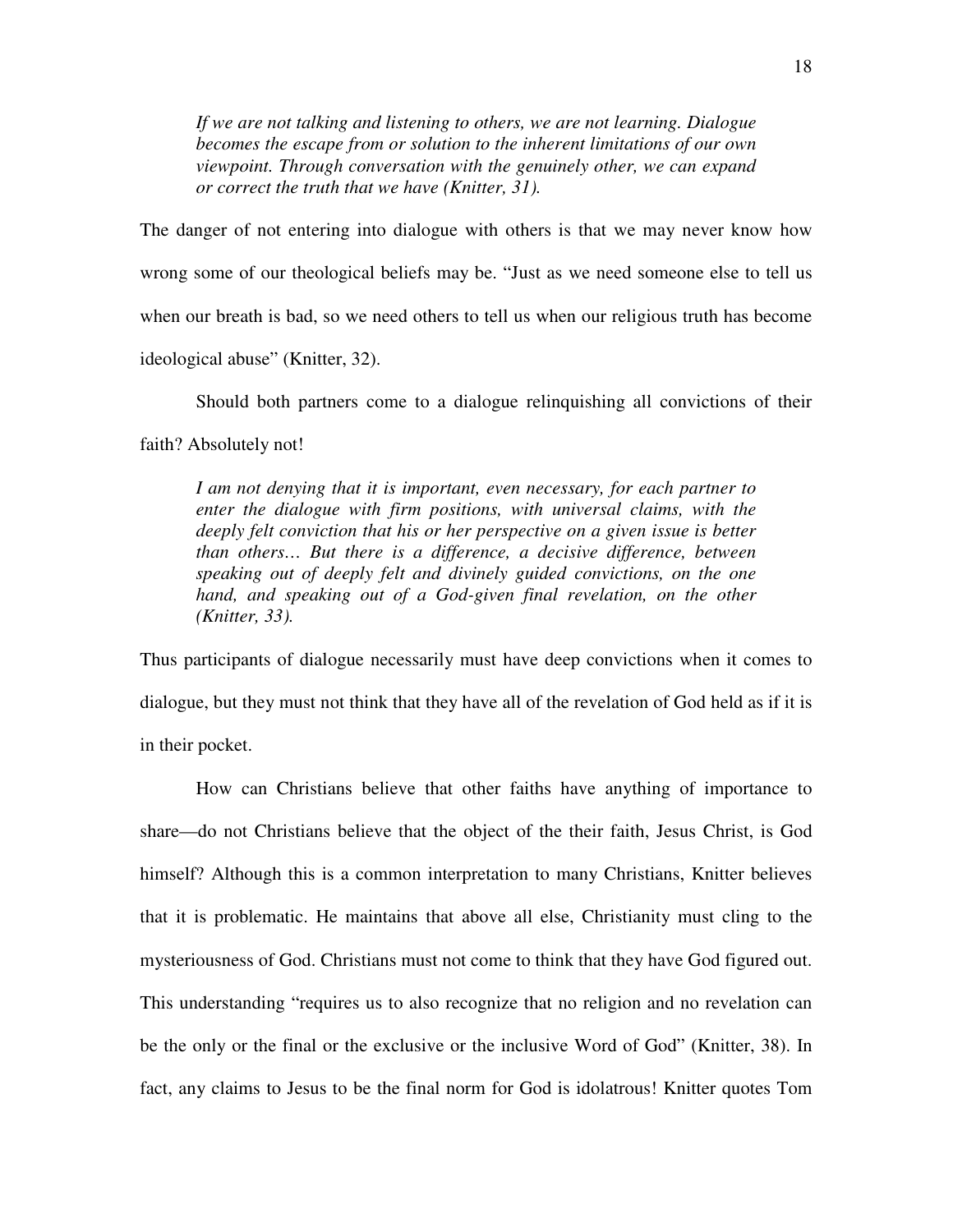Driver's "The Case for Pluralism": "Idolatry is the insistence that there is only one way, one norm, one truth. It is the refusal to be corrected or informed by the 'other'" (Knitter, 38). Thus the very idea that Jesus, or Christianity for that matter, could contain the wholeness of truth is completely unfounded.

 But does not the Gospel of John maintain that Jesus is the "way the truth and the life" (John 14:6)? Indeed the followers of Jesus, even from the earliest of times, have spoke about him in ways that equate him to be God on earth. Yet, Knitter believes that when the earliest of Christians spoke in this matter, they were not speaking literally.

*…the titles and images given to Jesus by the early church are better understood as literary-symbolic rather than literal-definitive attempts to say who Jesus was for them. In other words, images such as Son of God, Word of God, Lord, Messiah, and Savior are to be interpreted as doxological or confessional expressions of personal-community experience of this man and his message and as exhortations to follow him, rather than definitive, propositional statements about his nature or ontological status in the universe (Knitter, 43).* 

In other words, talk about Jesus in these lofty God-like terms is not saying that Jesus was the only manifestation of God, but perhaps the only manifestation of God to them. This, in Knitter's viewpoint would allow for Christians to more adequately be able to enter into dialogue with others of different religions.

*…Christians can enter the interreligious dialogue with clear claims of what God has done in Jesus without having to insist that God has done it only in Jesus. In firmly proclaiming Jesus as incarnate Son or Messiah, they are also open to the possibility of other sons and daughters who have incarnated God's grace and truth for others (Knitter, 43).* 

Thus Christ may be the Savior to a particular Christian but not necessarily to a believer of another faith.

Yet Knitter believes that the message of Christ is important for all humans to

hear. He passionately believes that Jesus Christ had one specific message to share—the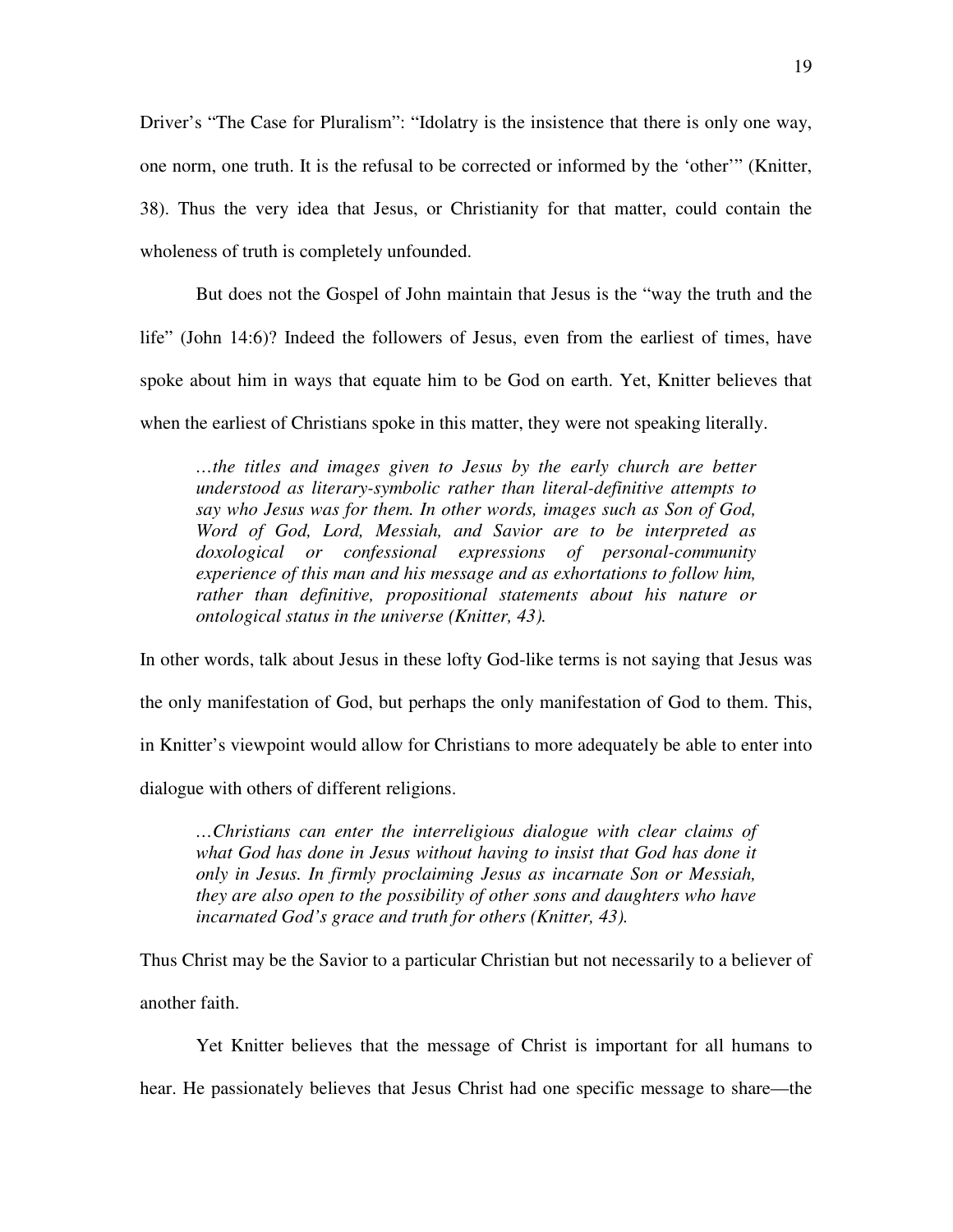Kingdom of God. Knitter describes the Kingdom of God through a quote by Edward Schillebeeckx in *The Church: The Human Story of God*:

*The Kingdom of God is a changed new relationship (metanoia) of men and women to God, the tangible and visible side of which is a new type of liberating relationship among men and women within a reconciling society in a peaceful natural environment (Knitter, 91).* 

The Kingdom of God is essentially about transformation of the lives of individuals and the world. The Kingdom of God is "anything that promotes the welfare of humanity and removes suffering" (Knitter, 91). However, the mission of the church has not always been to bring forth the Kingdom of God but to make more churches. However, there has been a movement from this in recent times. "In terms of past decades… the *primary* reason why missionaries are sent forth is not to establish and plant the church but to establish and build the Kingdom" (Knitter, 109).

 In summary, the Kingdom of God is what Knitter takes to be the most important part of faith. This social transformation of individuals should take precedence before all talk of other doctrines. The goal of Christians should not be to convert Hindus, Buddhists, Muslims, or Jews, but to inspire them to be able to partake alongside the work of the Kingdom of God.

*And so the missioner will be the Christian vision of the Kingdom known to their neighbors, both across the street or across the seas. True, Christians will never try to force conversions to the church; nor will they measure their success in terms of the number of such conversions (Knitter, 123).* 

To accurately proclaim the Kingdom of God above all else, Christians will need to recognize that Jesus is not the sole manifestation of the divine, nor that Christianity has all of the answers. Yet, if the world faiths come into mutual dialogue with each other, they may then finally be able to bring forth the Kingdom of God.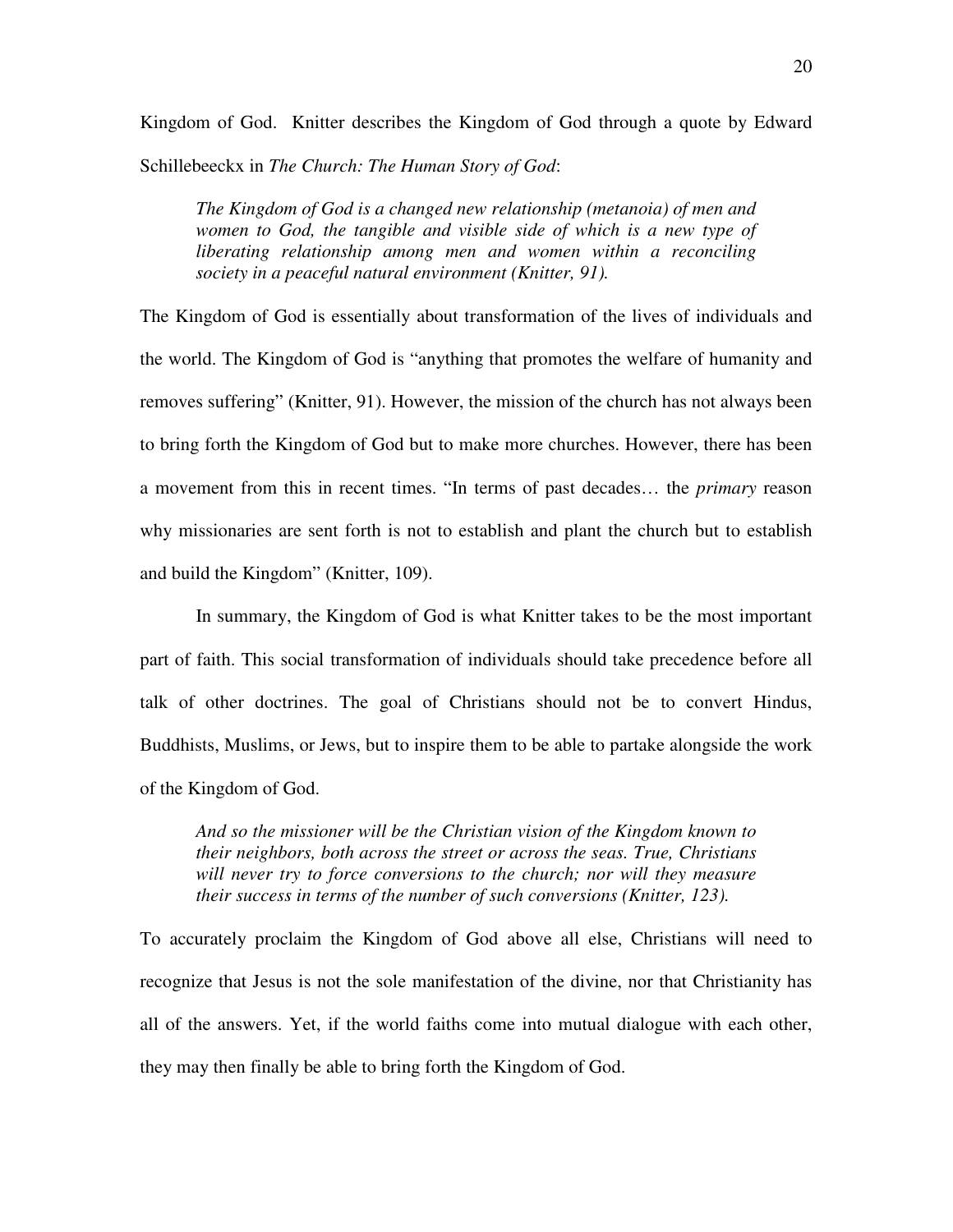Knitter offers an interesting interpretation of Christianity. However, I expect that it will be prone to much criticism and critique. Although love and justice and the Kingdom of God were clearly messages that Jesus preached, it would be a long step to say that this was the only message that the early church interpreted from the life of Jesus to be important. I believe that it seems quite clear that the early followers of Jesus believed deeply that he was the only way to right relationship with God. The evidence of this is not only shown throughout the texts of the New Testament, but also that they willingly marched to their deaths proclaiming the Gospel of Jesus Christ. It would seem outlandish for there to be such an opposition to the earliest Christians if they solely preached love and justice.

 Likewise I do not expect the majority of Christians today to accept that Jesus Christ was not the only definitive and normative messenger to Earth, let alone God himself. These currents lie at the very roots of many Christian's faith to such extent that to deny this would mean for many to no longer consider themselves Christians.

#### **John Hick**

 The third work that I will discuss is Problems of Religious Pluralism by John Hick. Like the previous two authors, Hick is a supporter of religious pluralism. While Cobb has helpfully argued that religions should be in a transformative dialogue together, Hick focuses on displaying that all of these religions really are concerned with the same thing. In doing so, Hick has crafted one of the most established arguments for religious pluralism today.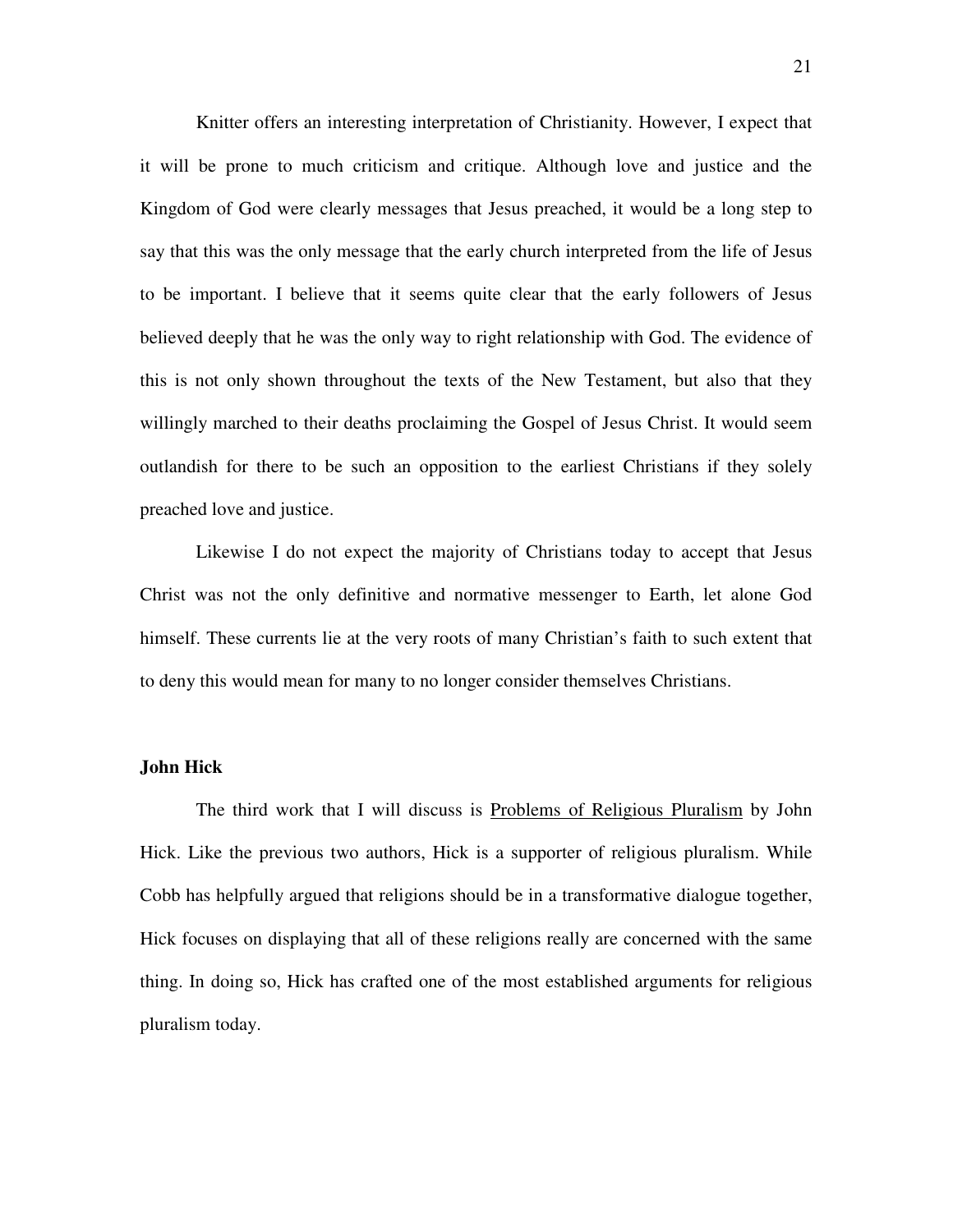In agreement with Cobb and Knitter, Hick accepts that human experience is indeed limited. Hick explains that an individual experiences the world through their senses- sight, hearing, and touch- and interprets their experiences. Hick calls this process 'experiencing-as'. "In our everyday perception of our environment we use several senseorgans at once; and I suggest that we adopt the term 'experiencing-as' to refer to our ordinary multi-dimensional awareness of the world" (Hick, 19). Hick uses a clever example to explain this process. He postulates that if you were able to show an individual from the Stone Age some fancy cutlery, undoubtedly he or she would not immediately understand the concept of the fork, spoon, and knife (Hick, 20). What he or she may come to interpret the objects to be is dependent upon their past experiences and cultural heritage.

 What this means for the human experience is this: human beings, when experiencing the world through their senses, do not have a direct and clear understanding of the world around them. Instead, human beings develop interpretations of what they experience. These interpretations are based upon preconceived notions and concepts that have been developed in their life and larger culture. One human being will likely have an entirely different interpretation of an experience than a human being from another culture. Likewise, it is no surprise to Hick that the great religions have such different interpretations of the divine reality. Hick writes, "Thus, if we ask why it is that Christians, Buddhists, Jews, Muslims, Hindus, report such different perceptions of the divine, the answer that suggests itself is that they are operating with different sets of religious concepts" (26). It should be no surprise that a divine presence, which is unclear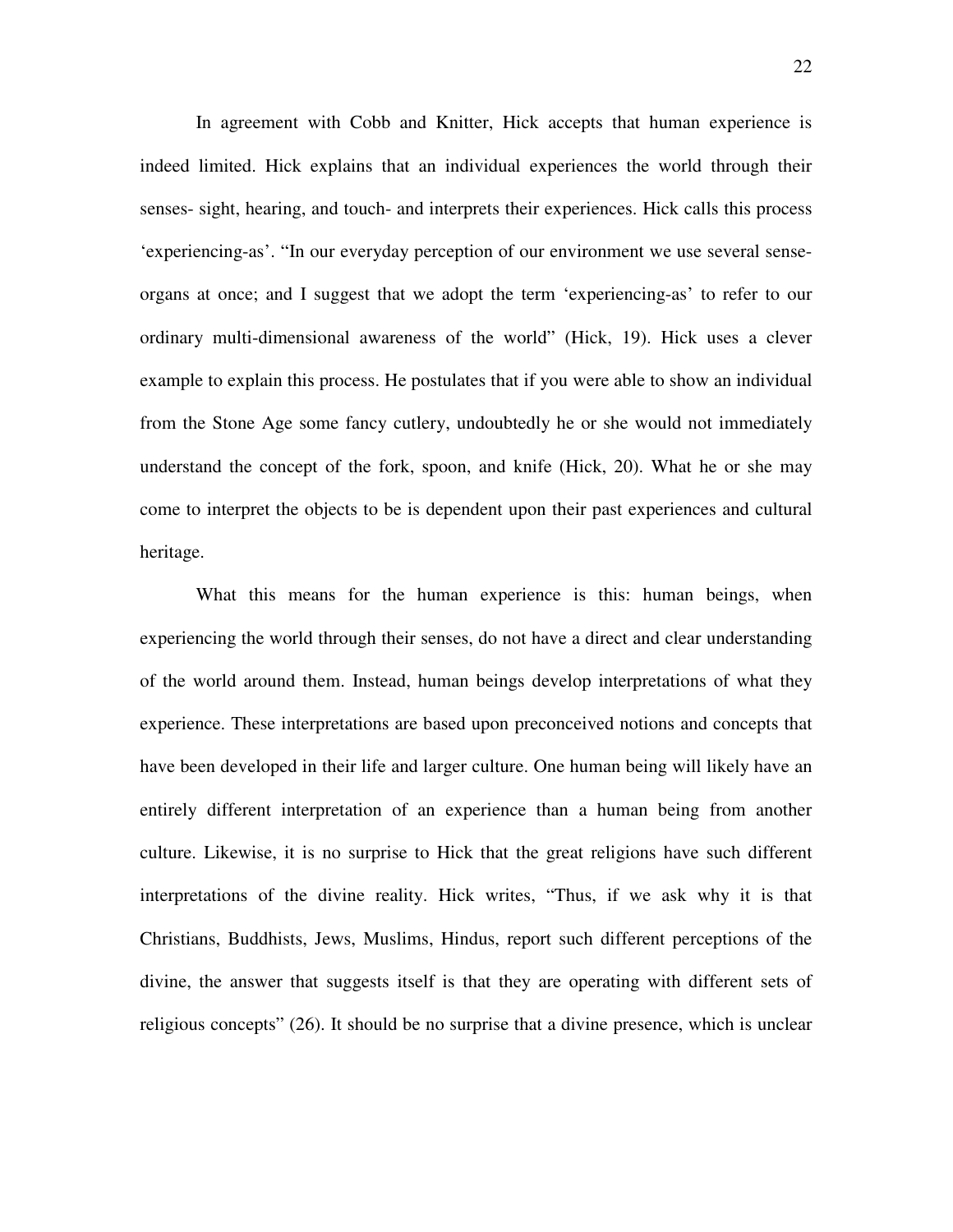and mysterious in any one religion at best, be understood in immensely different ways across religious divides.

 How does one know if a religion, or all the religions, has really built its interpretations on the basis of a true experience of the divine? Could not one, or all, be nothing more than fanciful imagination? Hick accepts this problem whole-heartedly.

It could be that the religions are all experiencing erroneously, projecting different illusions upon the universe. And it could on the other hand be that they are each responding to an infinite divine reality which exceeds our human conceptualities and which is capable of being humanly thought and experienced in these fascinatingly divergent ways (Hick, 26).

While it is impossible to know for sure, Hick believes that we must work with each of the great religions as having experienced to some extent the Ultimate Reality, or as Hick likes to call it *the Real*. *The Real* is simply a bucket-term that Hick uses to express the entirety of all that is divine, or religiously ultimate. No religion has had contact with all of the Real but merely unique manifestations of it.

*Thus the Real as personal is known in the Christian tradition as God the Father; in Judaism as Adonai; in Islam as Allah, the Qur'anic Revealer; in the Indian traditions as Shiva, or Vishnu, or Paramatma, and under the many lesser images of deity… (Hick, 41-42).* 

Because human experience is limited and depends upon interpretation, so is experience with the Real limited. That being said, any religion's experience with its God or other Ultimate Reality is only a limited picture of the Real.

*From a pluralist point of view Yahweh and Shiva are not rival gods, or rival claimants to be the one and only God, but rather two different concrete historical personae in terms of which the ultimate divine Reality is present and responded to by different large historical communities within different strands of the human story (Hick, 42).* 

How can we be sure that all of these gods have been true manifestations of the Real? Or could some gods in certain religions be merely imagined? While this always remains a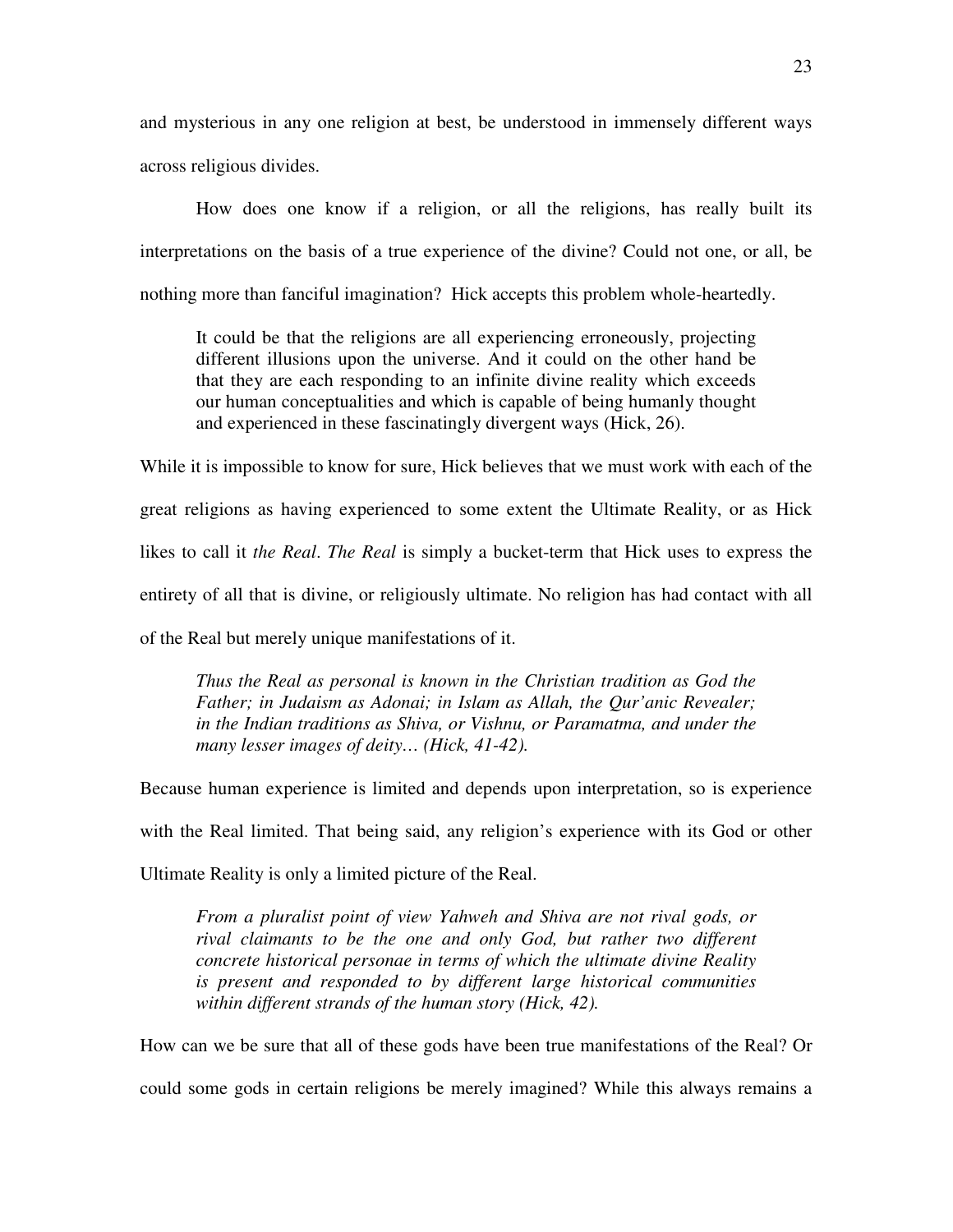possibility, Hick believes that there is evidence supporting his theory that all of the great religions are interpretations of the Real. His evidence for their similar connection with the real is what he considers to be the common soteriological function of these faiths. In other words, each faith has roughly the same goal in mind, or the same salvation/liberation/transformation at work. "There is not merely one way but a plurality of ways of salvation or liberation" (Hick, 34).

 What does Hick mean by *salvation/liberation/transformation*? At first glance, it seems quite absurd for Hick to be making such a bold statement. Surely Nirvana is not the same as the Christian heaven! However, Hick is quite clear that this is not what he is talking about. Salvation, for Hick, is not only about some distant place that one may go to when they die. Salvation is first and foremost about living in the here and now. Hick writes,

# *Pluralism, then, is the view that the transformation of human existence from self-centredness to Reality-centredness is taking place in different ways within the contexts of all the great religious traditions (Hick, 34).*

In other words, Hick appears to be saying that the key attribute of a true religion is that it takes the eyes of the believer off of him or herself and ushers him or her into an awareness of the Ultimate Reality, or the Real.

However, it may be difficult to conclude which tradition really helps its faithful come into an awareness of the Real. Even in our Western tradition there have been a great deal of men and women who have claimed to be in relationship with the divine. Simply self-professing to be in relationship with the Real does not mean necessarily that they really are. Surely one cannot just take another's word for it! Luckily, Hick suggests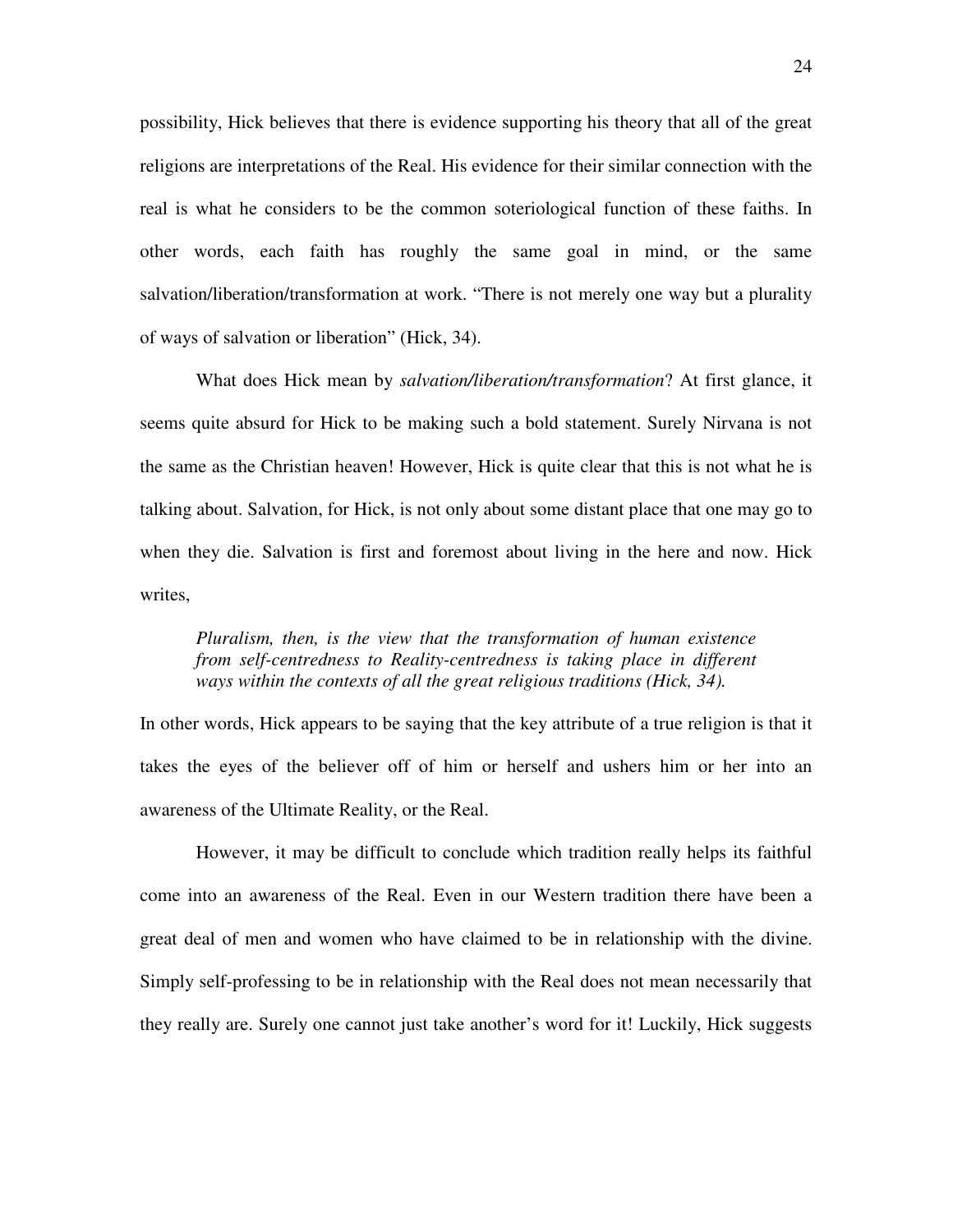that there is a way to observe if a faith truly supports the transformation from selfcenteredness to Reality-centeredness.

The immediate proof of whether a religion really embodies salvation/liberation/transformation is displayed through the lives of the religious adherents. One who has successfully come into awareness of the Real will live a radically different life than one who has not. Each of the world's great religions contains *saints*, or people that have successfully learned to live beyond their selfishness, and thus testify to their legitimacy. Likewise, each religion has also produced its own share of great *sinners*, people who use the foundation of the religion to do evil in the lives of others. Hick writes,

*These traditions have all nurtured not only saints and leaders in righteousness who have given themselves for the welfare of their fellows, but also evil and demonic figures, leaders in aggression and aggrandisement, who have cruelly exploited and oppressed their fellows (84).* 

Because each tradition has each produced its share of righteousness and evil, it is impossible to rationally conclude that any one religion as morally or spiritually superior. However, this does not stop Hick from determining that we must accept that there are multiple correct religions:

*The great world traditions have in fact all proved to be realms within which or routes along which people are enabled to advance in the transition from self-centredness to Reality-centredness. And, since they reveal the Real in such different lights, we must conclude that they are independently valid (Hick, 44).* 

In other words, the proof is in the pudding. If a religious tradition has the ability to create saints, then it must have, at least to some extent, a path to salvation/liberation/transformation and an awareness of the Real. There will always be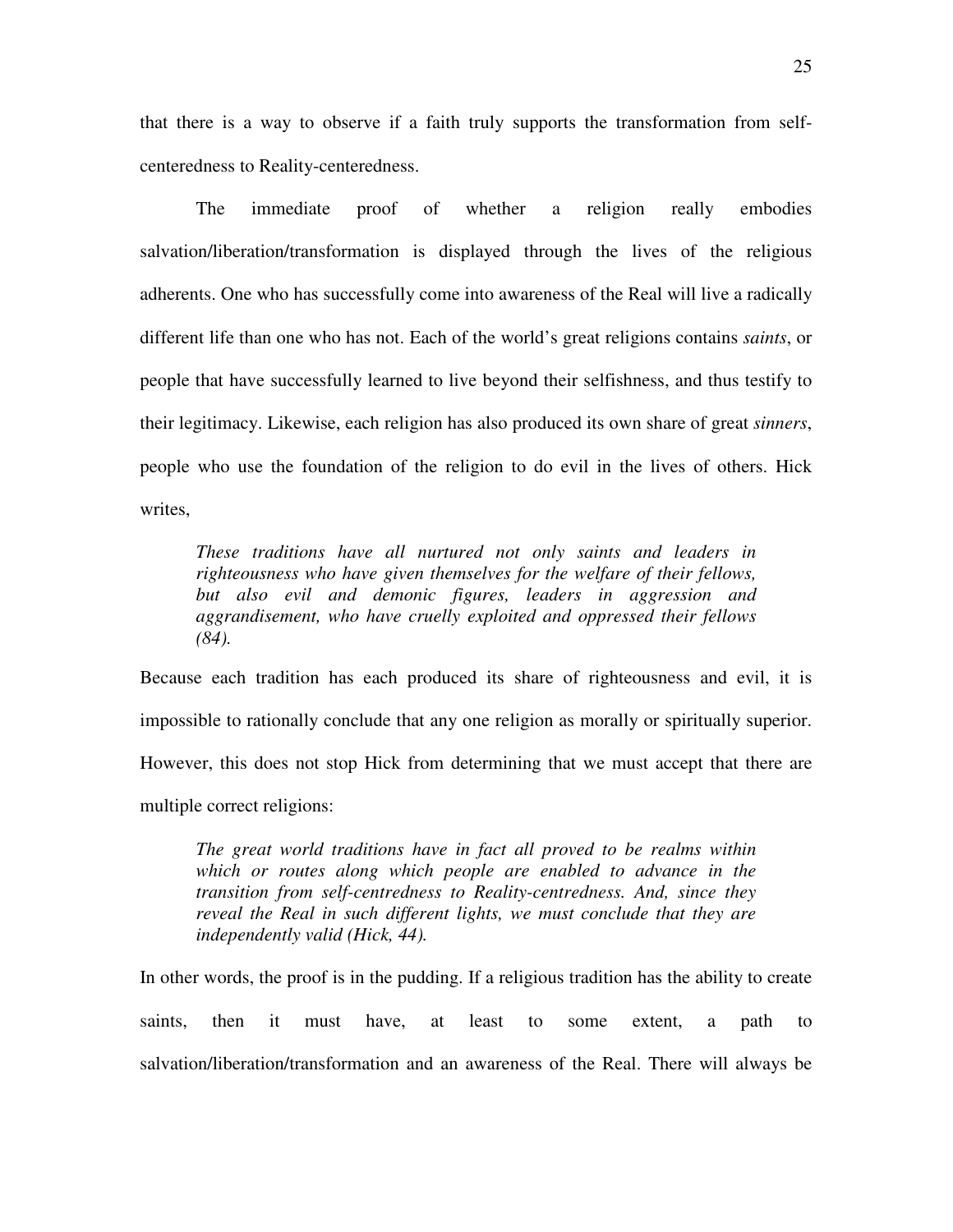bad eggs so to speak in each religion, but the fact that they all lead to this personal transformation testifies to their validity.

Hick's philosophical argument thus far is summed up in this quote:

*Stated philosophically such a pluralism is the view that the great world faiths embody different perceptions and conceptions of, and correspondingly different responses to, the Real or the Ultimate from within the major variant cultural ways of being human; and that within each of them the transformation of human existence from selfcenteredness to Reality-centeredness is manifestly taking place -- and taking place, so far as human observation can tell, to much the same extent. Thus the great religious traditions are to be regarded as alternate soteriological 'spaces' within which, or 'ways' along which, men and women can find salvation/liberation/enlightenment/fulfillment (36-37).* 

Since human knowledge and experience is limited, and each of the great faith traditions appear to somewhat equally lead to a personal transformation from self-centeredness to Reality-centeredness, Hick believes that we must conclude that each of these religious faiths must be valid responses to the ultimate divine Real.

 However, each religion has much more to say than the simple message of transformation from self-centeredness to Reality-centeredness. They all have absolute claims to which they passionately cling. Christians, for example, will whole-heartedly claim that Jesus of Nazareth was indeed the human manifestation of God through which one attains salvation. Both Muslims and Jews would both passionately declare this as blasphemy! All of this goes to say that every one of the great religions cannot simply be boiled down to being simply about transformation from self-centeredness to Realitycenteredness. Each religion contains a complex set of beliefs and practices in which this transformation, as given by Hick, may be only a part of the end goal.

It may seem that talk of absolute claims within the various religious traditions would be an insurmountable roadblock Hick's theology of religious pluralism. However,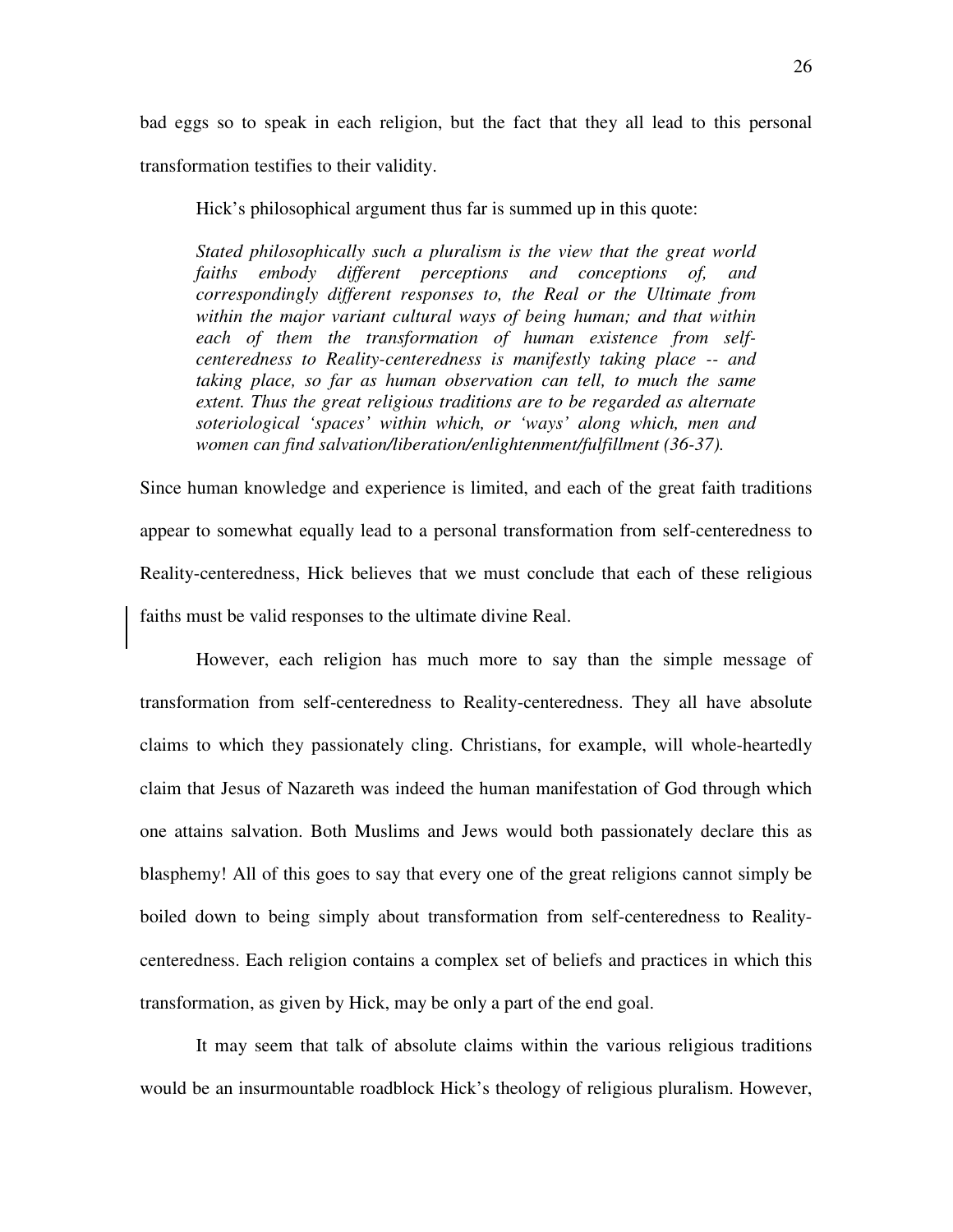Hick cleverly dodges these tensions. Since he claims that the primary focus of any religion is to achieve salvation, every other doctrine is second to this. In fact, it cannot ever be scientifically proven for sure that Jesus was or was not the only Son of God. Nor can it be scientifically proven what is or is not the authoritative word of God. Since humanity can never know these things for certain, they must not be ultimately important.

*"But in practice the basic question of fact is so difficult to determine that it may well go on being discussed and disagreed about for a very long time or even for the rest of earthly history. In the meantime it is, I would suggest, an issue on which we should learn to tolerate differences. One should be able to recognize that a person who accepts reincarnation when one denies it, or who denies it when affirms it, might nevertheless be closer to the divine Reality than one is oneself; and therefore that if someone is mistaken on this matter the mistake cannot be of ultimate importance" (Hick, 90 emphasis mine).* 

But many Christians will claim that due to their own *experience* in the faith they have come to a conviction that Jesus is 'the way, the truth, and the life.' However, if we accept that Christians can come to believe that their religion is valid simply because of their experiences, we must also allow for the Muslim, Hindu, Jew, and Buddhist the same right.

*For, if it is rational for the Christian to believe in God on the basis of his or her distinctively Christian experience, it must by the same argument be rational for the Muslim to believe in the reality of Allah on the basis of the distinctively Islamic experience…(Hick, 103).* 

Finally, Hick has one more goal with his pluralist theology. When different religions meet with each other, "one may become aware of other aspects or dimensions of the Real, and of other possibilities of response to the Real, which had not been made effectively available by one's own tradition" (Hick, 44). Thus, like Cobb, Hick is calling the world's religions into dialogue with each other. Most importantly, this dialogue will lead not primarily to conversions but to "mutual enrichment and at co-operation in face of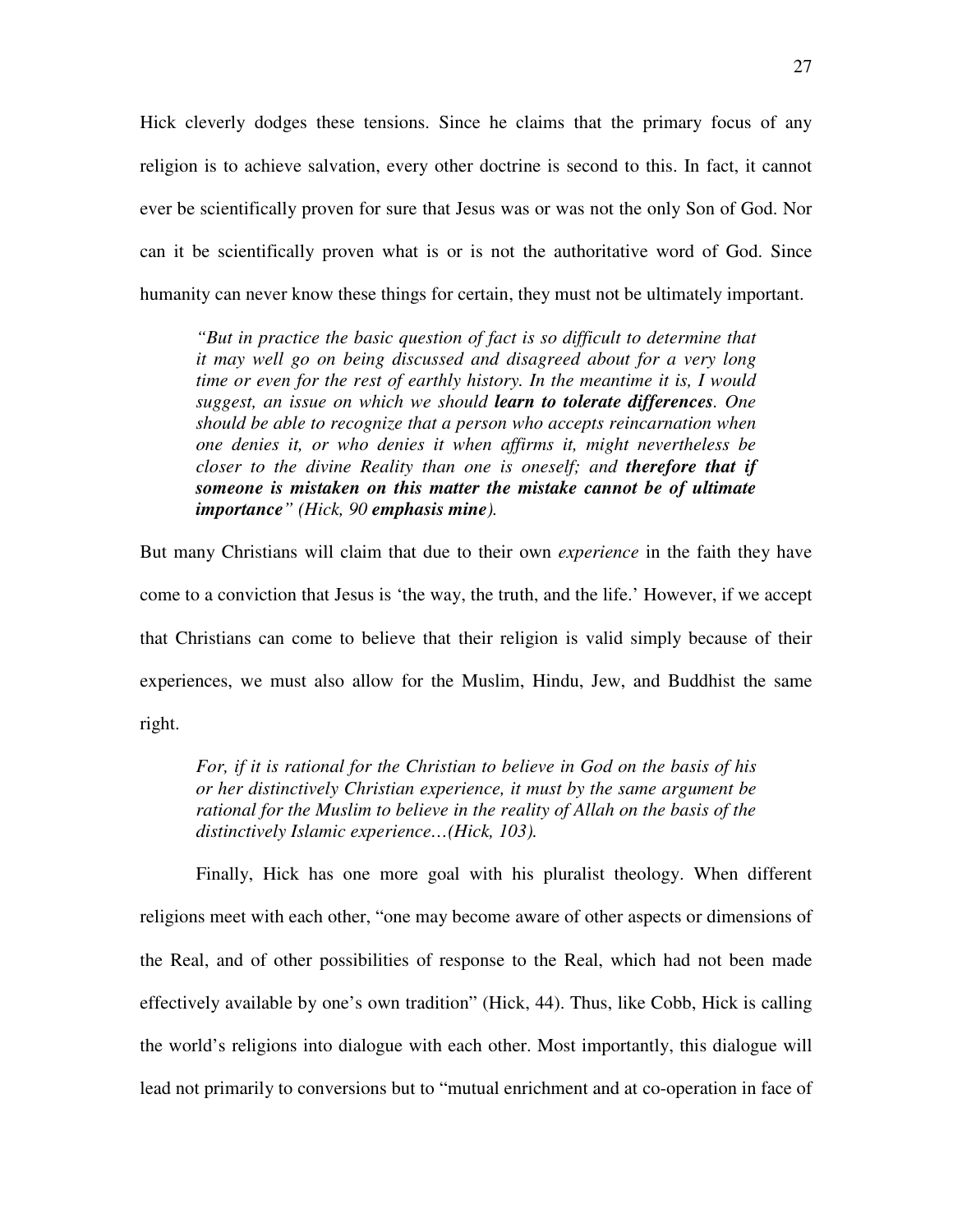the urgent problems of human survival in a just and sustainable world society" (Hick, 44). A world that understands that all of the great traditions are concerned with the same divine reality will be a much better place.

*If every Christian and Muslim, every Hindu and Buddhist, fully incarnated their respective ideals, they would live in a basic acceptance and love of all their fellow human beings. For they would have turned away from the self-centeredness which is the source of acquisitiveness, dishonesty, injustice, and exploitation. A world which practiced the common ethical ideal of these traditions would have realized human brotherhood on earth. (Hick, 83).* 

 In summary, Hick advances the theology of religious pluralism in multiple ways. First, he skillfully establishes that the Ultimate Reality, whatever it may be, is infinitely beyond human experience, and human experience is limited both individually and culturally. Second, Hick proposes that the Real has been active in all of the world's great religions. The proof for this lies in a common soteriological function embedded within them. In other words, they have the same salvation/liberation/transformation at work within them—the transformation form self-centeredness to other or reality-centeredness. Finally, the acknowledgement of truth in each of the world's great religions will lead to mutual growth toward the Real and a common push towards a more sustainable and cooperative world.

 I believe that there are two main problems with Hick's theology of religious pluralism. The first problem has to do with his assumption that the transformation of one's human existence from self-centeredness to Reality-centeredness is an indicator of one's relationship with the Real.

*The transformations of human existence which the different major visions produce appear, as we see them described in their scriptures and embodied in the lives of their saints, to be equally radical in their nature and equally impressive in their outcomes. Each involves a voluntary*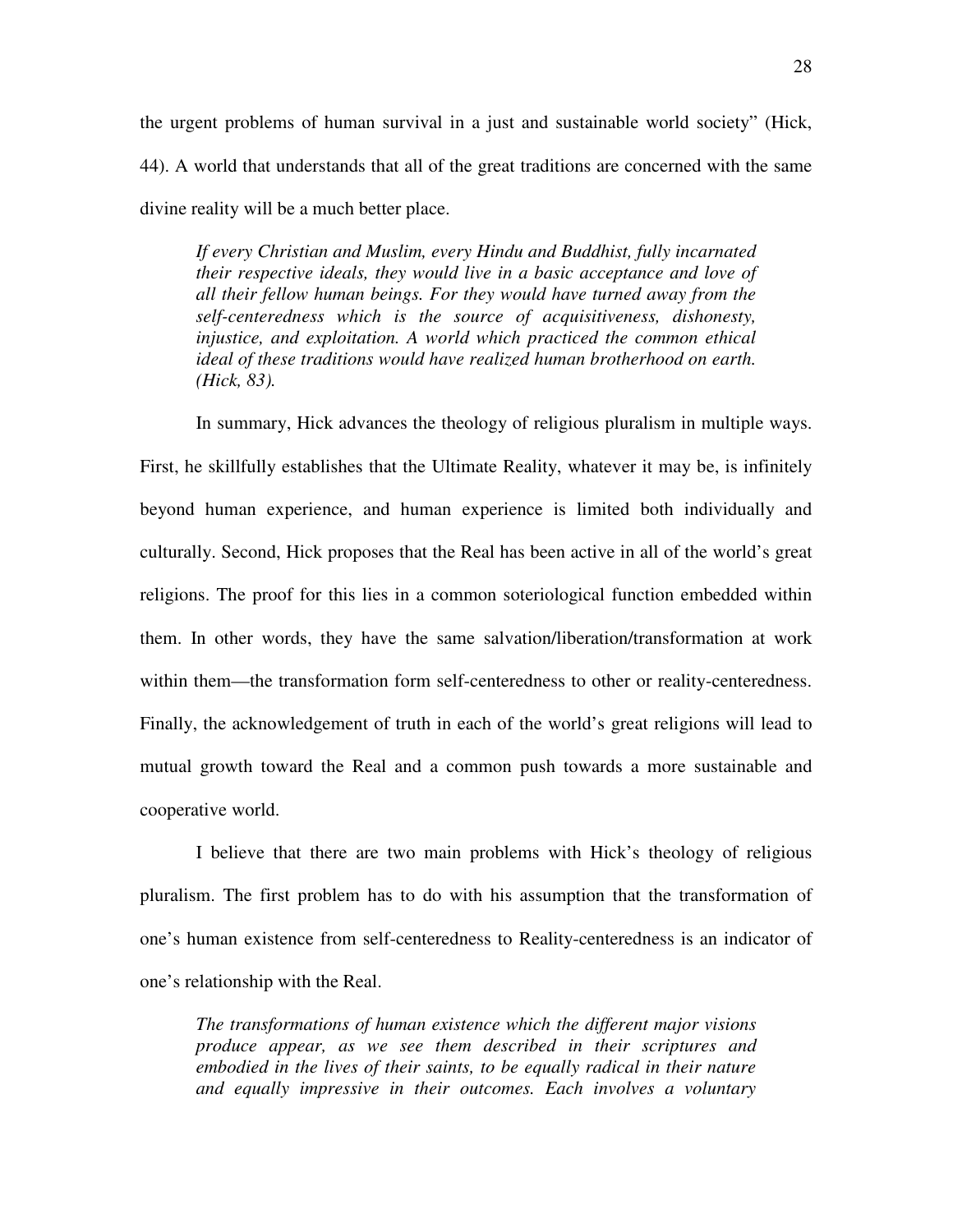*renunciation of ego-centredness and a self-giving to, or self-losing in, the Real- a self-giving which brings acceptance, compassion, love for all humankind or even for all life (Hick, 81).* 

Essentially, what Hick is saying is that being a saint in a particular religious tradition shows that he or she has been transformed through the Real to be compassionate and to love all humankind. What is problematic with this is that simply because one is a saintly figure, it is assumed that it is one and the same Real to which they have voluntarily given themselves. Likewise, if one has not given his or her self to the Real, he or she must not be a saint! I would like to point out the many people in the world who have shown undeniable love for their common man and world yet do not attribute any of their transformation to a higher power outside of themselves or immediate world. The atheist can be ethical, for example, and surely they would be greatly offended to be told that they are ethical because they really do have 'salvation' in the divine, ultimate Real.

 The second problem with Hick's theology I believe lies on top of the first problem. Hick reduces all true religions to be first and foremost about the salvation/transformation/liberation that is displayed in the change from self-centeredness to Reality-centeredness. Though each religion may have some other doctrines that they had taken to be of great importance, these cannot be of ultimate importance in the saving/transforming/liberating work. One such example of this is whether or not Jesus had an earthly father. There is much debate even among people in the Christian tradition. However, since we cannot be historically certain which case is true, "(it) can never be more than penultimately important" (Hick, 89).

 The very fact that Hick could go ahead and claim that beliefs essential to a particular faith are not of primary importance is troubling. In order for his theology to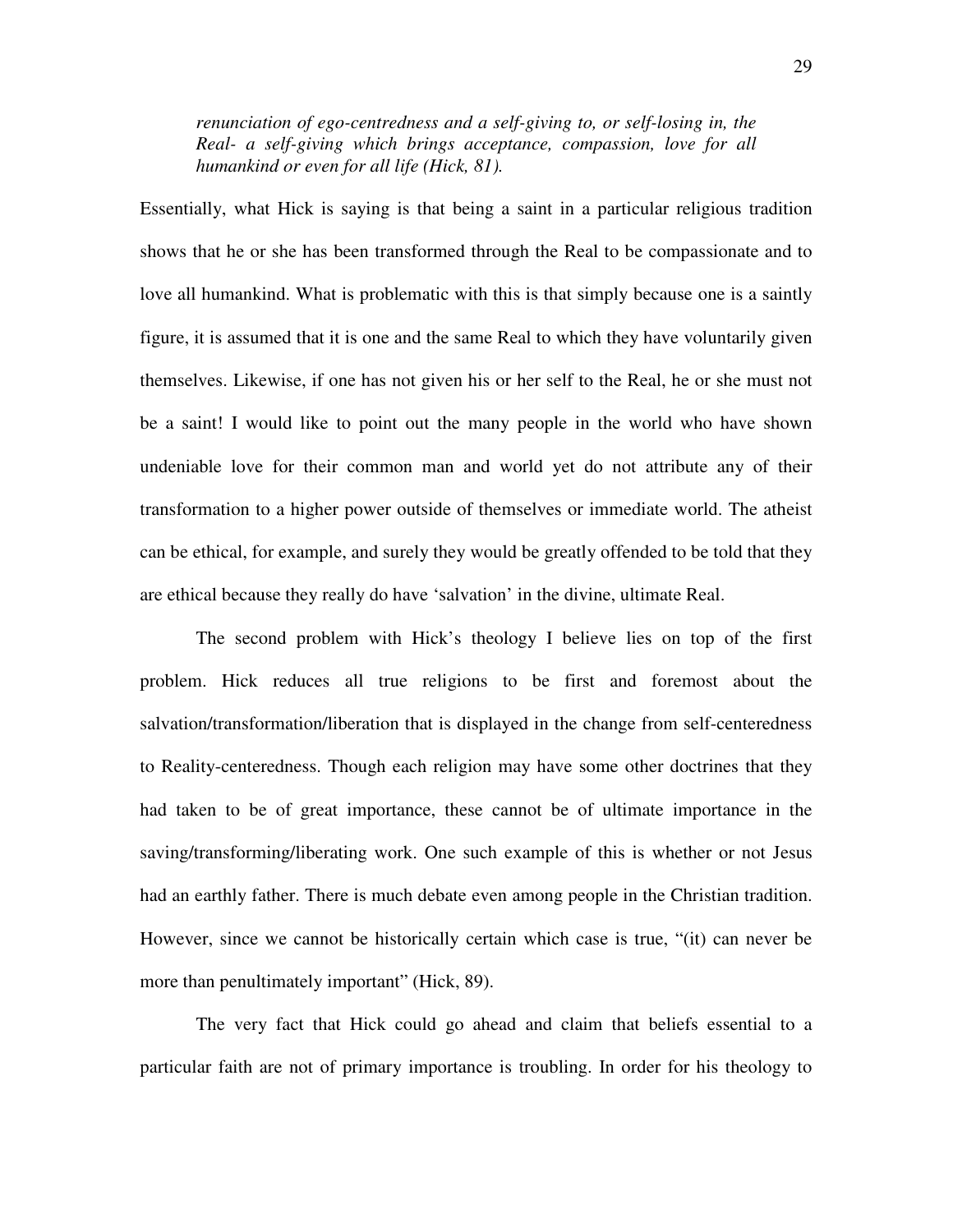work, every religion is subject to his reductionist interpretation. What I mean by this is that Hick liberally cuts out of a religious tradition all of the beliefs and doctrines that cause tension with other religions and with his own theology. This is simply unacceptable for many believers of each of the great faiths! Harold Netland, the next author that I will discuss, writes concerning this problem:

*…I argued that Hick's model is problematic because, although it purports to be an explanatory model that accounts for the data from the various religious traditions, it does so by reinterpreting the actual beliefs and practices of the religions in ways unacceptable to orthodox practitioners of the religions themselves (Netland, 323).* 

I believe that a workable theology that can deal with the modern religious climate must be approachable by the majority of the religion's adherents. Hick's model may very well be one that could bring forth cooperation in and relationship between the world's great traditions; however, I do not believe that it will ever be given a chance because it will never be accepted by most Christians, Jews, or Muslims. Only when a model is suggested that is acceptable to the majority of a religious community, will it then really be an avenue to inter-religious communication and cooperation.

#### **Harold Netland**

 The final work that I will discuss is Encountering Religious Pluralism: The Challenge to Christian Faith and Mission by Harold Netland. Netland, by any stretch of the imagination, does not support the arguments brought forth by Cobb, Knitter, and Hick. In fact, Netland's work comes as a direct response to John Hick's argument for religious pluralism. In this work, he provides a defense of traditional Christian claims to the exclusivity of salvation through Christ. Yet, Netland also is attempting to solve the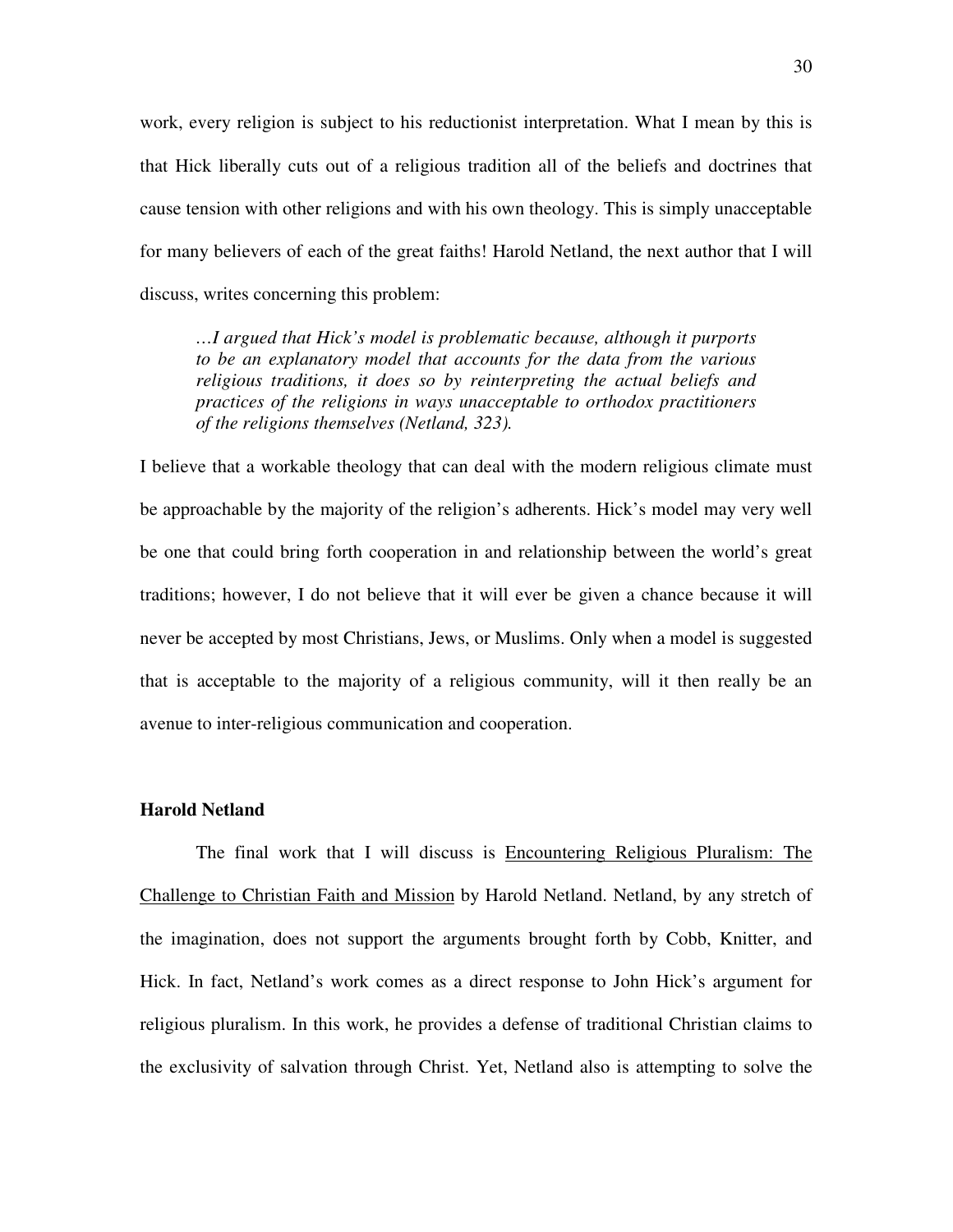same problem that Cobb, Knitter, and Hick all address: How can Christians both creatively and constructively live in peaceful coexistence with practitioners in other religious traditions? Knitter and Hick have come to the conclusion that a traditional Christianity is not equipped to deal with this difficult problem. Netland, on the other hand, begs to differ. He attempts to propose that evangelical Christianity is properly equipped to live and promote peaceful coexistence with those of other faith traditions.

 The first thing that Netland wishes to establish is that the problem of multiple faiths is not new to Christianity. In addition to Christianity being birthed in a predominately Jewish and pagan culture, it did not swiftly enter a theological fortress protected from other great faiths. In particular, Christianity has found itself confronted with Islam for quite some time. Netland quotes Robert Wilken in his book,

*Since the seventh century a large part of the Christian world, Christians residing in the Eastern Mediterranean, for example, in Egypt, Syria, and Iraq, have lived in the face of the seemingly invincible presence of Islam, and at a later date Christians in the great Orthodox capital of Constantinople, as well as those in Greece, Bulgaria, and neighboring regions, had to adjust life under the rule of Ottoman Turks (Netland, 11).* 

If Christianity has encountered other religions throughout history, why is religious pluralism such a growing topic in religious debate? I believe that Netland strikes the heart of the issue. He writes,

*At its (religious pluralism's) heart is the conviction that sincere and morally respectable people simply cannot be mistaken about basic religious beliefs, especially when such beliefs and practices have beneficial effects for the participants….God will accept sincere and good people of whatever faith (and therefore all religions are legitimate options)… (14).* 

So then, Netland believes that the modern discussion of religious pluralism has sprung out of compassion and respect for others. What is different about the world scene today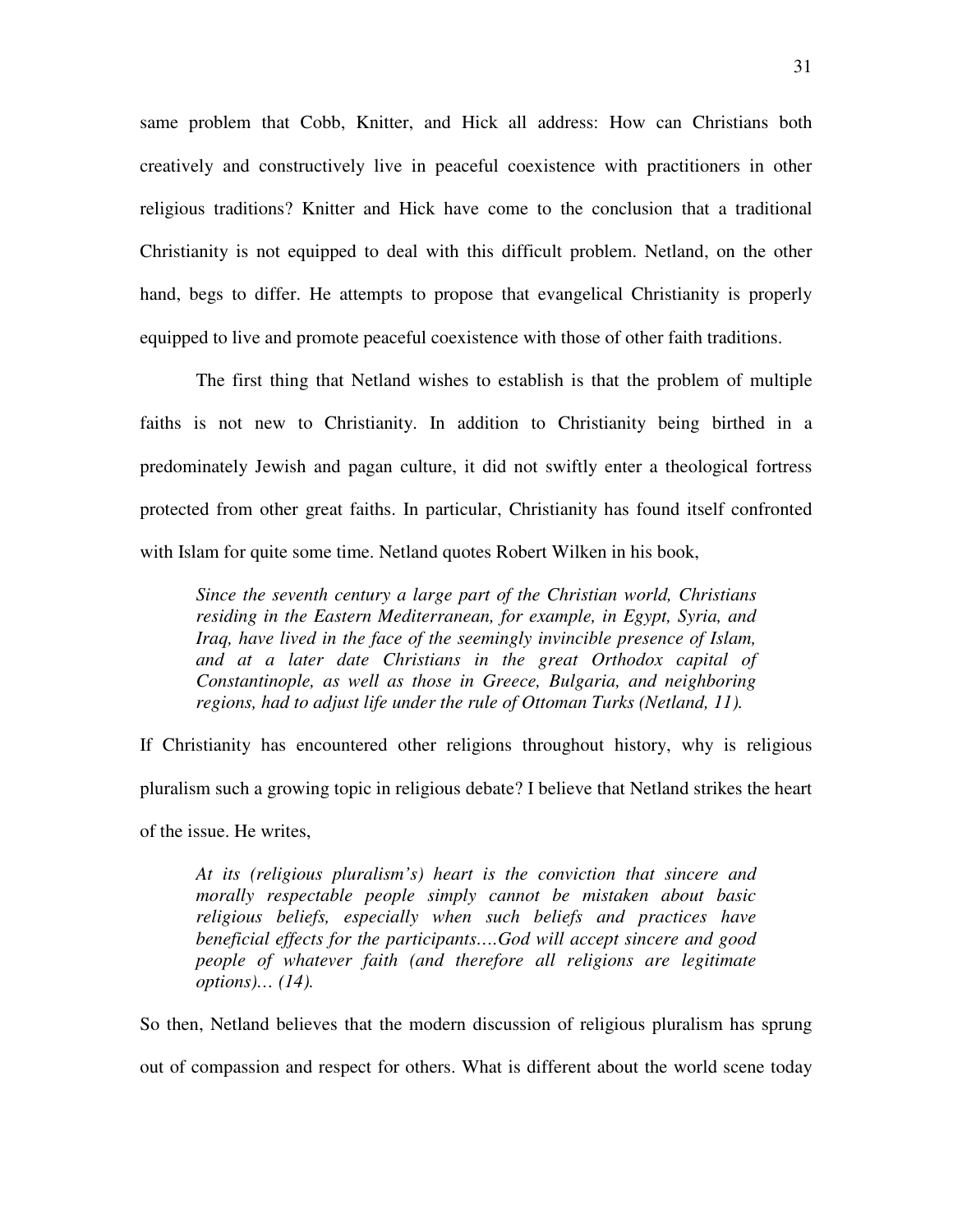that separates it from centuries ago is that today the West is confronted with a deep desire to promote peace and tolerance. This is in response to the horrors of the crusades, religious wars, and most recently, the Holocaust. The nightmarish past has created a new social climate in the West that demands tolerance. Today talk of religious pluralism addresses the question: "Surely good people don't go to hell, do they?" This is a troubling question indeed for the Christian who believes in a righteous and loving God. In the face of the modern concern for tolerance and peace, exclusivist claims that Christianity has sole access to truth appears bigoted and hurtful. Thus it has not been a surprise to find such a push towards a transformation of Christianity to religious pluralism in the works of Hick, Cobb, and Knitter. Yet, Netland stands against this current, claiming that traditional evangelical Christianity can effectively answer the concern for peace and salvation in the world. In this following section I will outline Netland's qualms with Hick's proposal.

 One of the key problems that Netland has with Hick's model is that it offers a reductionistic picture of religions. In essence, in order for Hick to develop a working model of religious pluralism, he needs to reinterpret deep-seated religious beliefs in troubling ways.

*Hick's treatment of beliefs from different religions is frequently reductionistic, and he freely reinterprets troublesome doctrines so as to accommodate them within his theory… although it purports to be an explanatory model that accounts for the data from the various religious traditions, it does so by reinterpreting the actual beliefs and practices of the religions in ways unacceptable to orthodox practitioners of the religious themselves (Netland, 232).*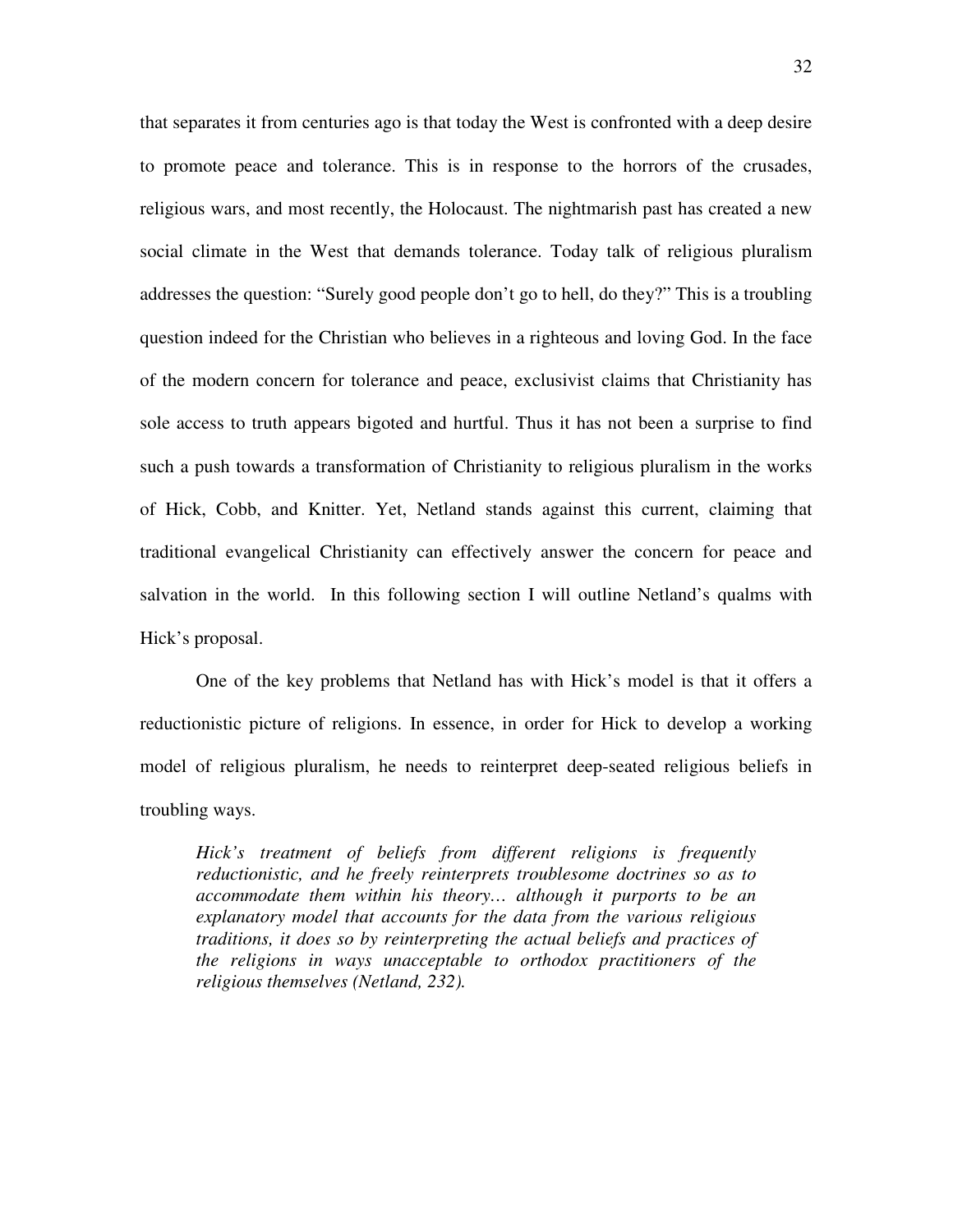Most particularly, Netland claims that Hick wants to hold that all religions really are focused on a small fragment of the Religious Ultimate. This is greatly rejected by the Jewish, Muslim, Christian, and Buddhist faiths.

*First, Hick's theory fails to account satisfactory for the fact that each tradition ascribes ultimacy to its particular conception of the religious ultimate….Orthodox followers of each of these traditions would vigorously resist the suggestion that their particular conception of the ultimate is in fact merely a penultimate manifestation of what is truly ultimate—the Real (Netland, 235).* 

 Another problem that Netland has with Hick's theological proposal regards the transformation from self-centeredness to Reality-centeredness. Netland does commend Hick for recognizing "that all major traditions are all concerned in some sense with the theme of salvation (or liberation or enlightenment)" (Netland, 236). Nevertheless, each religion has a completely different idea what that in fact means.

*…each tradition would provide strikingly different meanings to this formula. What does it mean to be transformed from self-centeredness to Reality-centeredness? What does "self-centeredness" mean? The mistaken belief in a substantial, enduring ego, as Buddhists argue? Or the sinful tendency of the individual human beings to regard themselves-and not God- as the object of ultimate concern, as Christians maintain? (Netland 236)* 

Likewise, Hick is not precise on what "Reality-centeredness" means. Is it nirvana or

acknowledging Jesus Christ as Lord and Savior? Something else? Hick is careful not to

describe his view of salvation in any particular detail.

*Hick greatly minimizes soteriological differences by speaking as if all religions share a common goal and understanding of the nature of salvation. But surely this is misleading….Hick is adopting a kind of lowest-common-denominator soteriology resulting in a strictly formal formula that ignores central aspects of the soteriology of the various religions (Netland, 237).*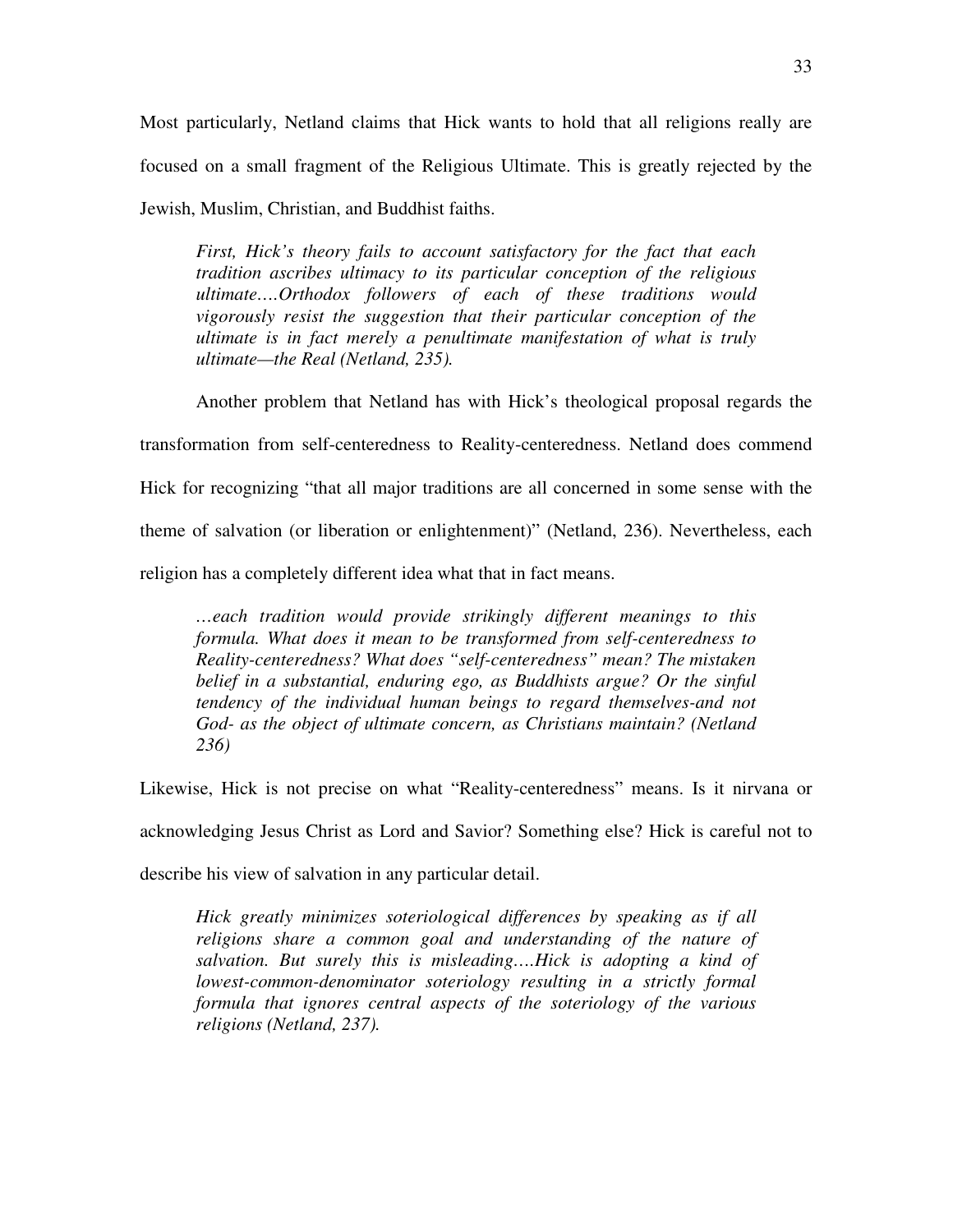Hick's reductionist look at the soteriological work within the world's great religions does seem to oversimplify their deep-seated belief sets.

 Next I will discuss Netland's theological picture that he believes can effectively deal with the modern problem of religious pluralism. As I have mentioned before, Netland will attempt to argue that Christianity itself is already capable of dealing with believers of other traditions in a loving and understanding way. In doing so, he highlights six key biblical understandings that will be acceptable to evangelical Christianity. Discussion of these will adequate explain and clarify his position.

 1.*"The one eternal God is holy and righteous in all his ways"* (Netland, 315). Christians can have confidence that whatever the fate of any individual on the earth, it will be decided justly. "As morally pure, God is also completely righteous and just (Ps 7:9, 11; 103:6; 145:17…)" (Netland, 315). Christians need not fear that God will unjustly punish the undeserving.

 2.*"God has sovereignly created all things, including human beings, who are made in the image of God"* (Netland, 315). Netland refers to a quote by D.A. Carson in *Gagging of God* that states,

*The least that "image of God" language suggests, in addition to human personhood, is that human beings are not simply hairless apes with cranial capacities slightly larger than those of other primates, but that we are accorded an astonishing dignity; that human beings are moral creatures with special privileges and responsibilities; that there is implanted within us a profound capacity for knowing God intimately, however much we have distorted that capacity… (Netland, 316).* 

Human beings, then, have the special advantage of coming to knowledge in God precisely because God made them that way.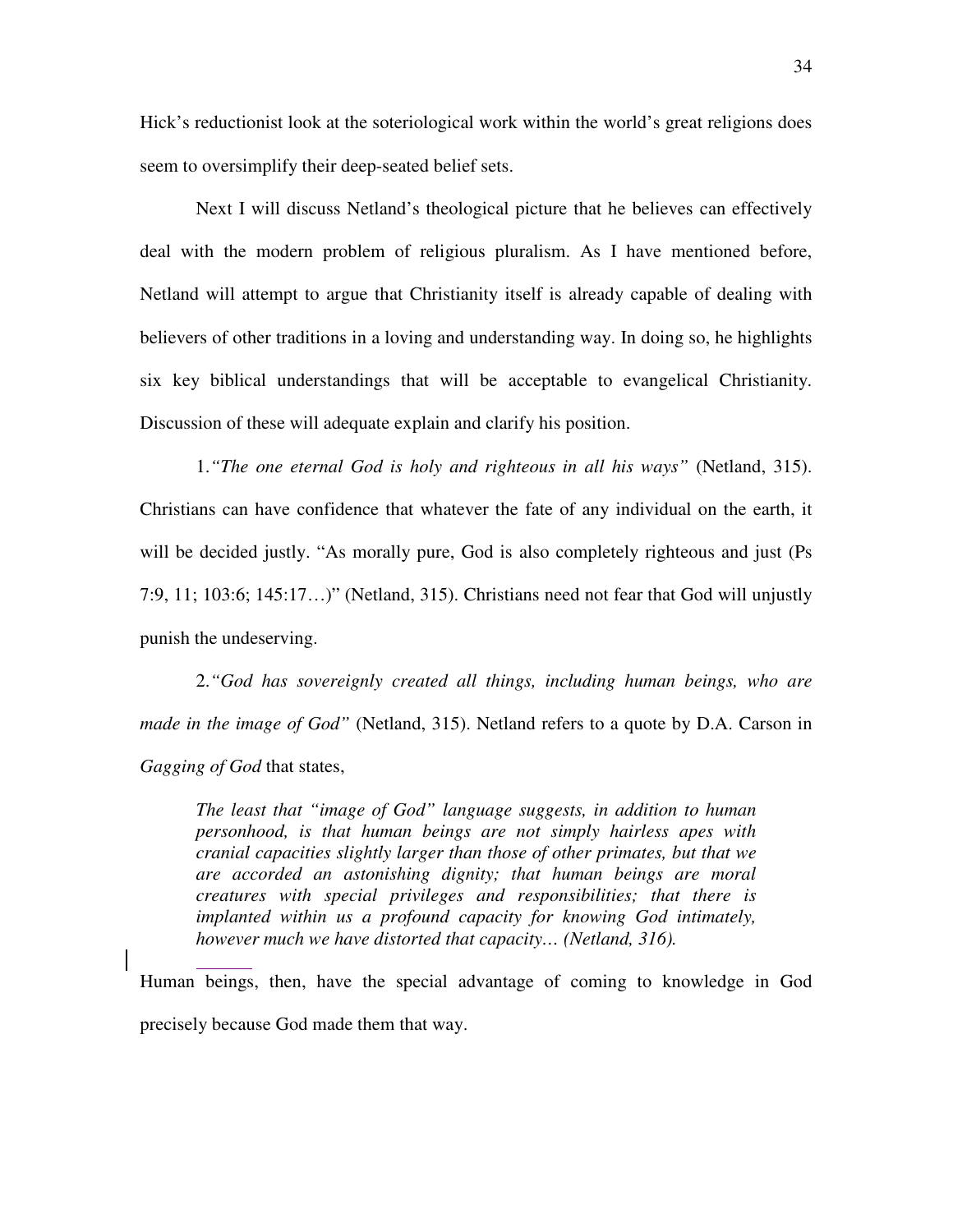3. *"God has graciously taken the initiative in revealing himself to humankind, and although God's revelation comes in various forms, the definitive revelation for us is the written Scriptures"* (Netland, 316). There exists two kinds of revelation about God, general revelation and special revelation. "Through general revelation humanity can understand that God exists, that he is the eternal Creator, that he is righteous and should be worshiped and that we should do what is right and refrain from doing what is wrong (Rom. 1:19-20; 2:14-15)" (Netland, 317). General revelation is common to the human experience and it claims that some knowledge of God can be found through interaction with the world and universe. Special revelation is something that is given directly from God to a particular person at a particular moment in time. "Special revelation is today usually associated with God's written revelation, the Bible, so that by "special revelation" we normally mean the written scriptures" (Netland, 317). In other words, special revelation is information that is given to us directly by God. The definitive, most enlightening revelation was placed "in the incarnation of Jesus" (Netland, 317). However, Netland also is careful to note that special revelation has occurred to people directly,

*…not only the patriarchs, prophets and apostles but also Abimelech of Gerar (Gen 20:3), the Egyptian pharaoh (Gen 41), Balaam (Num 22), the Babylonian king Nebuchadnezzar (Dan 2, 4) and the Roman centurion Cornelius (Acts 10:3-5) (Netland 318).* 

Although God has shown Himself to occasionally reveal Himself directly to individuals, Christians have come to understand that "…it is the Bible that is ultimately authoritative for believers and must shape our understanding of religious others" (Netland, 318).The bible, then, stands as the first source of knowledge about God and can be used to weigh the validity of other 'revelations' one may receive.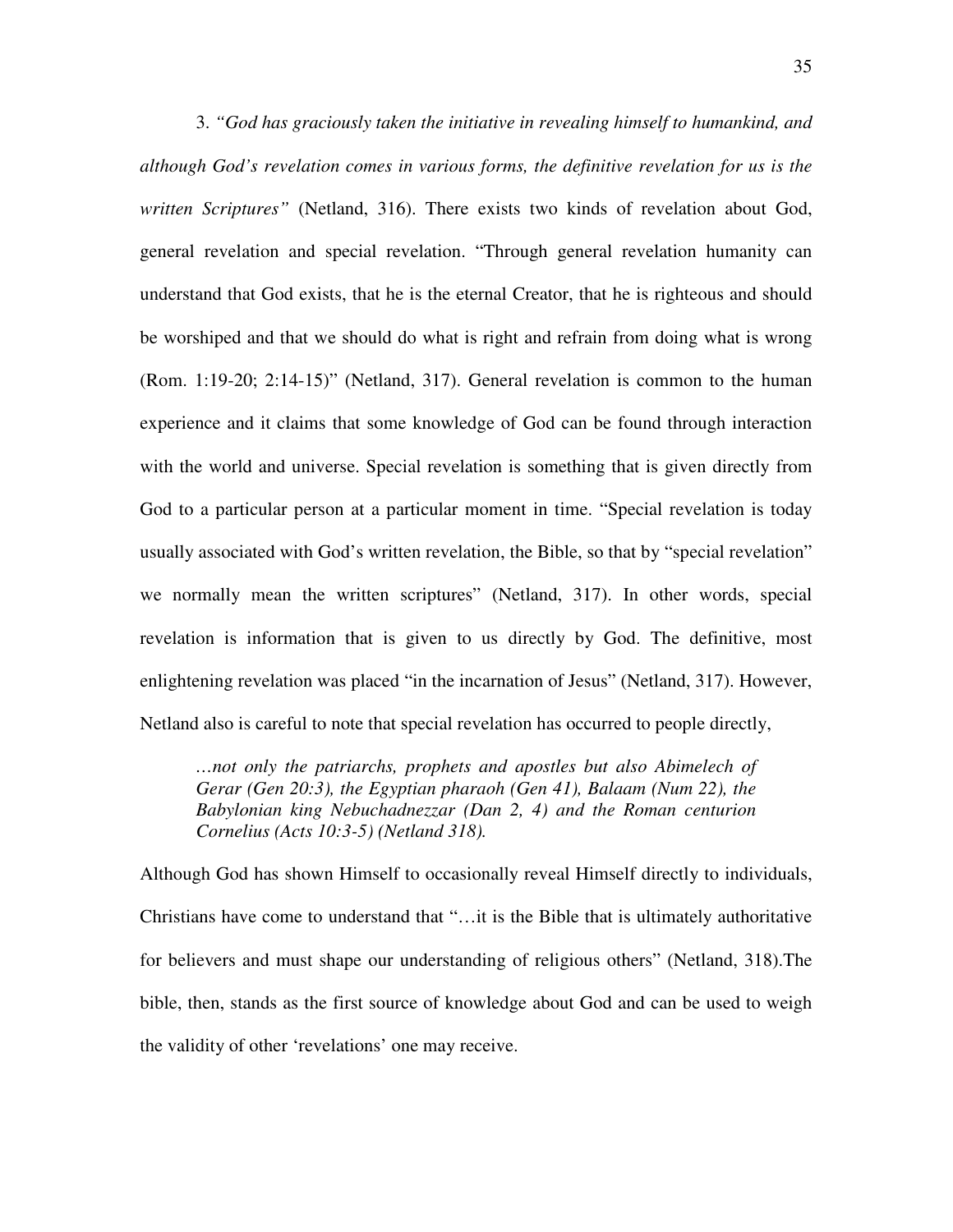4. *"God's creation, including humankind, has been corrupted by sin*" (Netland, 318). From the evangelical viewpoint, this is the key issue when discussing religious pluralism. According to Christian doctrine sin "includes a condition of alienation from God" (Netland, 318). That is, human beings naturally find themselves distanced from God due to their sin and wrong doings. And unfortunately, there are not even a few people who have overcome this sin for "all people are sinners" (Netland, 318). Thus, there is not even one person who can come to a wholly correct, unadulterated knowledge of God. The theologians Hick and Knitter, who believe that all of the great religious traditions have a relationship with God, often overlook this. Netland agrees with Chris Wright who has said,

*I find it a frustrating exercise reading the work of religious pluralists because they tend to be so vague and inadequate on what salvation actually is. And that in turn seems to me largely because they ignore the Hebrew Bible's insight on the nature and seriousness of sin (Netland, 319).* 

Humankind is then distinctively alienated from God because of their sin. If Netland's theology stopped here, mankind would be doomed to eternal separation from God. Yet, he continues:

 5*. "In his mercy God has provided a way, through the atoning work of Jesus Christ on the cross, for sinful persons to be reconciled to God"* (Netland, 319). This is the crux of the evangelical faith. God himself took the initiative for all humanity to be able to have relationship with him. This is nothing that any human could have done on his or her own. "Salvation—the work of God's grace and not the result of human effort or good works—must be appropriated through an act of faith in God (Eph 2:8-10)" (Netland, 319). For without Jesus, mankind is hopeless. "Although God detests sin and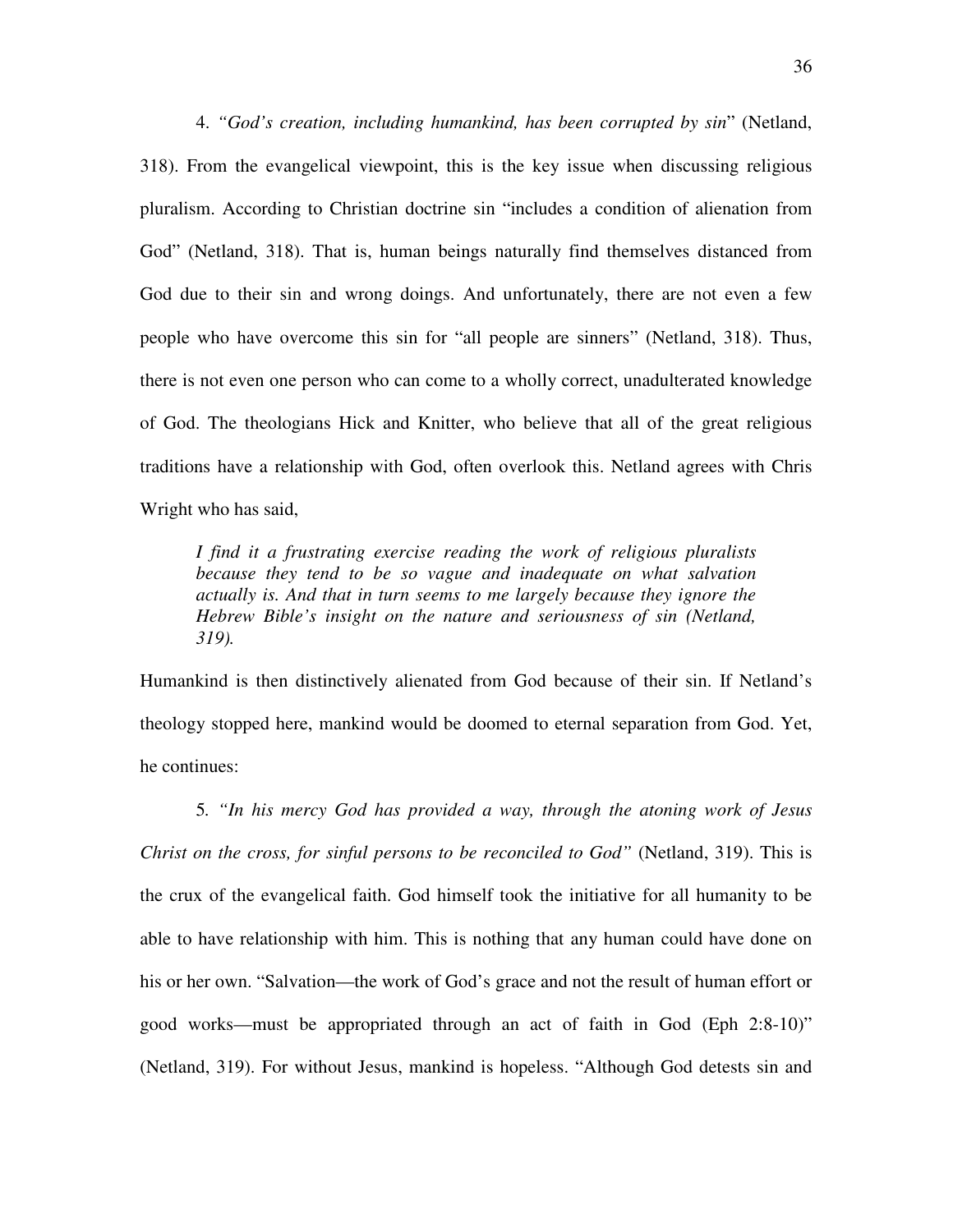evil, he is also a God of love and mercy whose compassion extends to people in all cultures, including followers of other religions" (Netland, 319). It is then because of God's goodness that humanity may have a renewed relationship with him.

 We need to take a moment here to discuss Netland's understanding of religious others in our world around us. Specifically Netland asks, "What is the fate of those who never hear the gospel of Jesus Christ?" (Netland, 320). All people do indeed stand in judgment for their sin, and evangelicals hold that "although ultimately not everyone will be saved, God is entirely just and fair in his dealings with humankind. No one is condemned by God unfairly" (Netland, 320).

There are a particular group of evangelical Christians who deeply believe that without explicitly expressed faith in Jesus Christ, one cannot receive salvation.

*Many evangelicals, including John Piper, Ronald Nash, R. C. Sproul and Carl F. H. Henry, hold that only those who hear the gospel and explicitly respond in faith to Jesus in this life can be saved. Explicit knowledge of the gospel of Jesus Christ is thus essential for salvation, and there is no hope for those who pass from this life without having come into contact with the gospel (Netland, 320).* 

In other words, a renewed connection with God through Jesus Christ can only occur if one comes into expressed knowledge of Jesus and his work on earth. While this belief is definitely arguable through the Old and New Testaments, other evangelical Christians find this problematic. It would seem that an infinitely loving and just God is not entirely loving or just to inhabitants of remote villages and landscapes that have, to a large extent, been geographically distanced from the message of Jesus. Would it not imply that these particular individuals are not receiving the same love found in Jesus Christ?

Thus another strand of thought has emerged within evangelical Christendom.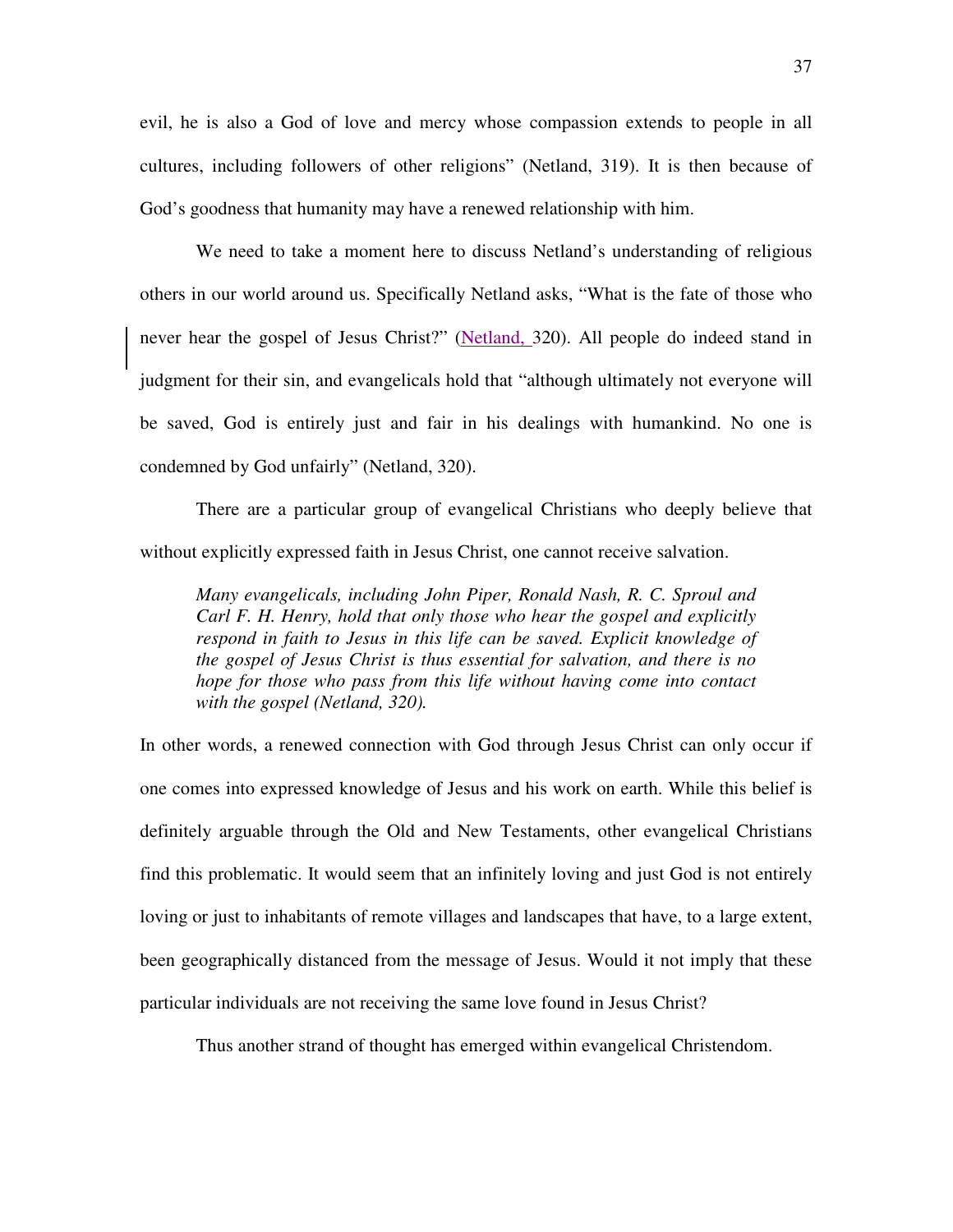*On the other hand, there is a "wider hope" perspective of Clark Pinnock, John Sanders and others that insists that we can expect large numbers of those who never hear the gospel to be saved. Although Jesus Christ is the one Savior for all humankind, and although salvation is possible only because of Christ's work on the cross, one need not know about Jesus Christ in order to be saved (Netland, 321).* 

Netland quickly clarifies that many theologians in this category will state that "we simply do not know whether this occurs at all, or if so, how many might be saved in this manner" (Netland, 321). Nor is it attempting to say that "one can be saved by being a sincere follower of another religion or by being sufficiently good" (Netland, 321). In any circumstance, salvation is given by God's grace and mercy towards man. "Salvation is always a gift of God's grace on the basis of Christ's atonement" (322). Netland uses a helpful quote from J. I. Packer:

*We may safely say (i) if any good pagan reached the point of throwing himself on his Maker's mercy for pardon, it was grace that brought him there; (ii) God will surely save anyone he brings thus far (cf Acts 10:34f; Rom. 10:12(f); (iii) anyone thus saved would learn in the next world that he was saved through Christ. But what we cannot safely say is that God ever does save anyone in this way. We simply do not know" (Netland, 322).* 

Evangelical Christians must take clear note of the end of this statement. While we must never limit God's ability to save lost souls, we must recognize that the common clear pattern expressed in the New Testament "is for people first to hear the good news of Jesus Christ and then to respond by God's grace to the gospel in saving faith" (Netland, 323). Thus we are led to Netland's sixth and final biblical understanding that evangelical Christians must hold to.

 6. "*The community of the redeemed are to share the gospel of Jesus Christ and to make disciples of all peoples, including sincere adherents of other religious traditions, so that God is honored and worshiped throughout the earth"* (Netland, 323). This means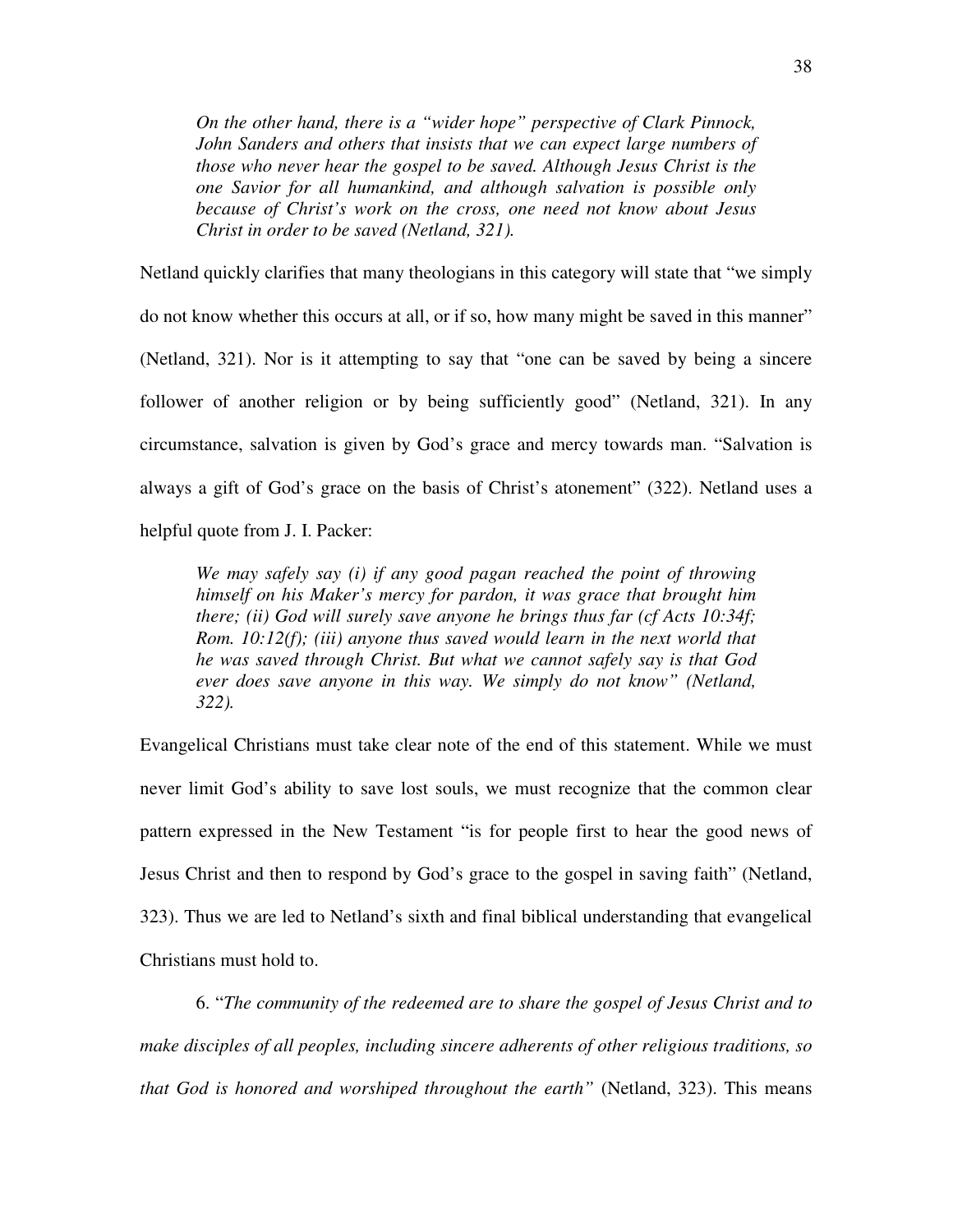that Christians have not only the duty but also the privilege to share their intimate relationship with God with every person on the planet in a loving and compassionate way. "It should be prompted by compassion for the lost who need to hear the gospel (Jn 3:16, 18, 36; Rom 1:16-17)" (Netland, 324). If a Christian truly believes that they have found life within the message of Jesus, they absolutely must have the utmost desire to share this precious gift with others.

This is not to overlook that Christians have committed atrocities under the guise of sharing the gospel and making disciples, yet this should not keep the Christians of today from sharing their great faiths with others. To do so appropriately, Christians must gain a fair and true understanding of the different religions' beliefs on earth. "An adequate theology of religions must accurately reflect the beliefs and practices of the religious traditions" (Netland, 325). In doing so "we should recognize both continuities and discontinuities" found in the relationship of other faiths to our own (Netland, 327). Yet when it all comes down to it, there must be a decision made by any man or woman. This profound question is of Jesus Christ—"Who do people say I am?" (Mk 8:27). Evangelical Christians believe that Jesus is the one true saving force within all history, and accordingly, Christians must focus on this above all else.

In summary, Netland offers a unique understanding of Christianity and its relationship to other religions. While he holds that truth may be indeed found in the beliefs of others, "…we should expect that in the religious dimensions of human experience there exists elements of both good and evil...", evangelical Christians must remain true to their faith in the soteriological power of Jesus Christ alone (Netland, 328). True, while it may not be entirely clear what the relationship of man to Christ may look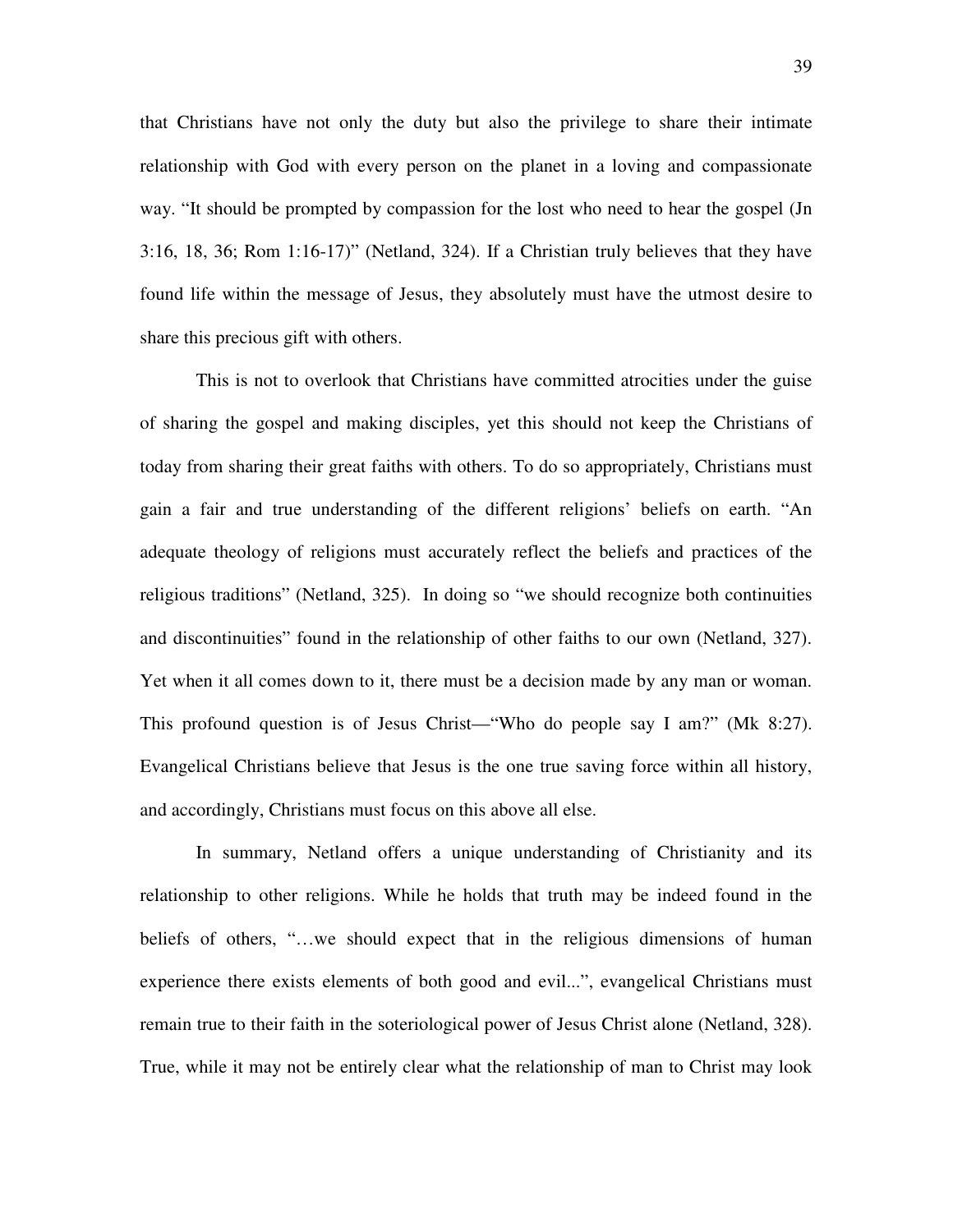like in every circumstance, Christians have the duty to share their faith and convictions with the world in a loving way. Humanity, according to Netland, must realize above all that it is not religious institutions themselves, but relationship with the Divine Creator that leads to meaningful salvation. "It is often our religiosity (even "Christian" religiosity)—our attempts to try to impress God or to earn his favor through following carefully prescribed religious rituals and rules—that keeps us furthest away from him" (Netland, 335). Christians must share their knowledge of Jesus Christ not because they wish to grow their religion or the size of their church, but because they believe that they have a real and personal relationship with the Divine God of the Universe.

Finally, Netland believes that this evangelical theology of religions will help promote peace and understanding in the world. However, the absolute goal of any dialogue or interaction with other faiths is to share what they believe to be the Truth of Jesus Christ as Savior for all humankind.

*The church must demonstrate through its actions, not merely its words, that we do accept ethnic and cultural diversity, that we are committed to justice for all and that we will support the rights of other religious communities to live and practice in our midst. But, at the same time we cannot abandon our commitment to Jesus Christ as the one Lord and Savior for all humankind (Netland, 347).* 

In the end, Christians must accept that every individual has the right to choose to follow Christ or to deny him. They must not attempt to force conversions. They must love justice and these rights of others because that is what their faith commands them to. While there will undoubtedly be disagreements among different faiths, this kind of Christianity will be able to lovingly and constructively live alongside differing beliefs of religious truth.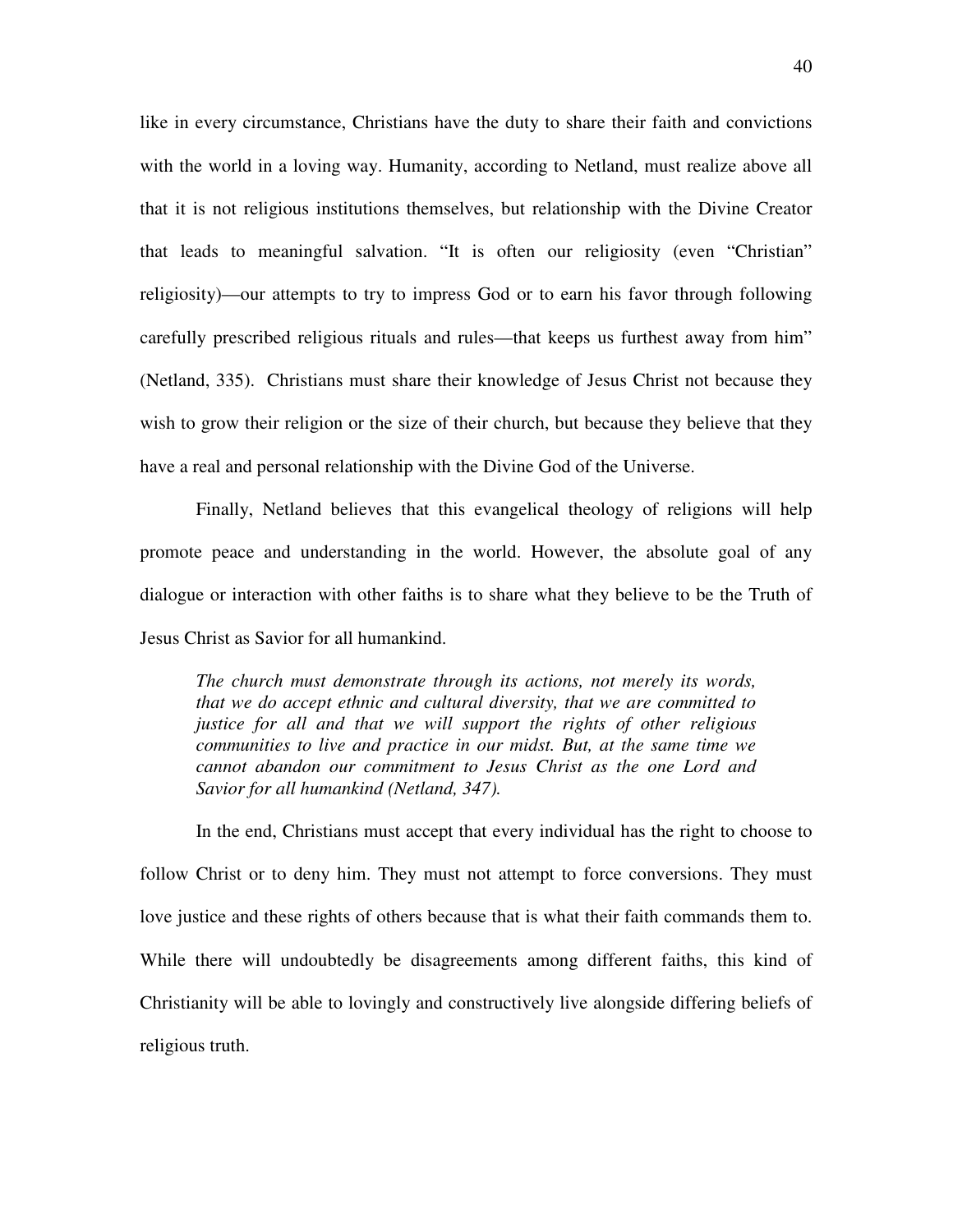There will undoubtedly be some critics of Netland's theology. Specifically, there will be Christians who will maintain that only explicit knowledge of Christ can lead to salvation. Likewise, there will also be Christians made uneasy with the Netland's continued claim that not all men and women will be saved from their sin. Nevertheless, I believe that Netland's proposal is one that will find a reasonable amount of supporters in the evangelical tradition and will encourage them to peacefully and lovingly share their faith with religious others across the globe.

Netland's theology is first and foremost an evangelical Christian theology. He starts with the basic assumptions found in most evangelical Christian circles and will undoubtedly be rejected by other faiths. However, I would also argue that none of the other proposals would be received with open arms either. What Netland does provide is a constructive framework in which evangelical Christians can passionately and peacefully live out their lives amongst the many religious others.

# **Conclusion**

What I have attempted to display in this work is a truthful and accurate description of some of the most established suggestions to the problem of plurality of religions in the world today. Each of these men have suggested new theological frameworks that Christians might be able to live in that will promote peace and constructive coexistence. However, through the course of my study, I have come to believe that some of these men have offered better proposals than others. I have already discussed in this essay some of the overriding problems of each of the proposals. Yet, in the end I am left with one final critique.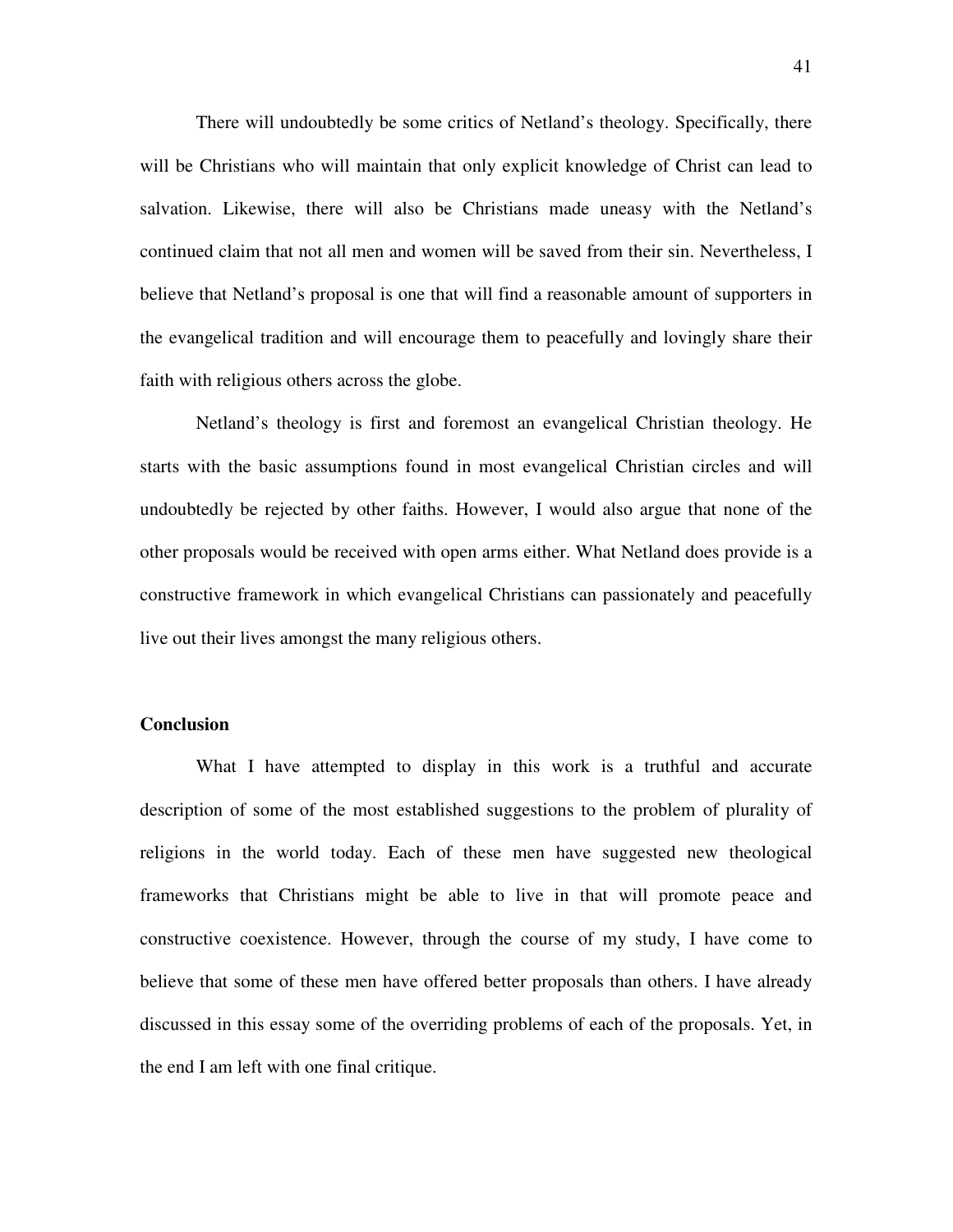If Christians are going to enter into a peaceful and constructive coexistence with members of different faith communities, they must do so through a theological framework that they can accept. Unfortunately, I believe that Knitter and Hick fail in this respect. Knitter has proposed a theological framework that would require Christians to radically change their millennia-old understanding of Jesus Christ-namely his divinity and exclusivity. Hick, on the other hand, tries to claim that all of the great religions are really talk about the same salvation/transformation/liberation at work. In doing so, he offers a vague reductionist picture of salvation that I do not believe members of most faiths would feel comfortable accepting.

 Cobb indeed offers a helpful new way of looking at other faiths in encouraging dialogue and mutual transformation. Unfortunately, what this mutual transformation is, in fact, is not clear, nor is it helpful for individuals who believe that they have a much more correct understanding of the divine than their neighbor and so are not open to criticism.

 This leaves us with Netland's proposal. I believe that Netland has skillfully shown that evangelical Christians can live in good relations with persons of other faiths simply through well thought-out discussion of Christianity's core faith and scriptures. I believe that evangelical Christians will be able to, more than through any of the other authors, come to understand that they can live in friendship and peace with their neighbors across the yard and across the seas. It is a proposal that still places utmost importance on faith in Jesus Christ and his divinity-something that evangelical Christians will not be forfeiting of any time soon.

 It is true that Netland's work is not helpful to adherents of religions other than Christianity. Yet, I think that this is preferable. I believe that if a religion is going to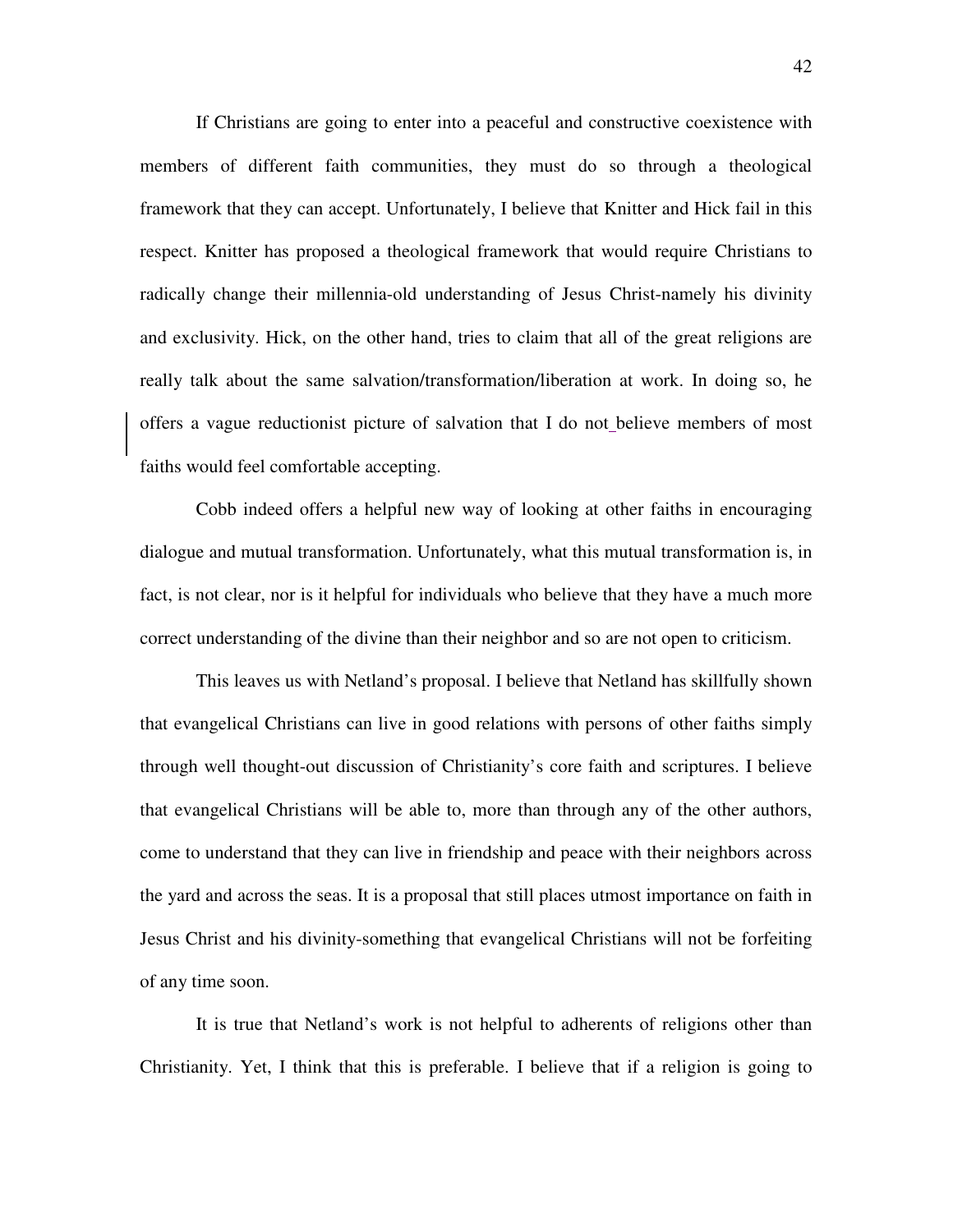embrace a movement that promotes peace and understanding with other faiths, this movement must come from within the specific religion itself. An outsider dictating that another's religion should believe certain dogmas but not others will undoubtedly be ignored. I believe that Netland, from an insider position, offers a framework for how evangelical Christians can interact positively with followers of other religions. Likewise, Islam, Judaism, Hinduism, and Buddhism all need proposals from within their respective traditions that promote peace and understanding between the great faiths. To me, it does not seem arrogant if each religion is convinced that it is the normative way for interacting and coming into relationship with the divine. As Cobb said, "The best dialogue occurs when the partners are deeply convinced of many things" (45). Adherents of each religious tradition should not be expected to check their deepest beliefs at the door when they meet with persons of other faiths. Christians should still be convinced that Jesus is the Son of God and Muslims should still very much agree.

 Since Netland has offered a positive framework that is acceptable to the majority of evangelical Christianity, I believe that he has helped open a doorway for Christians to interact peacefully with believers of other religious traditions. Yes, Christians are still permitted to believe that their new friends are mistaken about some of their core beliefs, but they are also reminded that they themselves do not have a comprehensive knowledge of the Divine. Hopefully, once Christians see others as people that they can teach and perhaps learn from, believers of other religious traditions may also seek to build such relationships on their own end. Such relationships between the great faiths will undoubtedly be passionate and argumentative at times, but I believe that these friendships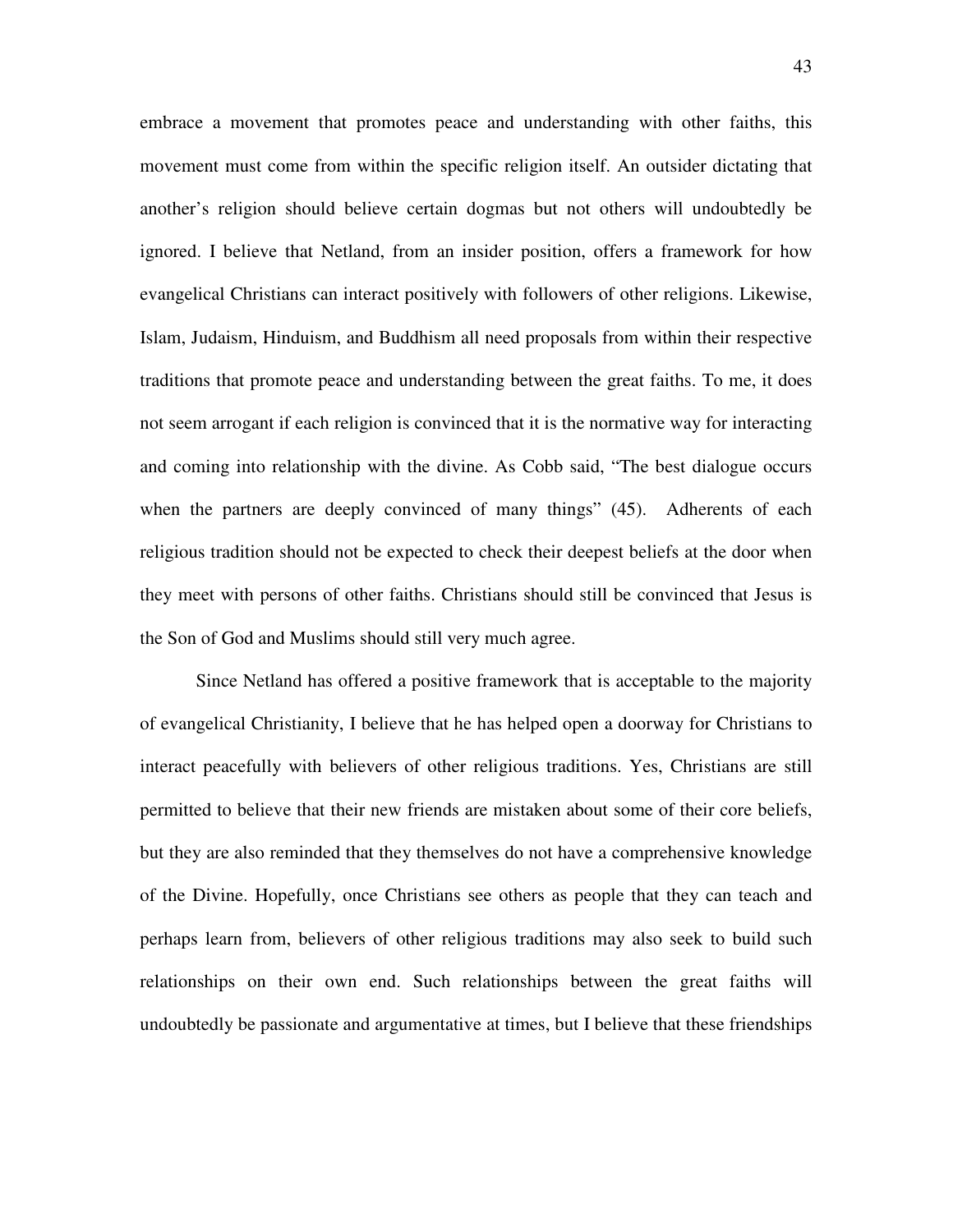will indeed both humanize religious others and encourage the individual's religious faith to grow.

 Hopefully Netland's work, as well as others, will encourage Christians to think about their faith and their relationship with others with new fervor. I suspect that if Christians take the first step to understanding and befriending their neighbors around the world, they will find that all men and women have more in common than the differences. Friendships build trust. Trust builds peace. Only through this most important work can we hope that the twenty-first century will lead to a better world.